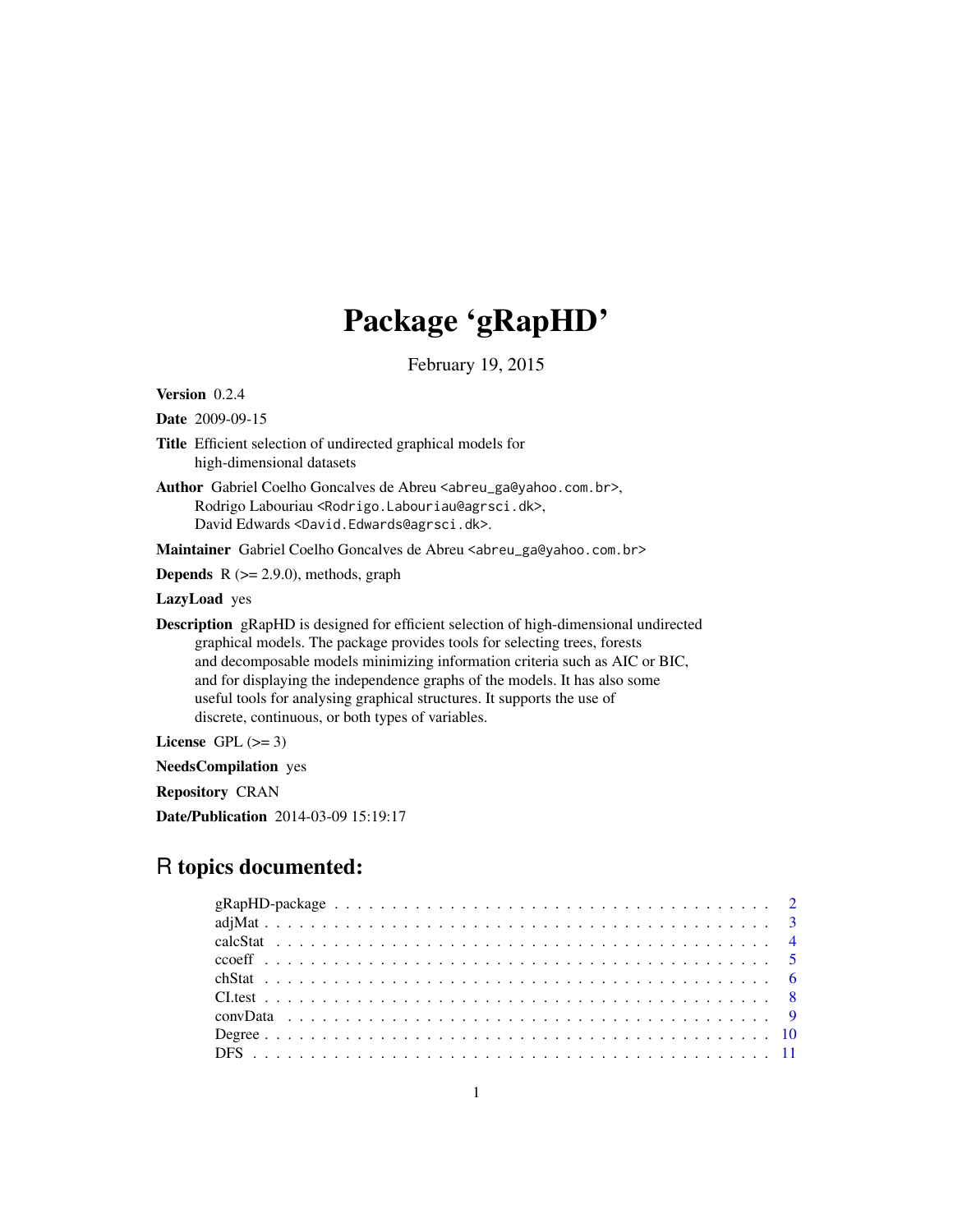<span id="page-1-0"></span>

|       |                                                                                                          | -20 |
|-------|----------------------------------------------------------------------------------------------------------|-----|
|       |                                                                                                          | 21  |
|       |                                                                                                          |     |
|       |                                                                                                          | -24 |
|       |                                                                                                          |     |
|       |                                                                                                          | 27  |
|       |                                                                                                          | -28 |
|       | $plot.gRapHD \ldots \ldots \ldots \ldots \ldots \ldots \ldots \ldots \ldots \ldots \ldots \ldots \ldots$ | 29  |
|       |                                                                                                          | 31  |
|       |                                                                                                          | 33  |
|       | shortPath                                                                                                | -34 |
|       |                                                                                                          | 35  |
|       |                                                                                                          | 36  |
|       | stepw                                                                                                    | 37  |
|       |                                                                                                          | -40 |
| Index |                                                                                                          | 42  |
|       |                                                                                                          |     |

gRapHD-package *The gRapHD package*

## Description

The gRapHD package is designed for efficient selection of high-dimensional undirected graphical models. The package provides tools for selecting trees, forests and decomposable models minimizing information criteria such as AIC or BIC, and for displaying the independence graphs of the models. It has also some useful tools for analysing graphical structures. It supports the use of discrete, continuous, or both types of variables.

## Author(s)

Gabriel Coelho Goncalves de Abreu (<abreu\_ga@yahoo.com.br>) Rodrigo Labouriau (<Rodrigo.Labouriau@agrsci.dk>) David Edwards (<David.Edwards@agrsci.dk>)

## References

Gabriel C. G. Abreu, David Edwards, Rodrigo Labouriau (2010)., High-Dimensional Graphical Model Search with the gRapHD R Package., Journal of Statistical Software, 37(1), 1-18.,URL http://www.jstatsoft.org/v37/i01/.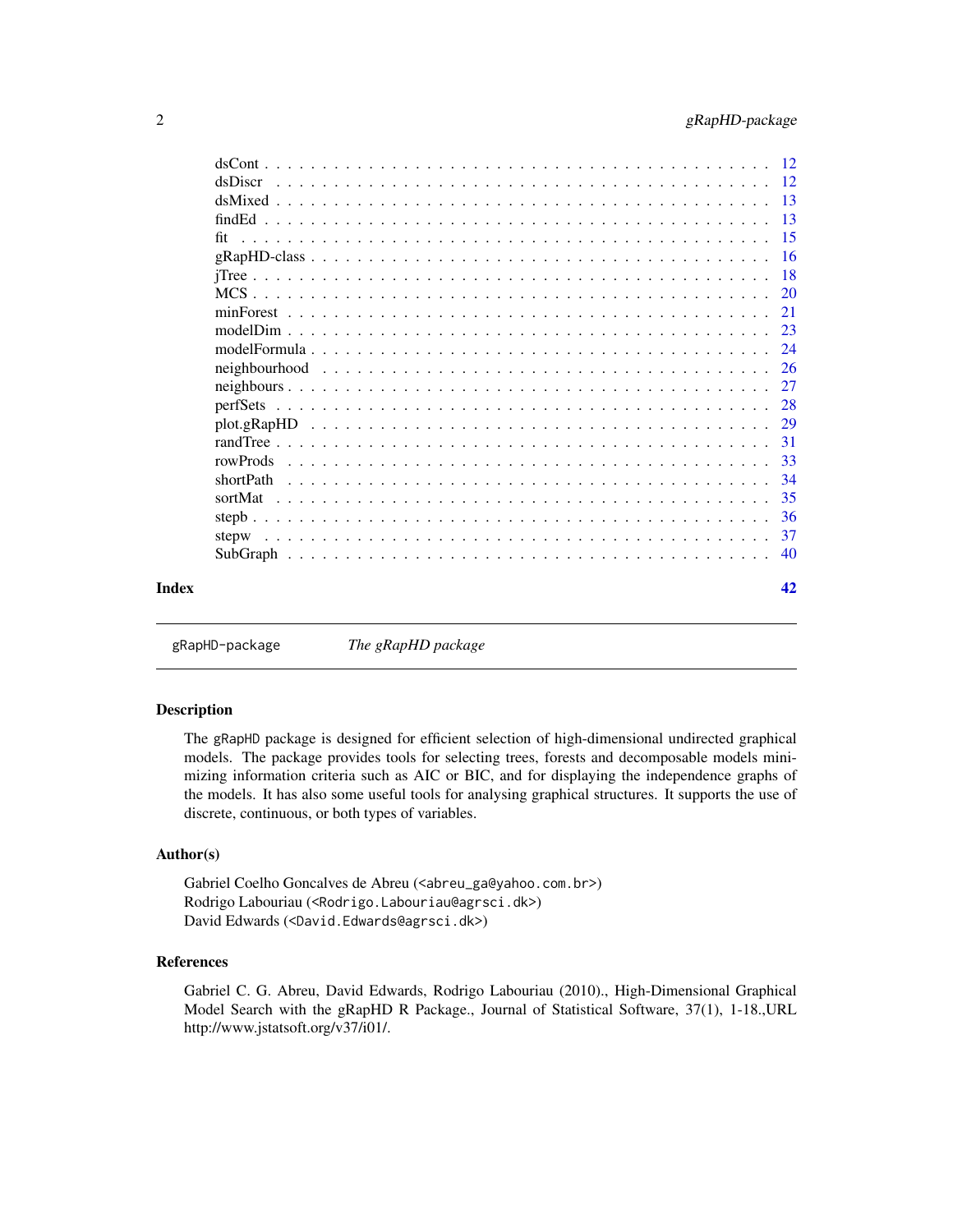<span id="page-2-0"></span>

Returns the adjacency matrix based on a list of edges, supplied in a gRapHD object or as a matrix.

#### Usage

```
adjMat(model=NULL,edges=NULL,p=NULL)
```
#### Arguments

| model | gRapHD object.                                                                                                                                            |
|-------|-----------------------------------------------------------------------------------------------------------------------------------------------------------|
| edges | matrix with 2 columns, each row representing one edge, and each column one<br>of the vertices in the edge. Column 1 contains the vertex with lower index. |
| D     | number of vertices.                                                                                                                                       |

## Details

The dimension of the matrix is given by model\$p or by the maximum value between max(edges) and p.

## Value

matrix p by p.

## Author(s)

Gabriel Coelho Goncalves de Abreu (<abreu\_ga@yahoo.com.br>)

```
data(dsCont)
m1 <- minForest(dsCont,homog=TRUE,forbEdges=NULL,stat="LR")
edges <- SubGraph(edges=m1@edges,v=1:10)@edges
adjMat(edges=edges,p=10)
```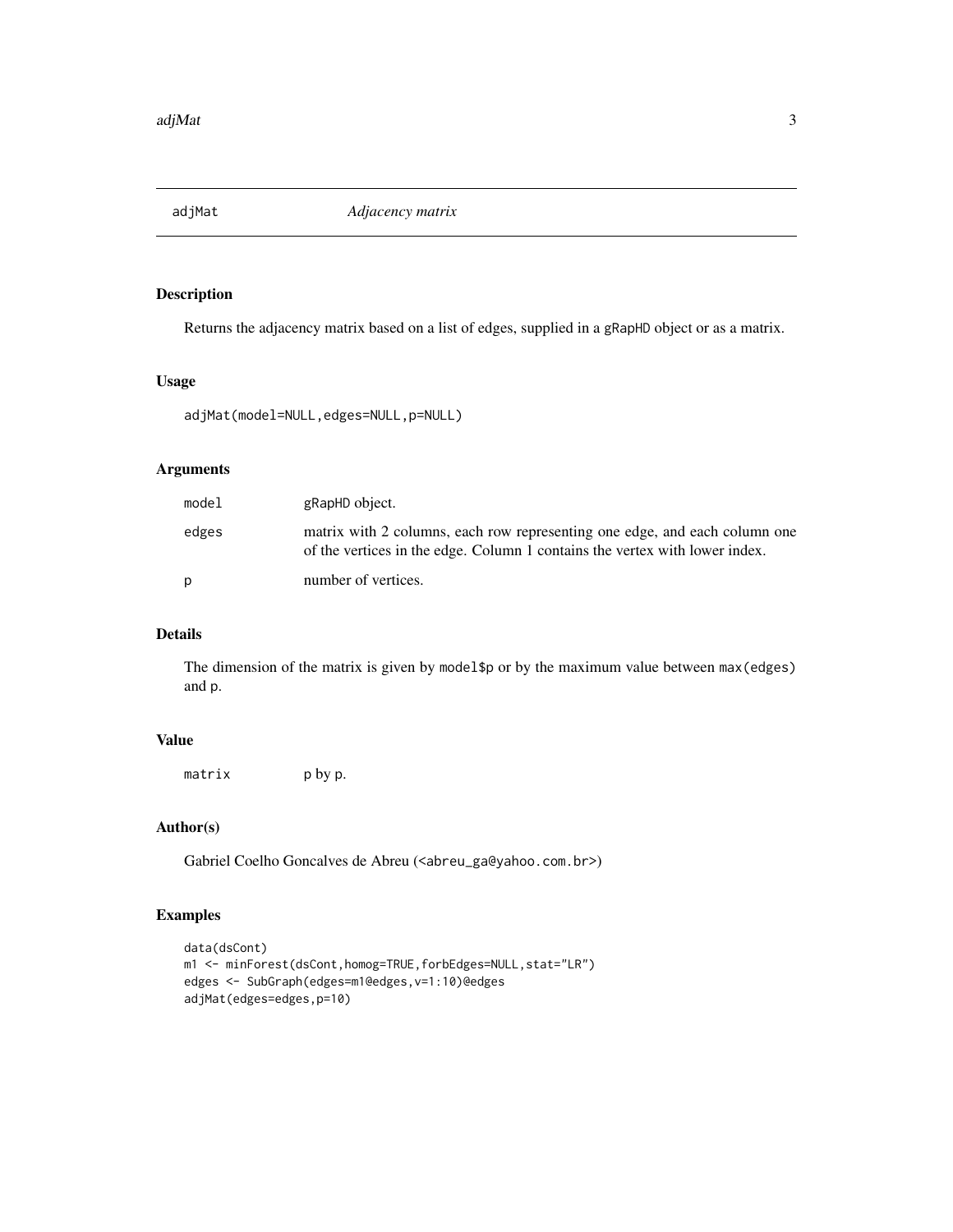<span id="page-3-0"></span>

Calculates pairwise statistics (-2\*log-LR, AIC, or BIC) for each variable pair (edge) in the dataset.

#### Usage

calcStat(dataset,homog=TRUE,forbEdges=NULL,stat="LR")

## Arguments

| dataset   | matrix or data frame (nrow(dataset) observations and ncol(dataset) vari-<br>ables).                                                                                                                                                                                                                                                   |
|-----------|---------------------------------------------------------------------------------------------------------------------------------------------------------------------------------------------------------------------------------------------------------------------------------------------------------------------------------------|
| homog     | TRUE for homogeneous covariance structure, FALSE for heterogeneous. This is<br>only meaningful with mixed models. Default is homogeneous (TRUE).                                                                                                                                                                                      |
| forbEdges | list with edges that should not be considered. Matrix with 2 columns, each row<br>representing one edge, and each column one of the vertices in the edge. Default<br>is NULL.                                                                                                                                                         |
| stat      | measure to be minimized: LR (-2*log-likelihood), AIC, or BIC. Default is LR. It<br>can also be a user defined function with format: FUN(newEdge, numCat, dataset);<br>where numCat is a vector with number of levels for each variable (0 if continu-<br>ous); newEdge is a vector with length two; and dataset is a matrix (n by p). |

## Details

Calculates pairwise statistics (-2\*log-LR, AIC, or BIC) for all possible edges, returning the values sorted in descending order.

## Value

A matrix with  $p(p-1)/2$  lines and 4 columns, where each line refers to a possible edge, and the columns are: vertex 1, vertex 2, value of the statistic, and number of estimated parameters (degrees of freedom) associated with the edge.

#### Author(s)

Gabriel Coelho Goncalves de Abreu (<abreu\_ga@yahoo.com.br>) Rodrigo Labouriau (<Rodrigo.Labouriau@agrsci.dk>) David Edwards (<David.Edwards@agrsci.dk>)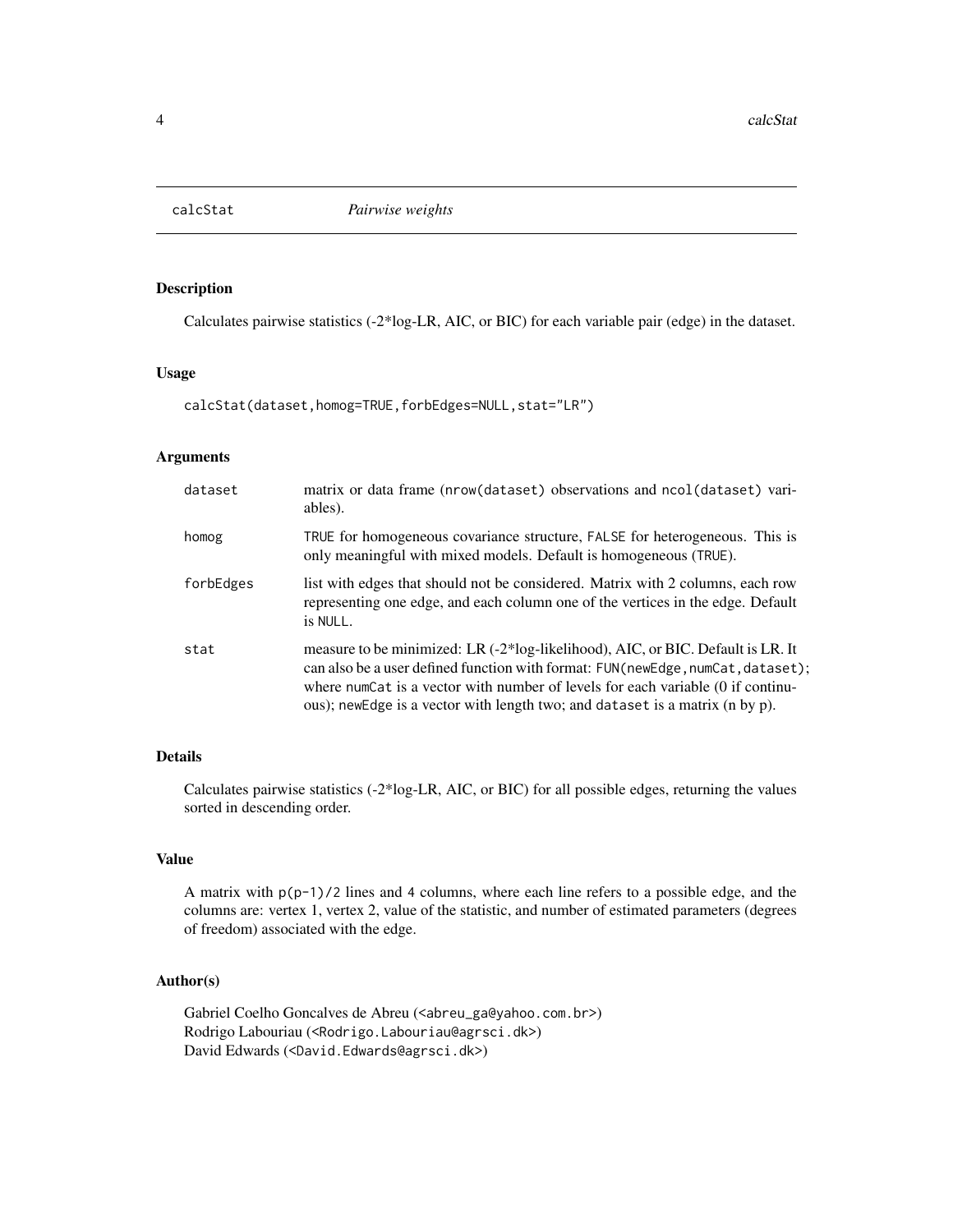#### <span id="page-4-0"></span>ccoeff 5

#### Examples

```
set.seed(7,kind="Mersenne-Twister")
dataset <- matrix(rnorm(1000),nrow=100,ncol=10)
m <- calcStat(dataset,stat="BIC")
data(dsCont)
# m1 <- calcStat(dataset,homog=TRUE,forbEdges=NULL,stat="LR")
# 1. in this case, there is no use for homog
# 2. no forbidden edges
# 3. the measure used is the LR (the result is a tree)
v <- calcStat(dsCont,homog=TRUE,forbEdges=NULL,stat="LR")
# result
head(v)
# column 1: first vertex of the edge
# column 2: second vertex of the edge
# column 3: in this case, -LR
# column 4: number of parameters for the edge
\sharp [,1] [,2] [,3] [,4]
# [1,] 17 27 393.0072 1
# [2,] 21 27 343.5780 1
# [3,] 22 25 306.0097 1
# [4,] 17 21 302.9414 1
# [5,] 27 32 300.0275 1
# [6,] 21 32 289.4179 1
```
ccoeff *Clustering coefficient*

#### Description

Returns the clustering coefficients of the vertices in a graph.

#### Usage

ccoeff(model=NULL,edges=NULL,p=NULL)

## Arguments

| model | gRapHD object.                                                                                                                                            |
|-------|-----------------------------------------------------------------------------------------------------------------------------------------------------------|
| edges | matrix with 2 columns, each row representing one edge, and each column one<br>of the vertices in the edge. Column 1 contains the vertex with lower index. |
| D     | number of vertices. If NULL, the p=max (edges).                                                                                                           |

## Details

The clustering coefficient is given by  $C_i = 2 \star e_i / (k_i \star (k_i - 1))$ , where k<sub>i</sub> is the number of neighbours the vertex i has, and e\_i is the number of edges between the neighbours of i.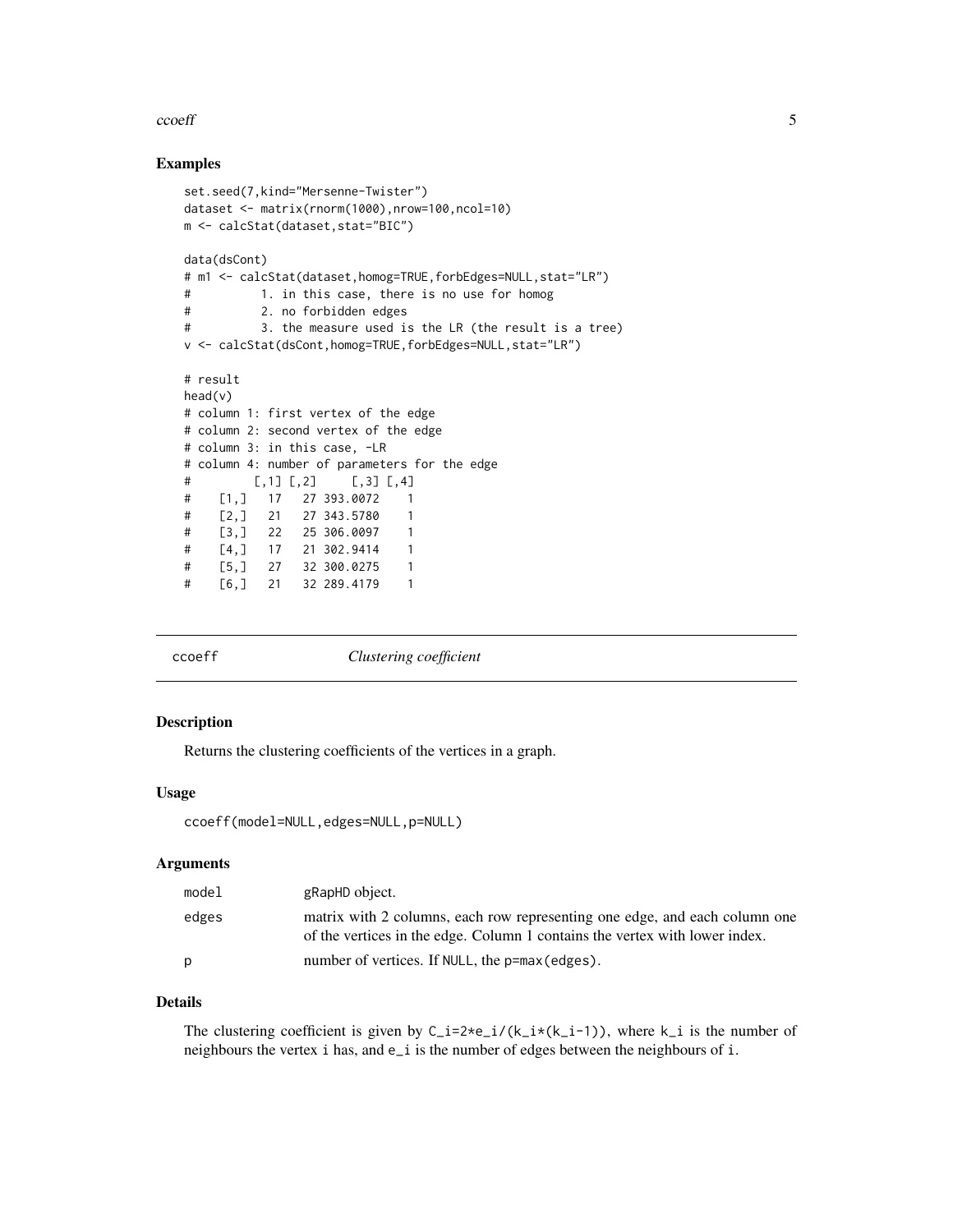## <span id="page-5-0"></span>Value

A vector with length p with the clustering coefficient of each vertex.

## Author(s)

Gabriel Coelho Goncalves de Abreu (<abreu\_ga@yahoo.com.br>)

## Examples

```
data(dsCont)
m <- minForest(dsCont,homog=TRUE,forbEdges=NULL,stat="BIC")
m1 <- stepw(m,dsCont)
cc <- ccoeff(edges=m1@edges,p=m1@p)
mean(cc)
```
<span id="page-5-1"></span>

chStat *Internal use*

#### Description

Calculates the deviance associated with the addition of each add-eligible edge. Called from [stepw](#page-36-1).

#### Usage

chStat(model,dataset,previous=NULL,forbEdges=NULL)

#### Arguments

| model     | a gRapHD object.                                                                                                                                   |
|-----------|----------------------------------------------------------------------------------------------------------------------------------------------------|
| dataset   | matrix (nrow(dataset) observations and ncol(dataset) variables).                                                                                   |
| previous  | result of a previous run of chatat.                                                                                                                |
| forbEdges | list with edges that should not be considered. Matrix with 2 columns, each row<br>representing an edge, and each column a vertex. Default is NULL. |

#### Details

The deviance and degrees of freedom associated with each add-eligible edge is returned. If previous results are specified these are reused as appropriate, and a concatenated result list is returned. This function is used by stepw.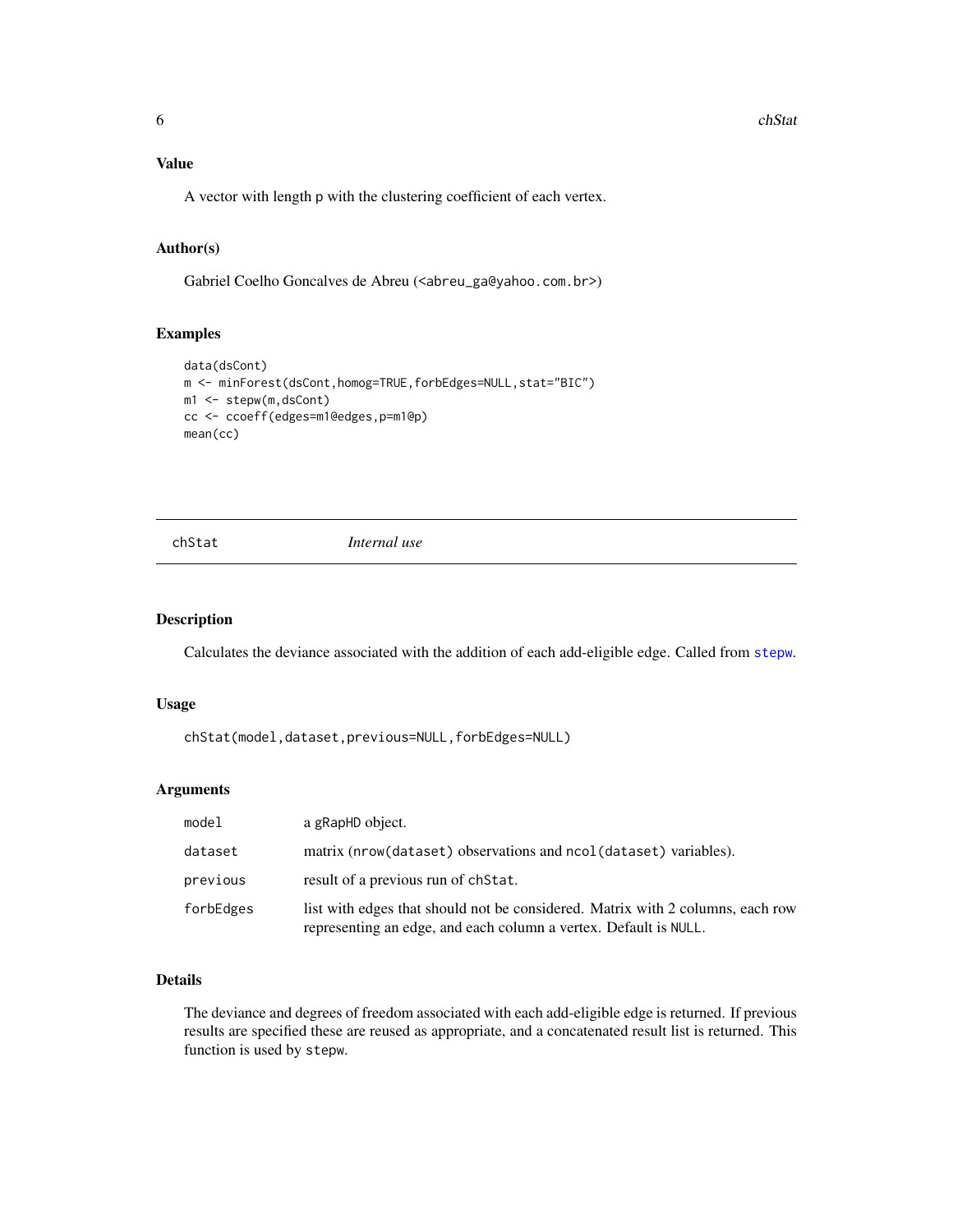#### chStat 7 and 2008 and 2008 and 2008 and 2008 and 2008 and 2008 and 2008 and 2008 and 2008 and 2008 and 2008 and 2008 and 2008 and 2008 and 2008 and 2008 and 2008 and 2008 and 2008 and 2008 and 2008 and 2008 and 2008 and 20

## Value

A list with:

| matrix $(k \text{ by } 5)$ , with columns:<br>edges.to.test |
|-------------------------------------------------------------|
| 1 - first vertex of the tested edge                         |
| 2 - second vertex (the two values are ordered)              |
| 3 - index for the separator in S                            |
| 4 - deviance statistic associated with adding this edge     |
| 5 - degrees of freedom associated with the deviance         |
| list of separators.                                         |
|                                                             |

#### Author(s)

Gabriel Coelho Goncalves de Abreu (<abreu\_ga@yahoo.com.br>) Rodrigo Labouriau (<Rodrigo.Labouriau@agrsci.dk>) David Edwards (<David.Edwards@agrsci.dk>)

```
data(dsCont)
m1 <- minForest(dsCont,homog=TRUE,forbEdges=NULL,stat="LR")
ch <- findEd(m1@edges,m1@p,NULL,0)
ch <- chStat(m1,dsCont,ch,forbEdges=0)
str(ch)
# List of 2
# $ edges.to.test: num [1:53, 1:5] 1 11 19 11 17 2 2 10 10 2 ...
# $ S :List of 53
# ..$ : int 11
# ..$ : int 21
# ..$ : int 21
# ..$ : int 21
# ..$ : int 27
# ..$ : int 17
# ...
head(ch$edges.to.test)
\sharp [,1] [,2] [,3] [,4] [,5]
# [1,] 1 21 1 -0.61733689 1
# [2,] 11 19 2 -0.24637623 1
# [3,] 19 27 3 -0.47194908 1
# [4,] 11 27 4 -7.00259895 1
# [5,] 17 21 5 -11.09310305 1
# [6,] 2 27 6 -0.04690911 1
# the columns in ch$edges.to.test
# 1: first vertex in the edge
# 2: second vertex in the edge
# 3: index os the separator in ch$S
# 4: change in the LR for the edge
# 5: number of parameters for the edge
```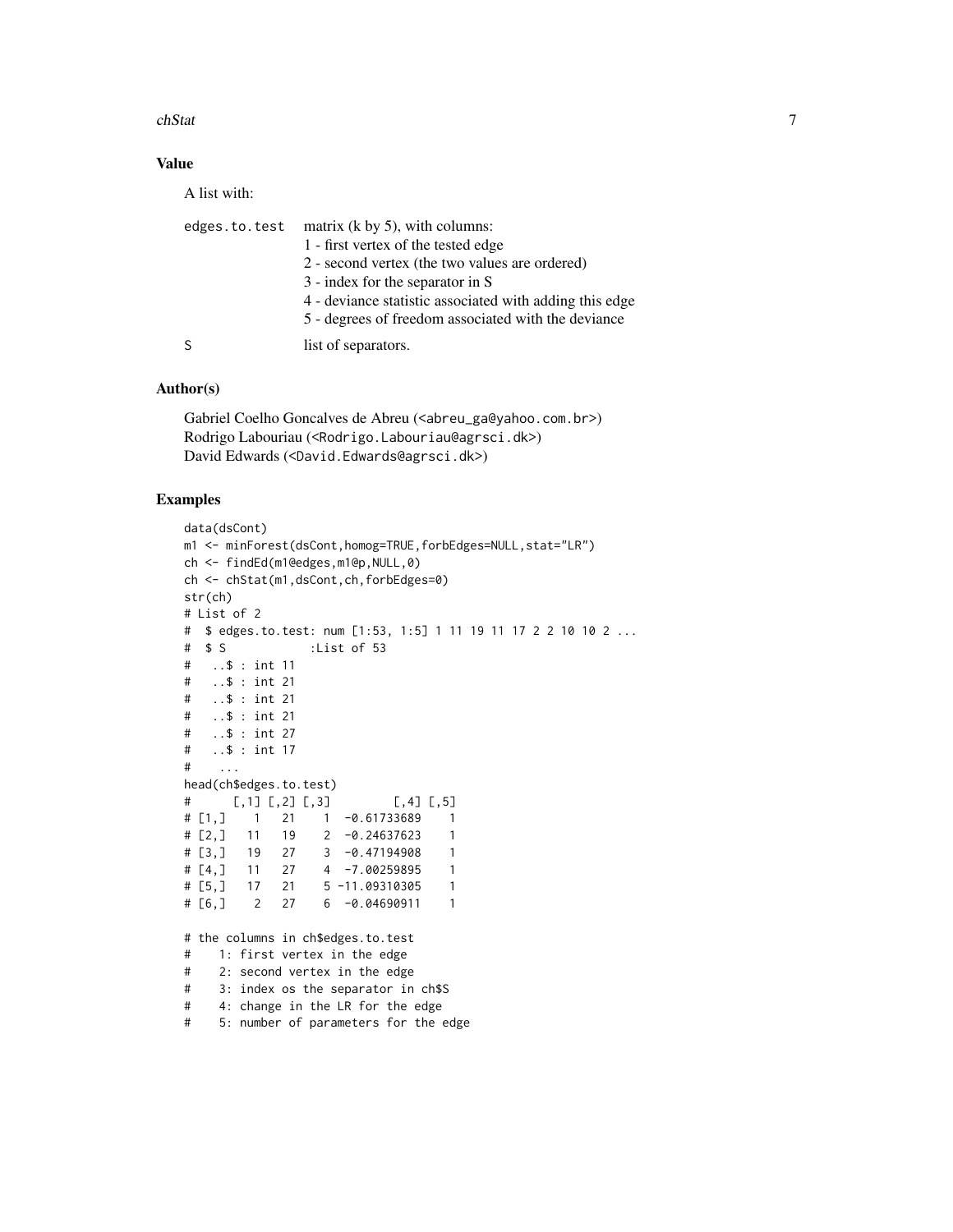<span id="page-7-0"></span>

Test of conditional independence.

## Usage

CI.test(x,y,S,dataset,homog=TRUE)

#### **Arguments**

| $\mathsf{x}$ | one of the variables.                                                                                                                            |
|--------------|--------------------------------------------------------------------------------------------------------------------------------------------------|
| y            | the other variable.                                                                                                                              |
| <sub>S</sub> | separator (possibly NULL).                                                                                                                       |
| dataset      | matrix or data frame (nrow(dataset) observations and ncol(dataset) vari-<br>ables).                                                              |
| homog        | TRUE for homogeneous covariance structure, FALSE for heterogeneous. This is<br>only meaningful with mixed models. Default is homogeneous (TRUE). |

#### Details

Performs a test of conditional independence of x and y given a set of variables S. The variables are specified as column numbers of the dataset. Under the alternative the variables are assumed to follow an unrestricted (mixed) graphical model. If x and y are discrete, S must also be discrete. Note that the model dimension returned by the [fit](#page-14-1) function assumes that all parameters are estimable, which may not be the case for high-dimensional sparse data. However, here and in the search functions we use the adjusted degrees of freedom, which need no such assumptions and are believed to be correct.

## Value

A list with the deviance (deviance) and the adjusted degrees of freedom (numP).

#### Author(s)

Gabriel Coelho Goncalves de Abreu (<abreu\_ga@yahoo.com.br>) Rodrigo Labouriau (<Rodrigo.Labouriau@agrsci.dk>) David Edwards (<David.Edwards@agrsci.dk>)

## References

Lauritzen, S.L. (1996) *Graphical Models*, Oxford University Press. Edwards, D. (2000) *Introduction to Graphical Modelling*, Springer-Verlag New York Inc.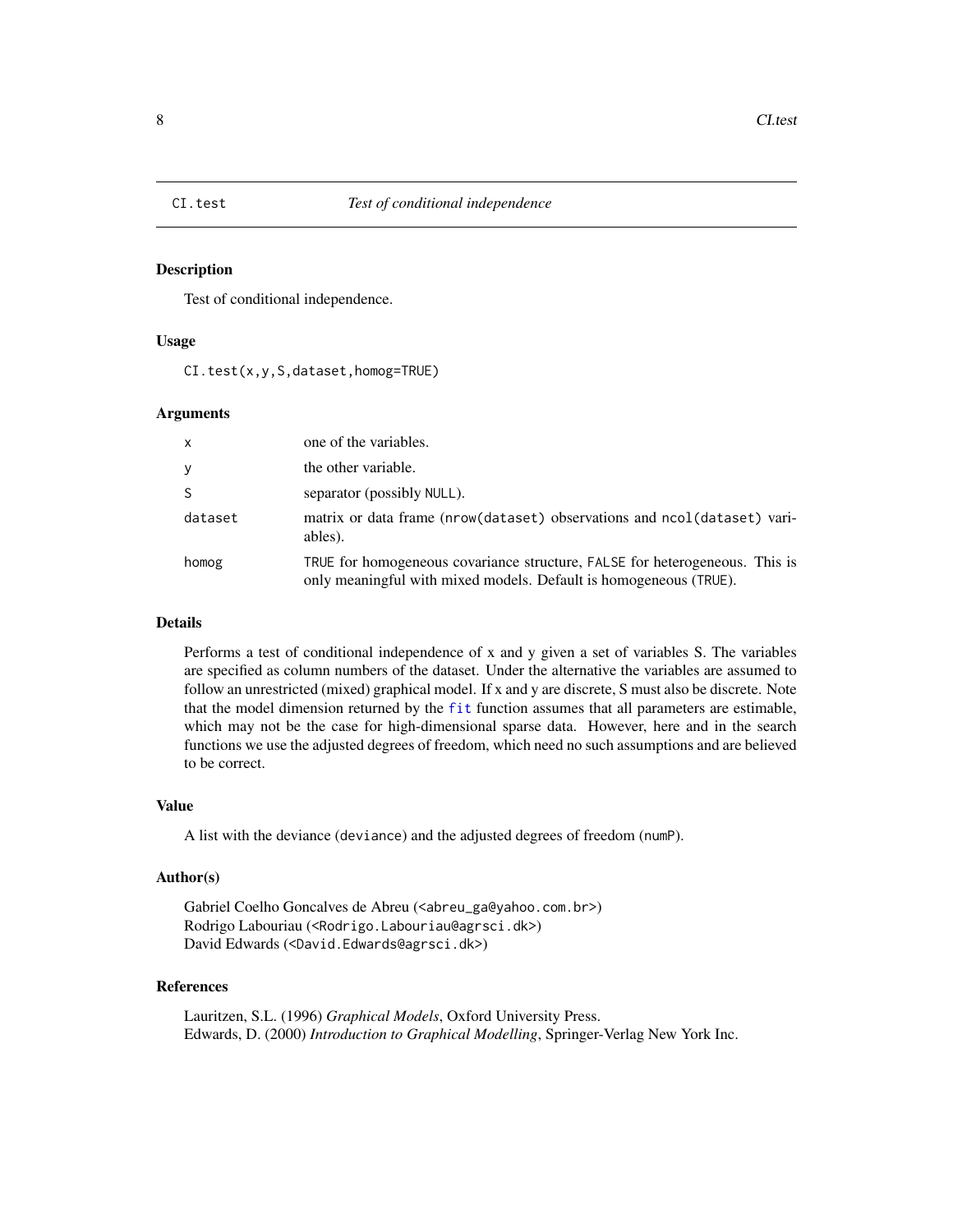#### <span id="page-8-0"></span>convData 9

## Examples

```
data(dsCont)
m1 <- minForest(dsCont,homog=TRUE,forbEdges=NULL,stat="BIC")
CI.test(20,29,c(9,11),dsCont)
#$deviance
#[1] 0.7617515263220724
#
#$numP
#[1] 1
```
convData *Converts dataset*

## Description

Converts a dataset to a structure required by other functions.

## Usage

convData(dataset)

## Arguments

| dataset |  | matrix or data frame (discrete varibles must be factors). |  |  |  |  |  |  |
|---------|--|-----------------------------------------------------------|--|--|--|--|--|--|
|---------|--|-----------------------------------------------------------|--|--|--|--|--|--|

## Details

Convert the dataset to the structure required by the other functions.

#### Value

| List:   |                                                                      |
|---------|----------------------------------------------------------------------|
| dataset | Matrix.                                                              |
| numCat  | Vector with the number of levels in each variable (0 if continuous). |

vertNames - vector with the original vertices' names.

## Author(s)

Gabriel Coelho Goncalves de Abreu (<abreu\_ga@yahoo.com.br>)

```
data(dsDiscr)
ds <- convData(dsDiscr)
```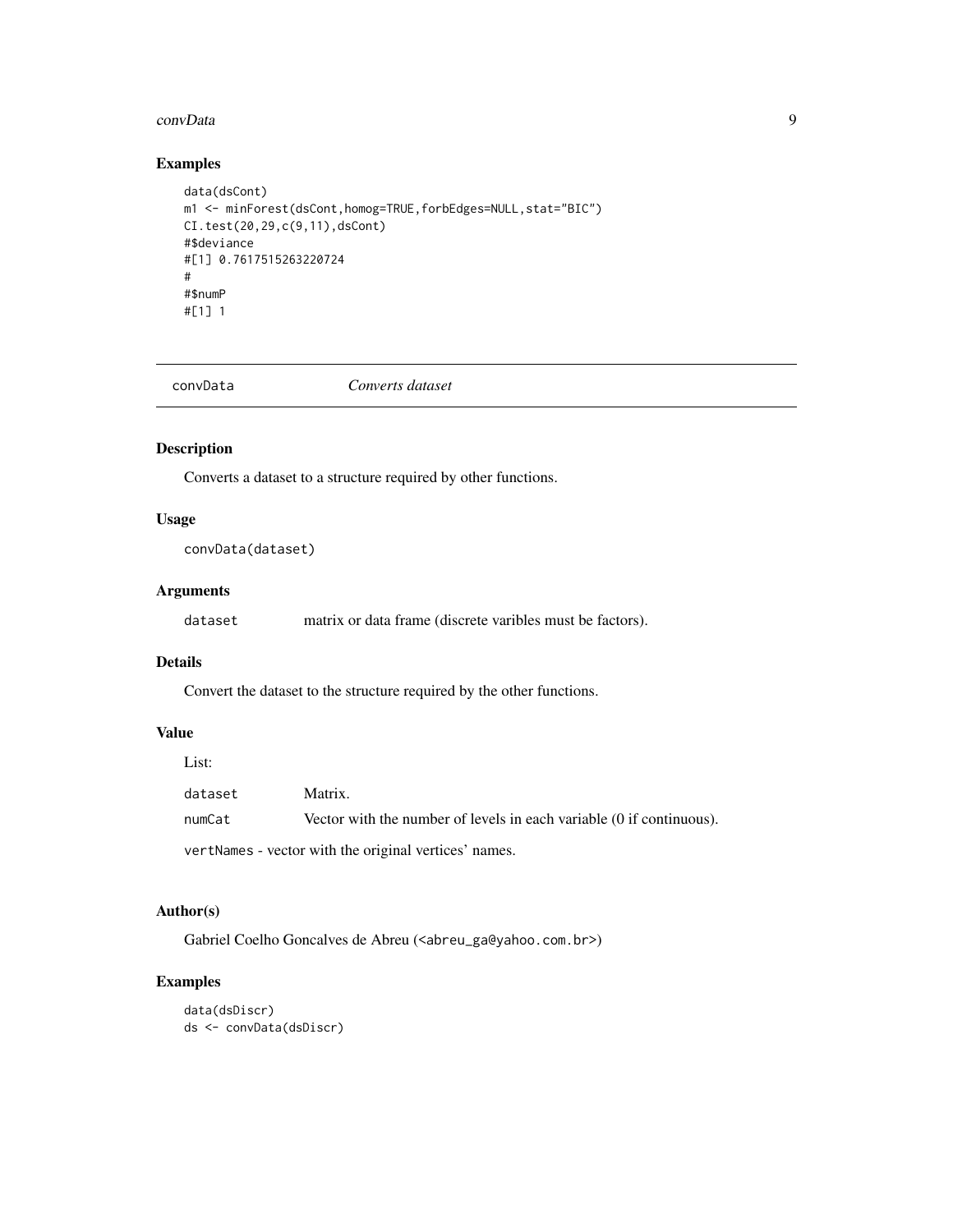<span id="page-9-0"></span>Degree *Degree*

## Description

Returns the degree of a set of vertices.

## Usage

```
Degree(model=NULL,edges=NULL,v=NULL)
```
## Arguments

| model        | gRapHD object.                                                                                                                                            |
|--------------|-----------------------------------------------------------------------------------------------------------------------------------------------------------|
| edges        | matrix with 2 columns, each row representing one edge, and each column one<br>of the vertices in the edge. Column 1 contains the vertex with lower index. |
| $\mathsf{V}$ | set of vertices.                                                                                                                                          |

## Details

Calculates the degree of each vertex in v. If v=NULL, it returns the degree of all vertices in edges. If v contains a vertex not in edges, the corresponding value is NA.

## Value

vector length(v).

## Author(s)

Gabriel Coelho Goncalves de Abreu (<abreu\_ga@yahoo.com.br>)

```
data(dsCont)
m1 <- minForest(dsCont,homog=TRUE,forbEdges=NULL,stat="LR")
Degree(model=m1)
```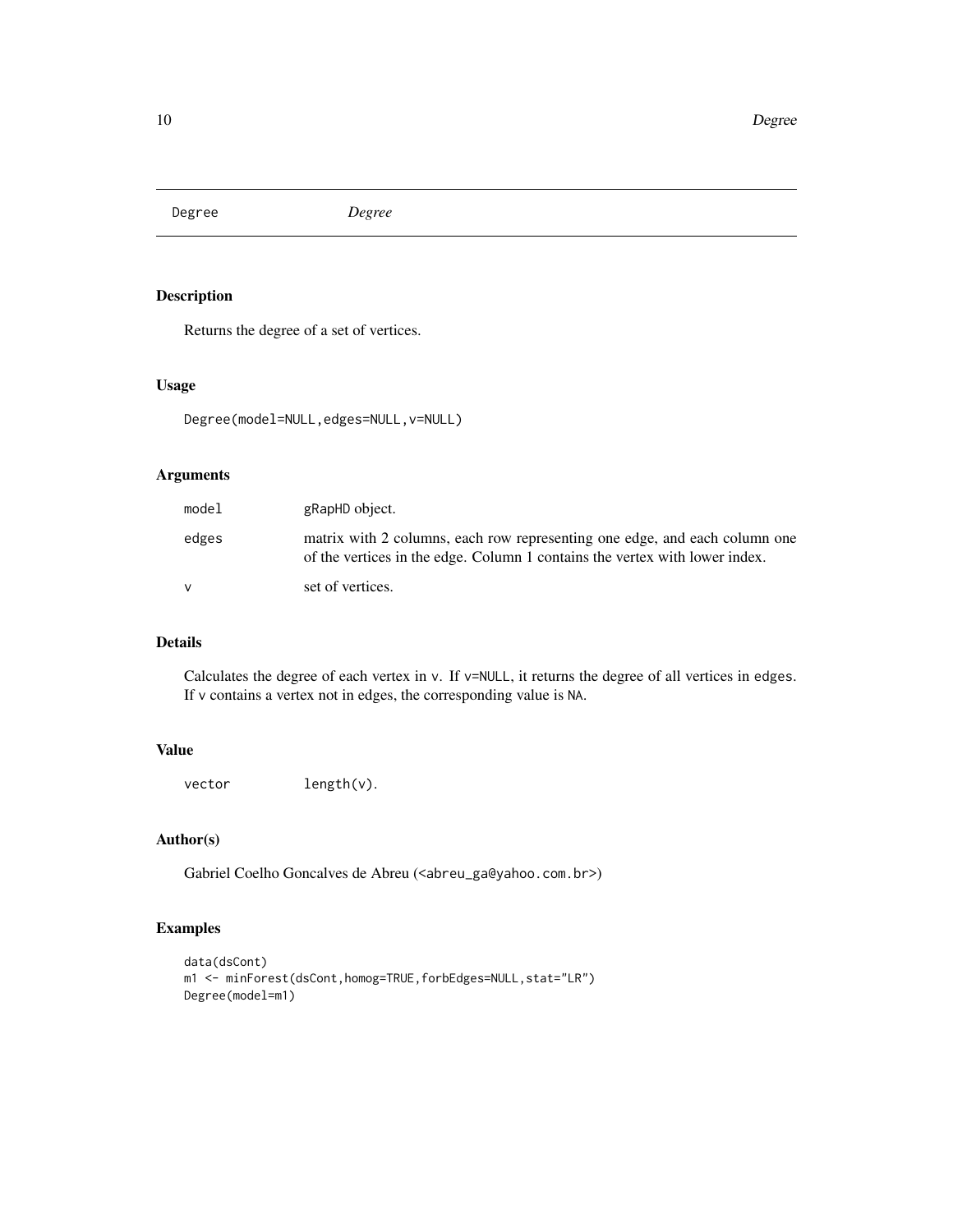<span id="page-10-0"></span>DFS *Depth-first search*

#### Description

Returns all vertices reachable from one specific vertex (assuming that there are no cycles).

#### Usage

```
DFS(model=NULL,edges=NULL, v, p=NULL)
```
#### Arguments

| model | gRapHD object.                                                                                             |
|-------|------------------------------------------------------------------------------------------------------------|
| edges | matrix with 2 columns, each row representing one edge, and each column one<br>of the vertices in the edge. |
| v     | initial vertex $(0 < v < p)$ .                                                                             |
| p     | number of vertices.                                                                                        |

## Details

Given a list of edges, and a specific vertex v, returns a vector with all vertices in the connected component containing v. The function assumes that the graph is acyclic.

## Value

Vector with all vertices reachable from  $v$ , or  $\theta$  if  $v$  is an isolated vertex.

#### Author(s)

Gabriel Coelho Goncalves de Abreu (<abreu\_ga@yahoo.com.br>)

#### References

Cormen, T.H., Leiserson, C.E., Rivest, R.L. and Stein, C. *Introduction to Algorithms*, 2nd Edition. MIT Press and McGraw-Hill, 2001, pp.540:9.

```
set.seed(7,kind="Mersenne-Twister")
dataset <- matrix(rnorm(1000),nrow=100,ncol=10)
m <- minForest(dataset,stat="BIC")
DFS(edges=m@edges,v=1,p=10)
# [1] 5 2 9 8
#######################################################################
data(dsDiscr)
m1 <- minForest(dsDiscr,homog=TRUE,forbEdges=NULL,stat="BIC")
```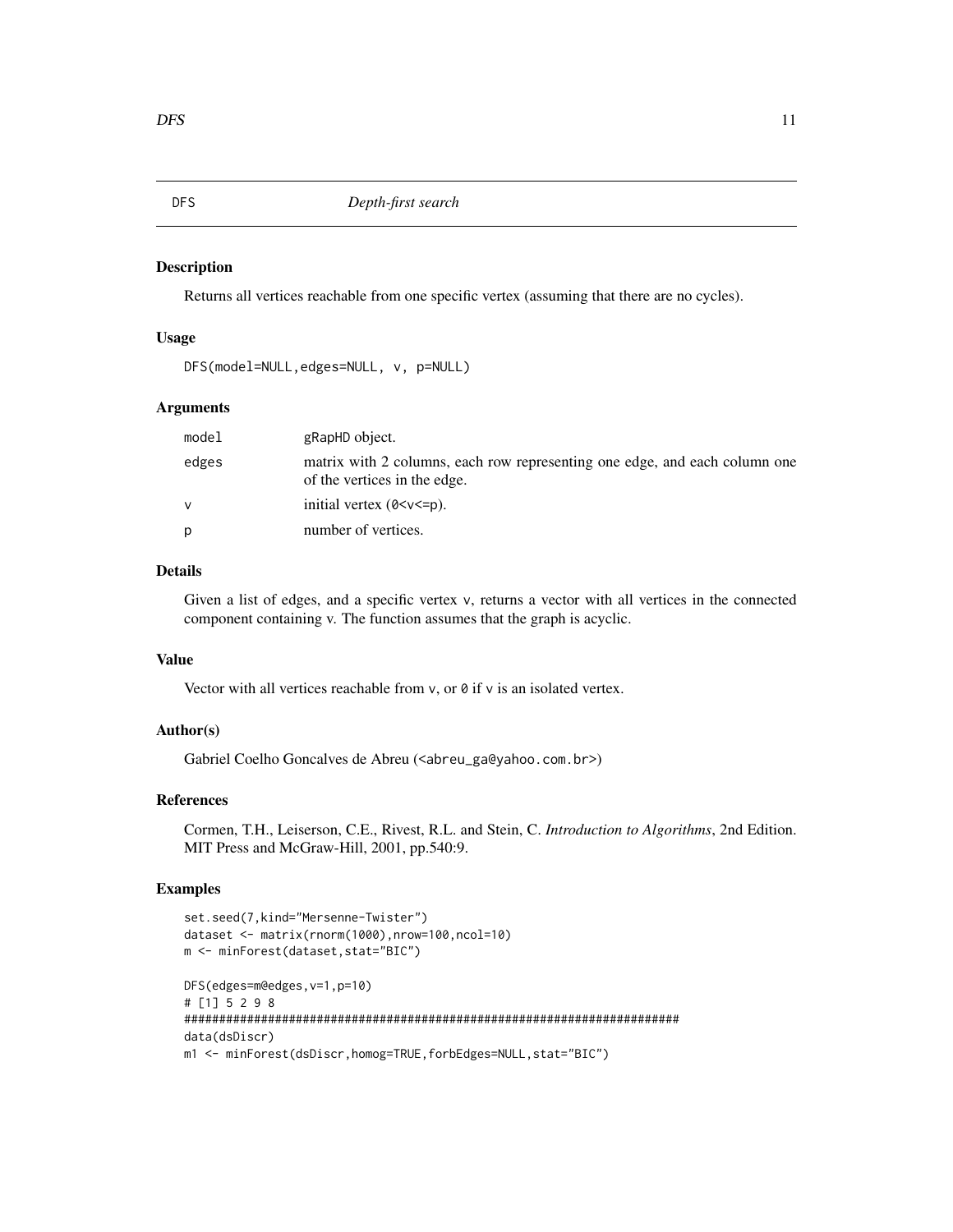#### <span id="page-11-0"></span>12 dsDiscr

```
vertices <- DFS(edges=m1@edges, v=1, p=m1@p)
# result
vertices
# numeric(0)
# meaning that 1 is an isolated vertex
# OR
m1 <- minForest(dsDiscr,homog=TRUE,forbEdges=NULL,stat="LR")
vertices <- DFS(edges=m1@edges, v=1, p=m1@p)
# result
vertices
# [1] 4 8 12 19 18 14 7 17 5 3 10 13 15 9 6 20 16 11 2
# meaning that 1 reachs all vertices (a tree)
```
dsCont *Test dataset*

#### Description

Test dataset with only continuous variables.

## Format

Matrix containing 174 observations (rows) and 34 variables (columns).

## Author(s)

```
Gabriel Coelho Goncalves de Abreu (<abreu_ga@yahoo.com.br>)
Rodrigo Labouriau (<Rodrigo.Labouriau@agrsci.dk>)
David Edwards (<David.Edwards@agrsci.dk>)
```
## Examples

data(dsCont)

dsDiscr *Test dataset*

## Description

Test dataset with only discrete variables.

## Format

Data frame containing 200 observations and 20 variables.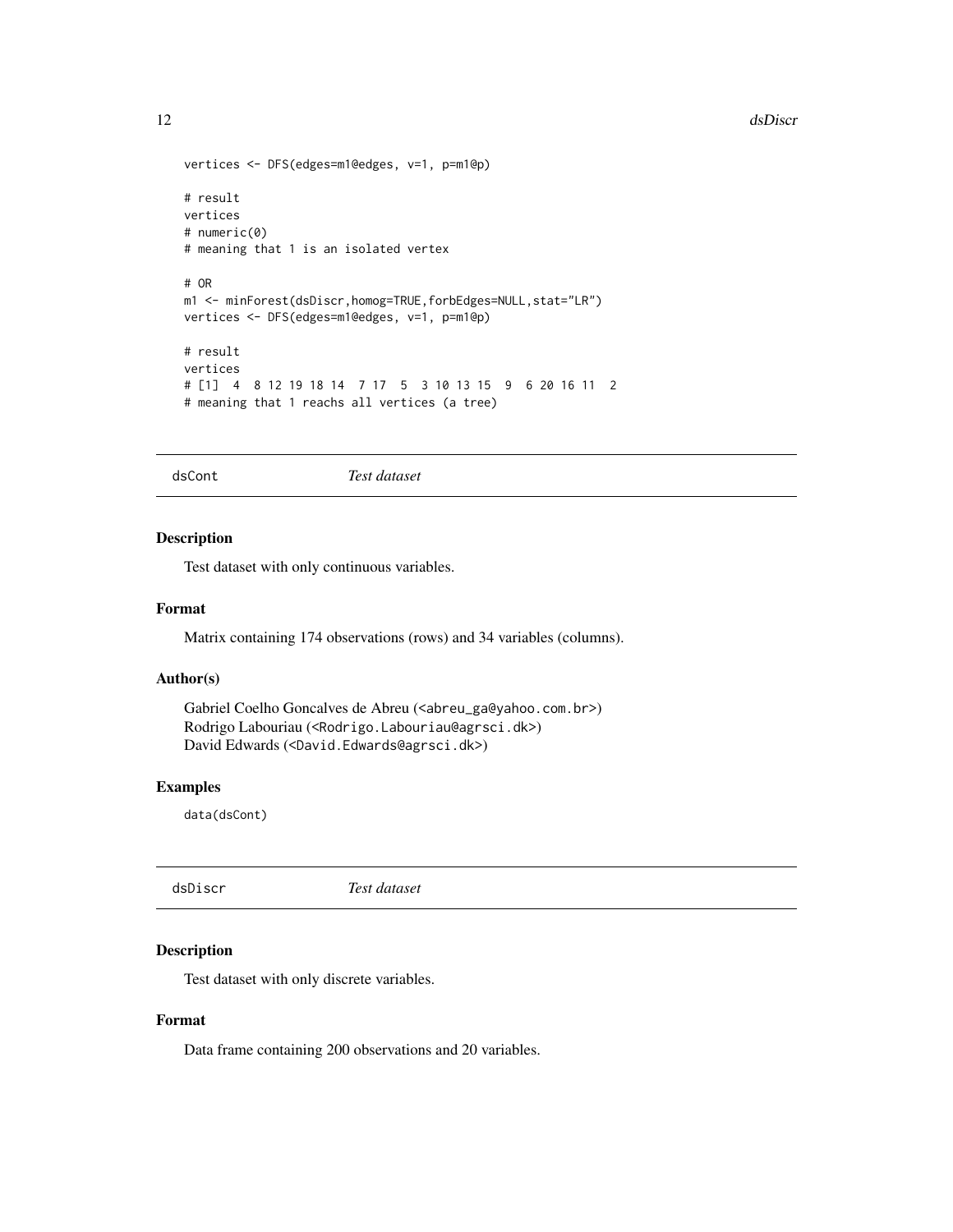#### <span id="page-12-0"></span>dsMixed 13

#### Author(s)

Gabriel Coelho Goncalves de Abreu (<abreu\_ga@yahoo.com.br>) Rodrigo Labouriau (<Rodrigo.Labouriau@agrsci.dk>) David Edwards (<David.Edwards@agrsci.dk>)

## Examples

data(dsDiscr)

dsMixed *Test dataset*

#### Description

Test dataset with continuous and discrete variables.

## Format

Data frame containing 200 observations and 15 variables. The first 5 variables are discrete, and the last 10 continuous.

#### Author(s)

Gabriel Coelho Goncalves de Abreu (<abreu\_ga@yahoo.com.br>) Rodrigo Labouriau (<Rodrigo.Labouriau@agrsci.dk>) David Edwards (<David.Edwards@agrsci.dk>)

#### Examples

data(dsMixed)

<span id="page-12-1"></span>findEd *Finds add-eligible edges*

## Description

Finds the edges that can be added to a (strongly) triangulated graph such that the result is also (strongly) triangulated.

#### Usage

findEd(edges,p,previous=NULL,numCat,from=0,exact=FALSE,join=FALSE)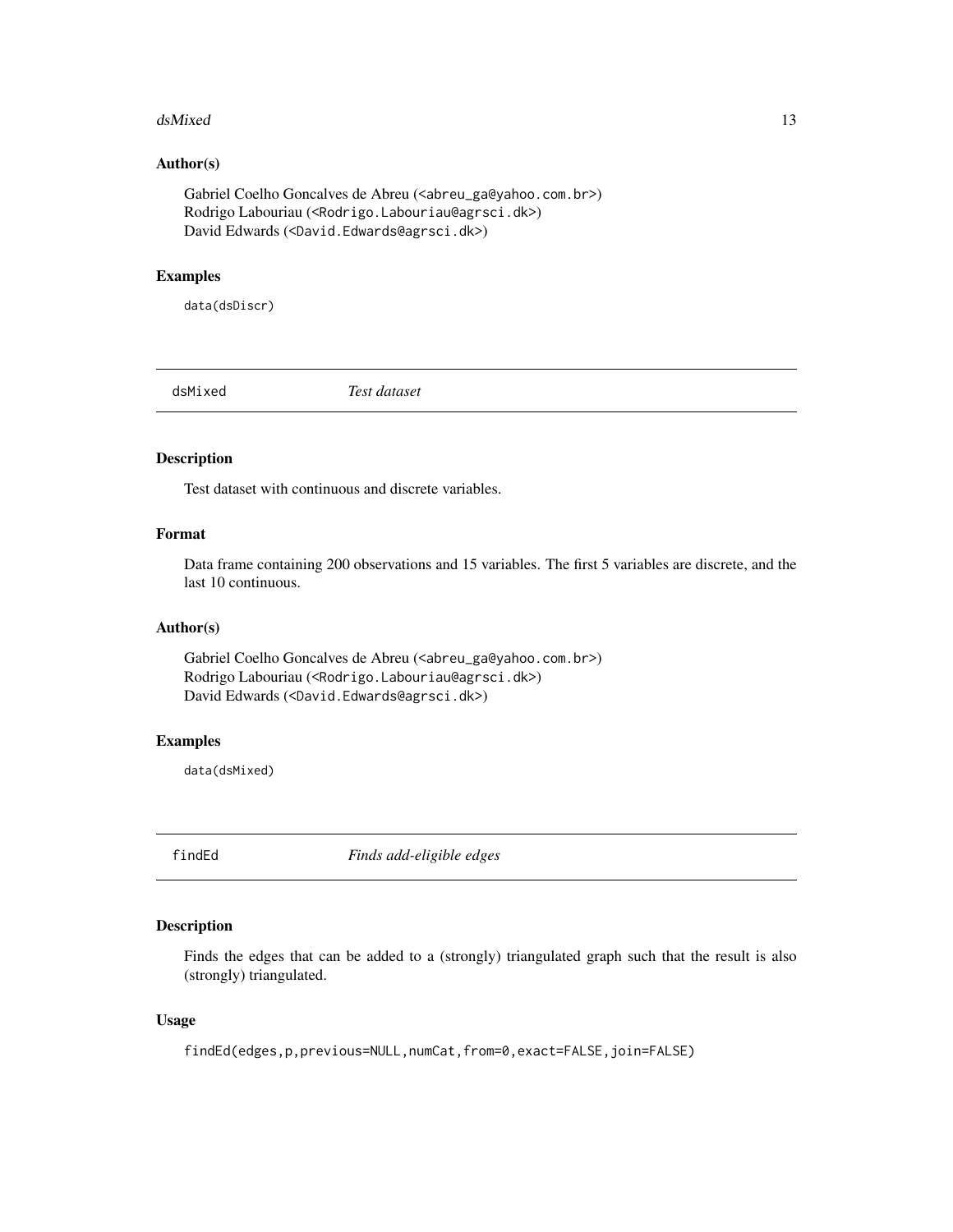#### <span id="page-13-0"></span>**Arguments**

| edges    | matrix with 2 columns, each row representing one edge, and each column one<br>of the vertices in the edge.   |
|----------|--------------------------------------------------------------------------------------------------------------|
| р        | number of vertices.                                                                                          |
| previous | result of a previous run of finded.                                                                          |
| numCat   | vector with number of levels for each variable (0 if continuous).                                            |
| from     | initial vertex to be used in MCS.                                                                            |
| exact    | logical indicating if the exact algorithm for finding add-eligible edges is to be<br>used. Default is FALSE. |
| join     | logical indicating if the disjoint components can be joined. Default is FALSE.                               |

#### Details

Returns all add-eligible edges for a given triangulated graph, that is, edges that preserve the triangulated property when added. In the case of a mixed graph, only edges that do not result in forbidden paths are returned.

The argument from can be used to indicate the initial vertex used in the MCS algorithm. If 0, the first vertex is used.

If exact is FALSE, the edge list may contain a few edges that are not add-eligible. Further tests (for example mcs) will be required before adding edges. Otherwise, the list contains only edges that preserve triangularity. That is, each edge that may be added to the graph such that the resulting graph is triangulated.

For graphs with both discrete and continuous vertices, the graph should be triangulated and contain no forbidden paths, and the edges that may be added preserving both properties are returned. See Lauritzen (1996), p. 11-13.

## Value

A list with:

| edges.to.test | matrix $(k \text{ by } 5)$ , with columns:     |
|---------------|------------------------------------------------|
|               | 1 - first vertex of the tested edge            |
|               | 2 - second vertex (the two values are ordered) |
|               | 3 - index for the separator in S               |
|               | 4 - change in the LR by adding this edge       |
|               | 5 - number of parameters for that edge         |
|               | list with the separators.                      |

#### Author(s)

Gabriel Coelho Goncalves de Abreu (<Gabriel.Abreu@agrsci.dk>) Rodrigo Labouriau (<Rodrigo.Labouriau@agrsci.dk>) David Edwards (<David.Edwards@agrsci.dk>)

#### References

Lauritzen, S.L. (1996) *Graphical Models*, Oxford University Press.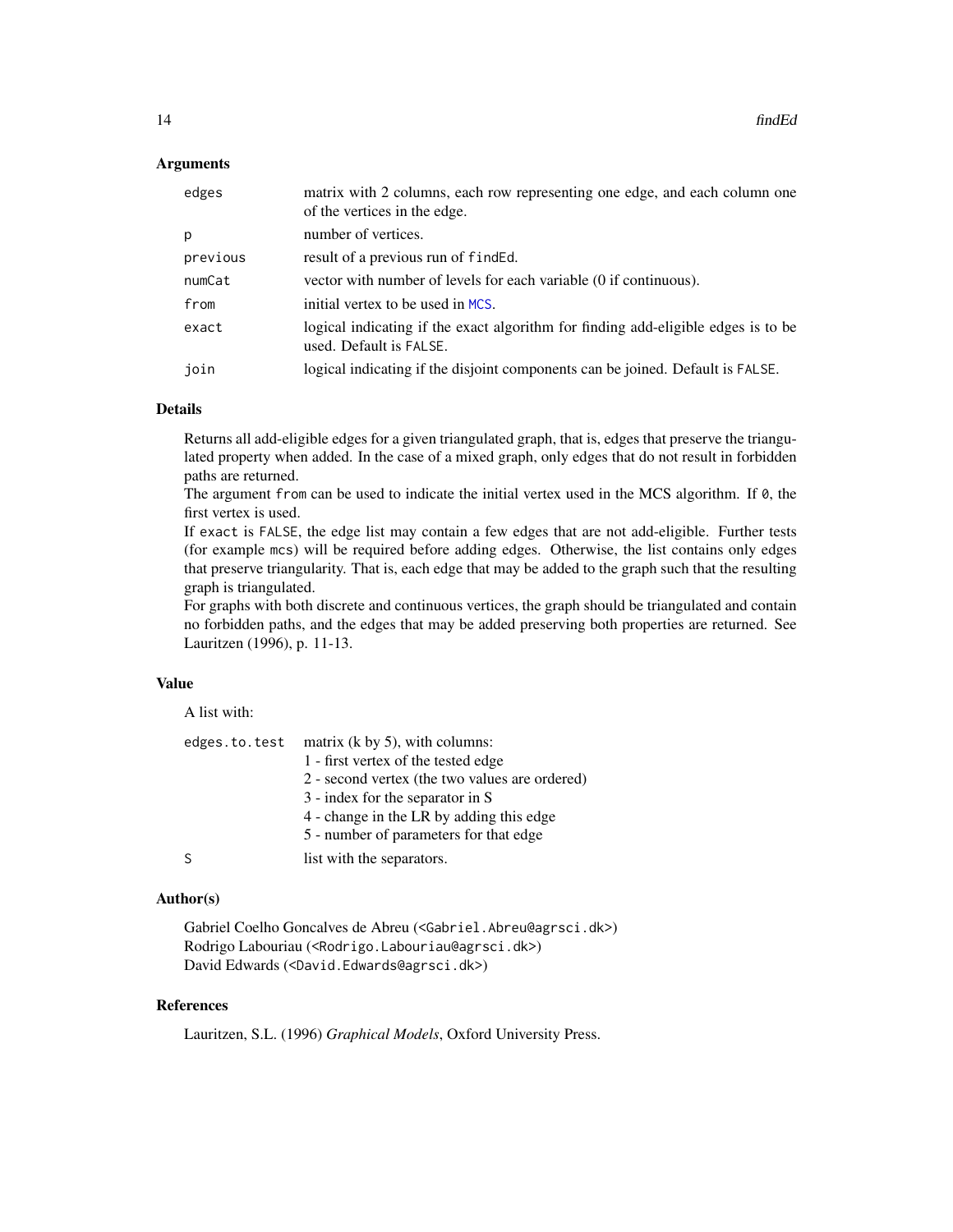#### <span id="page-14-0"></span>Examples

```
edges <- matrix(c(1,2,2,3,2,4,2,5,2,6,3,4,4,5,5,6),ncol=2,byrow=TRUE)
addEligible <- findEd(edges=edges,p=6,previous=NULL,numCat=rep(0,6),
                  from=1)
# > str(addEligible)
# List of 2
# $ edges: num [1:7, 1:5] 1 1 3 1 4 3 1 3 4 5 ...
# $ S :List of 6
# ..$ : int 2
# ..$ : int [1:2] 2 4
# ..$ : int 2
# ..$ : int [1:2] 2 5
# ..$ : int 2
# ..$ : int 2
# > addEligible$edges
# [,1] [,2] [,3] [,4] [,5]
# [1,] 1 3 1 0 0
# [2,] 1 4 1 0 0
# [3,] 3 5 2 0 0
# [4,] 1 5 3 0 0
# [5,] 4 6 4 0 0
# [6,] 3 6 5 0 0
# [7,] 1 6 6 0 0
# the columns in addEligible$edges
# 1: first vertex in the edge
# 2: second vertex in the edge
# 3: index os the separator in addEligible$S
# 4: change in the LRT for the edge (used if previous != NULL)
# 5: number of parameters for the edge (used if previous != NULL)
# note that the edge 3-6 (row 6) is actually a "false positive".
# If it's used from=3,4,5, or 6, this does not happen.
```
<span id="page-14-1"></span>fit *Log-likelihood, AIC, BIC*

## Description

Calculates -2\*log-likelihood, AIC, and BIC for a triangulated graph (decomposable model).

#### Usage

fit(model=NULL, edges=NULL, dataset, homog=NULL)

#### Arguments

model gRapHD object.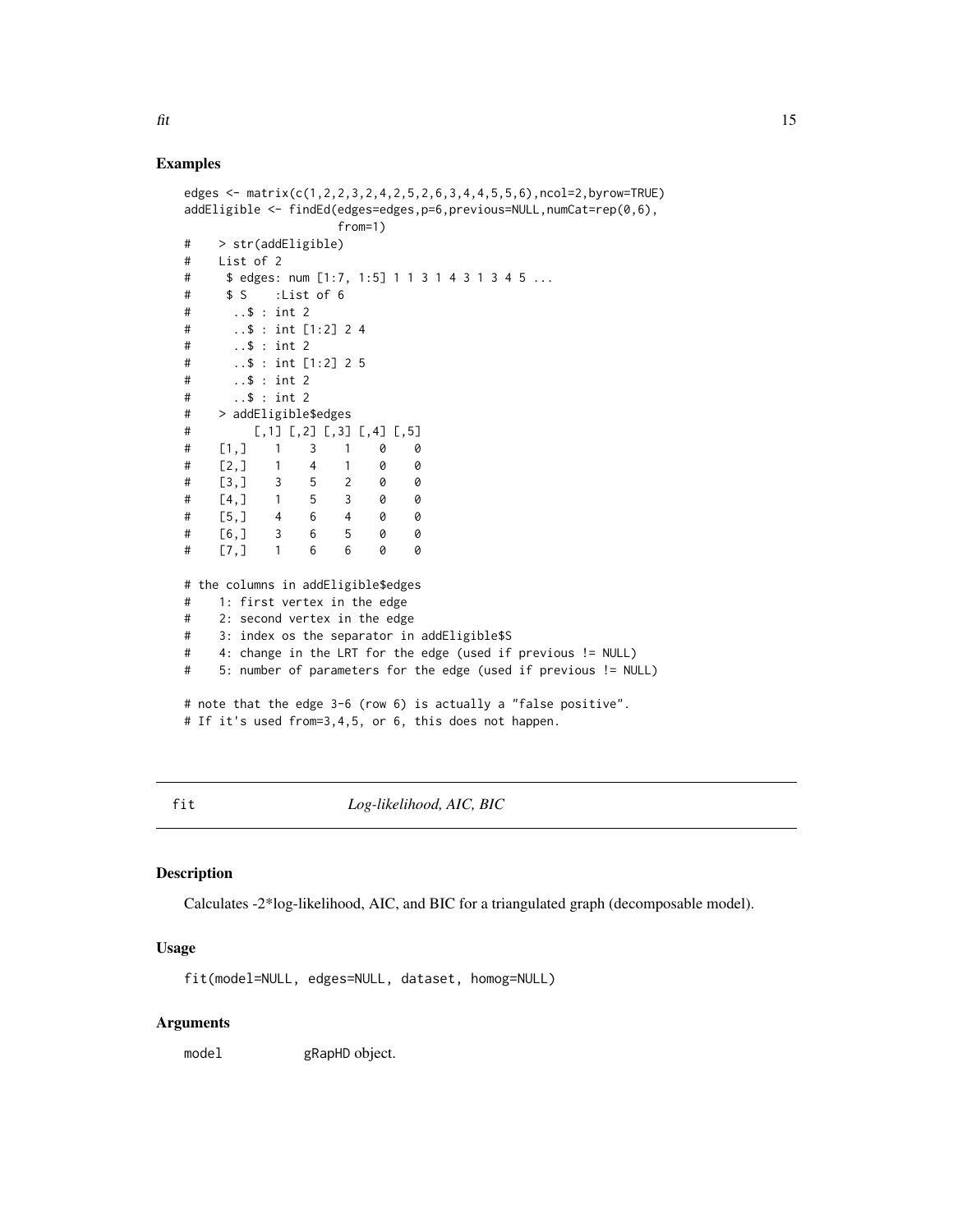<span id="page-15-0"></span>

| edges   | matrix with 2 columns, each row representing one edge, and each column one<br>of the vertices in the edge.                                                                                                   |
|---------|--------------------------------------------------------------------------------------------------------------------------------------------------------------------------------------------------------------|
| dataset | matrix or data frame (nrow(dataset) observations and ncol(dataset) vari-<br>ables).                                                                                                                          |
| homog   | only used in the mixed model case. TRUE if the model is homogeneous. The<br>default is NULL, indicating that the attribute homog of the model parameter must<br>be used (or TRUE if only edges is provided). |

## Value

Vector with: model dimension (no of free parameters), -2\*log-likelihood, AIC, and BIC. Note that all parameters are assumed to be estimable in the dimension calculation.

## Author(s)

Gabriel Coelho Goncalves de Abreu (<abreu\_ga@yahoo.com.br>)

#### References

Lauritzen, S.L. (1996) *Graphical Models*, Oxford University Press.

#### Examples

```
data(dsCont)
m1 <- minForest(dsCont,homog=TRUE,forbEdges=NULL,stat="LR")
fit(edges=m1@edges,dataset=dsCont)
```
gRapHD-class *Class "gRapHD"*

## Description

S4 class.

## Details

As the gRapHD class does not use variables names, but only the column indexes in the dataset, the conversion may change the variables references. When converting a gRapHD object to a graphNEL object, the nodes names in the new object are only the original indexes converted to character. When doing the reverse conversion, the nodes indexes in the new gRapHD object are the respective indexes in the original element nodes in the graphNEL object. See the example below.

## Objects from the Class

Objects can be created, for example, by new("gRapHD", ...). Where ... may contain the initial attribute names and values, as described in the Slots section.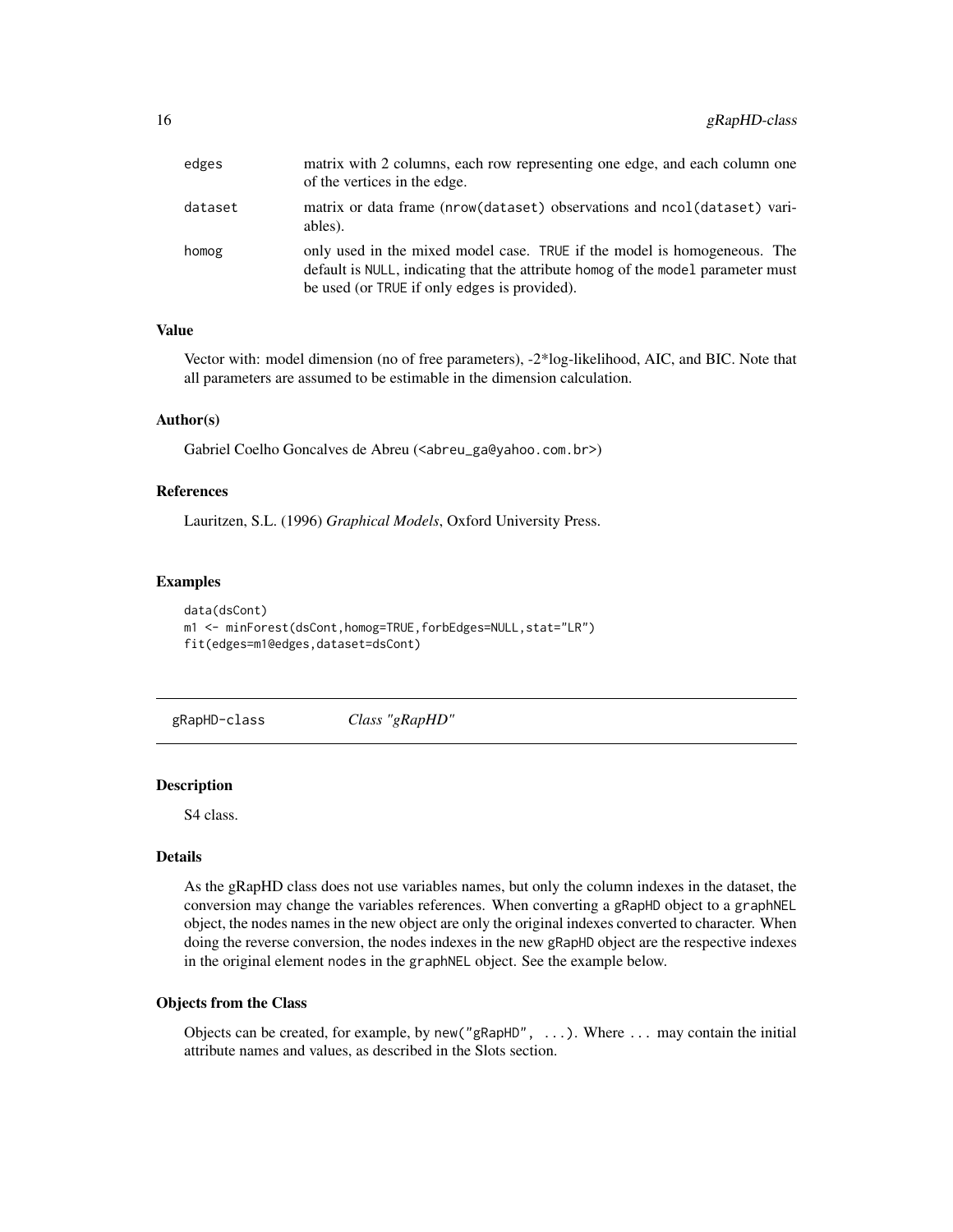#### **Slots**

edges: integer, matrix with 2 columns, each row representing one edges and each column one of the vertices in the edge. Column 1 containsthe vertex with lower index. homog: logical, TRUE if the covariance is homogeneous. minForest: integer, first and last edges found with minForest. numCat: integer, vector with number of levels for each variable (0 if continuous). numP: integer, vector with number of estimated parameters for each edge. p: integer, number of variables (vertices) in the model. stat.minForest: character, measure used (LR, AIC, or BIC). stat.stepw: character, measure used (LR, AIC, or BIC). stat.user: character, user defined. statSeq: numeric, vector with value of stat.minForest for each edge. stepw: interger, first and last edges found with stepw. userDef: integer, first and last edges defined by the user. vertNames: character, vector with vertices' names.

## Methods

```
setMethod("initialize","gRapHD",initialize.gRapHD)
setMethod("summary",signature(object="gRapHD"),summary.gRapHD)
setMethod("print",signature(x="gRapHD"),print.gRapHD)
setMethod("show",signature(object="gRapHD"),show.gRapHD)
setMethod("plot",signature(x="gRapHD"),plot.gRapHD)
setAs(from="matrix",to="gRapHD",def=matrix.gRapHD)
setAs(from="gRapHD",to="graphNEL",def=gRapHD.graphNEL)
setAs(from="graphNEL",to="gRapHD",def=graphNEL.gRapHD)
```
## Author(s)

Gabriel Coelho Goncalves de Abreu (<abreu\_ga@yahoo.com.br>) David Edwards (<David.Edwards@agrsci.dk>)

#### References

R. Gentleman, Elizabeth Whalen, W. Huber and S. Falcon. graph: A package to handle graph data structures. R package version 1.22.2.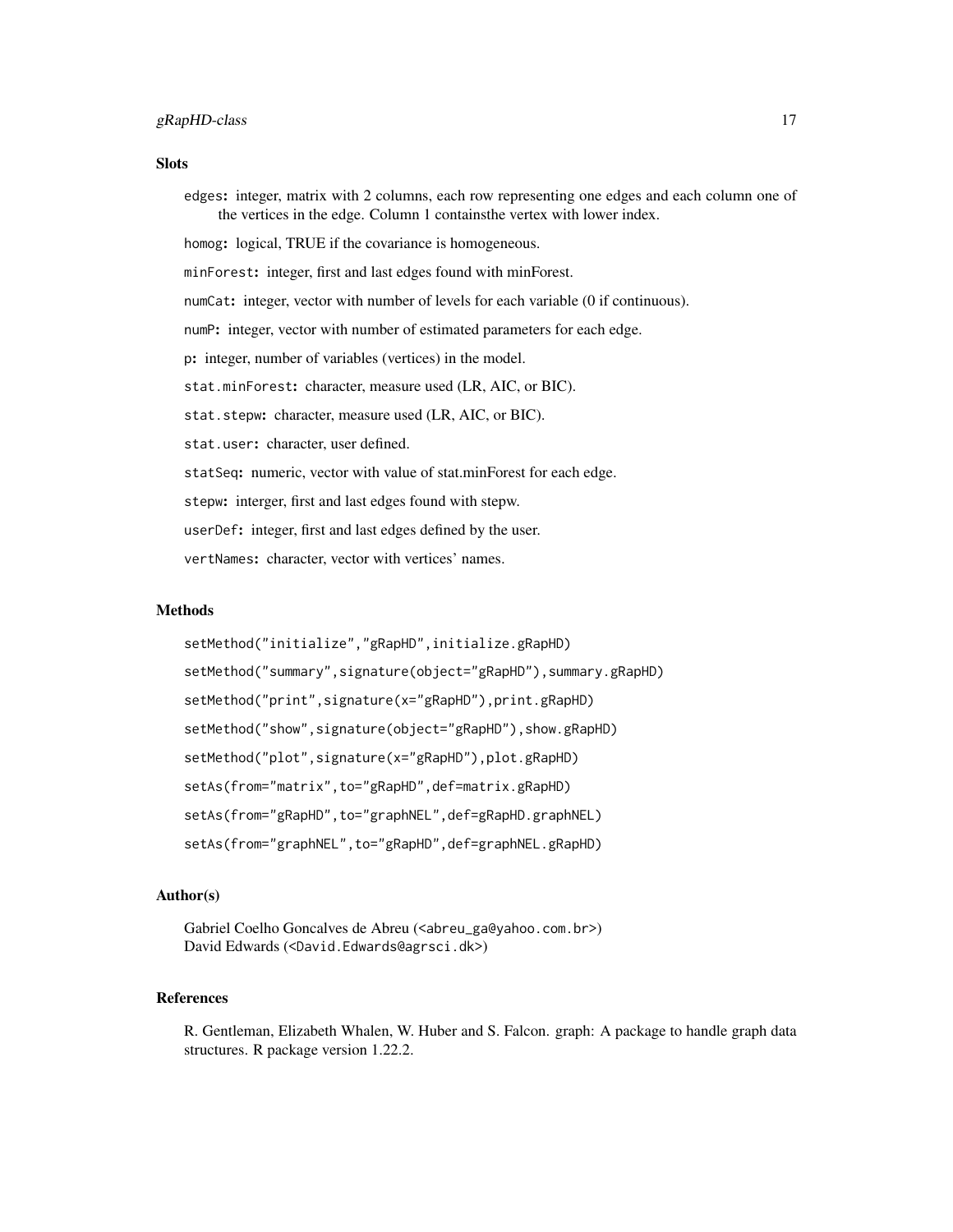#### Examples

```
# convertion from gRapHD to graphNEL
edges <- matrix(c(1,2,1,3,1,4),,2,byrow=TRUE)
g <- as(edges,"gRapHD")
#List of 9
# $ edges : num [1:3, 1:2] 1 1 1 2 3 4
# $ p : int 4
# $ stat.user: chr "LR"
# $ statSeq : num [1:3] NA NA NA
# $ varType : int [1:4] 0 0 0 0
# $ numCat : int [1:4] 0 0 0 0
# $ homog : logi TRUE
# $ numP : num [1:3] NA NA NA
# $ userDef : num [1:2] 1 3
# - attr(*, "class")= chr "gRapHD"
g1 \leftarrow as(g, "graphNEL")# A graphNEL graph with undirected edges
# Number of Nodes = 4
# Number of Edges = 3
g1@nodes # the nodes names
as(matrix(integer(0),,2),"gRapHD")
# note that the vertices must be numbered consecutively from 1. In the
# following, vertex 2 is added as an isolated vertex.
m1 \leq -as(matrix(c(1,3,1,4),0,2,byrow=True),''gRapHD")
```

```
## Not run: plot(m1)
```
jTree *Junction tree*

#### Description

Finds a junction tree.

#### Usage

jTree(model)

#### Arguments

model object of gRapHD class.

#### Details

Returns one possible junction tree. Note that each edge is associated to one separator in the list, and a separator may be contained in other(s) separator(s). To identify which separator is associated to each edge is enough to check ind<-indSepOrig[which(indSepOrig!=1)]. In this way, the edge juncTree[i,] is associated with separator ind[i].

<span id="page-17-0"></span>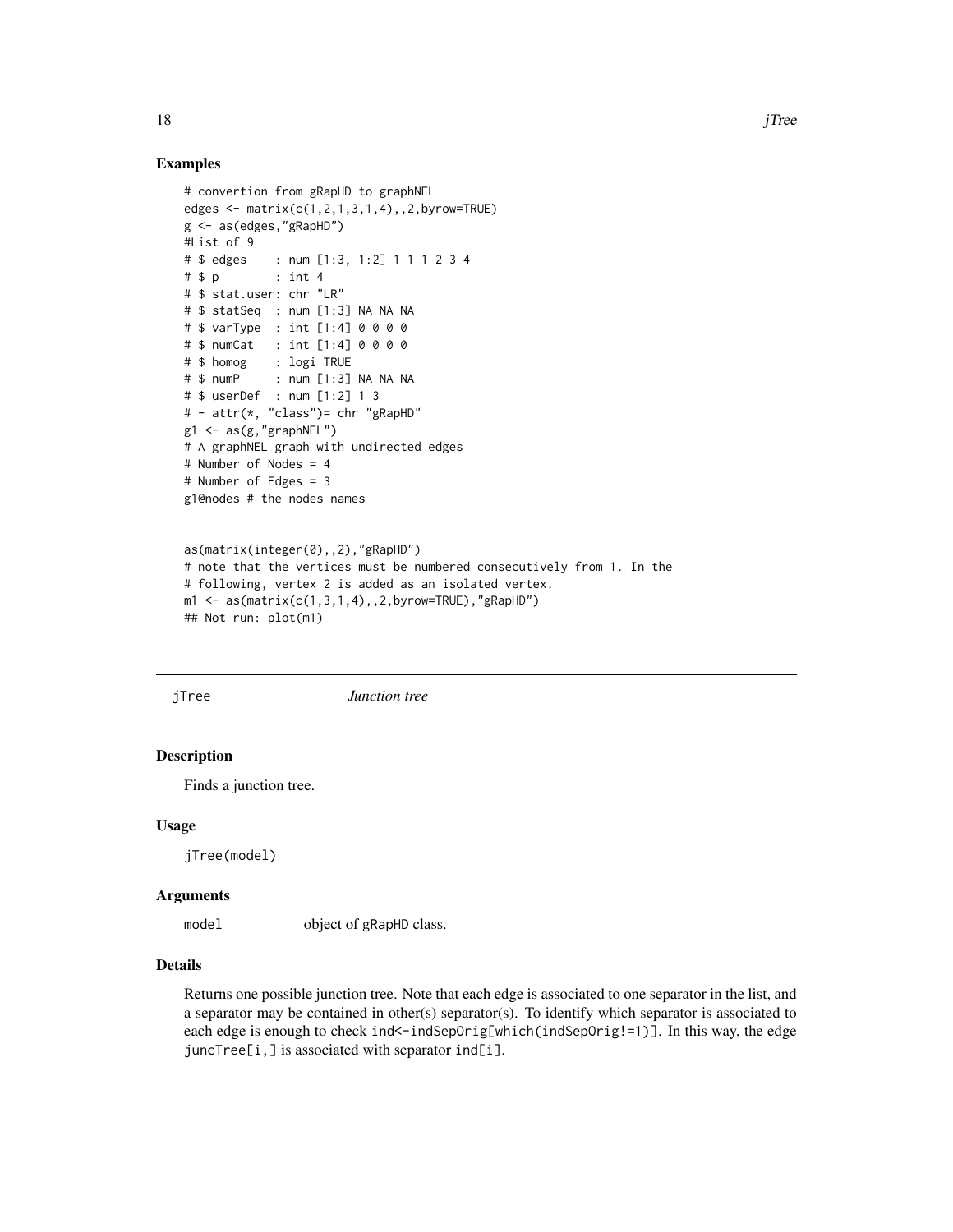$j$ Tree  $19$ 

## Value

A list with:

| separators | list with unique minimal separators.                                                                           |
|------------|----------------------------------------------------------------------------------------------------------------|
| juncTree   | edges in the tree (each vertex is a clique in the list below).                                                 |
|            | sepSubSetOfSep list in which each element gives all the separators which contain this respective<br>separator. |
| indSepOrig | index of the original separator (in the MCS result) in the list above.                                         |
| cliques    | list with cliques.                                                                                             |

#### Author(s)

Gabriel Coelho Goncalves de Abreu (<abreu\_ga@yahoo.com.br>)

```
edges <- matrix(c(1,2,2,3,2,4,2,5,2,6,3,4,4,
                5,5,6,7,8,7,9,8,9,8,10,9,10),ncol=2,byrow=TRUE)
m <- new("gRapHD",edges=edges)
jT <- jTree(m)
str(jT)
# List of 5
# $ separators :List of 5
# ..$ : int(0)
# ..$ : int 2
# ..$ : int [1:2] 2 4
# ..$ : int [1:2] 2 5
  ..$ : int [1:2] 8 9
# $ juncTree : int [1:4, 1:2] 1 2 3 5 2 3 4 6
# $ sepSubSetOfSep:List of 5
# ..$ : int [1:4] 2 3 4 5
# ..$ : int [1:2] 3 4
# ..$ : int(0)
# ..$ : int(0)
# ..$ : int(0)
# $ indSepOrig : int [1:6] 1 2 3 4 1 5
# $ cliques :List of 6
# ..$ : int [1:2] 1 2
# ..$ : int [1:3] 2 3 4
# ..$ : int [1:3] 2 4 5
# ..$ : int [1:3] 2 5 6
# ..$ : int [1:3] 7 8 9
# ..$ : int [1:3] 8 9 10
```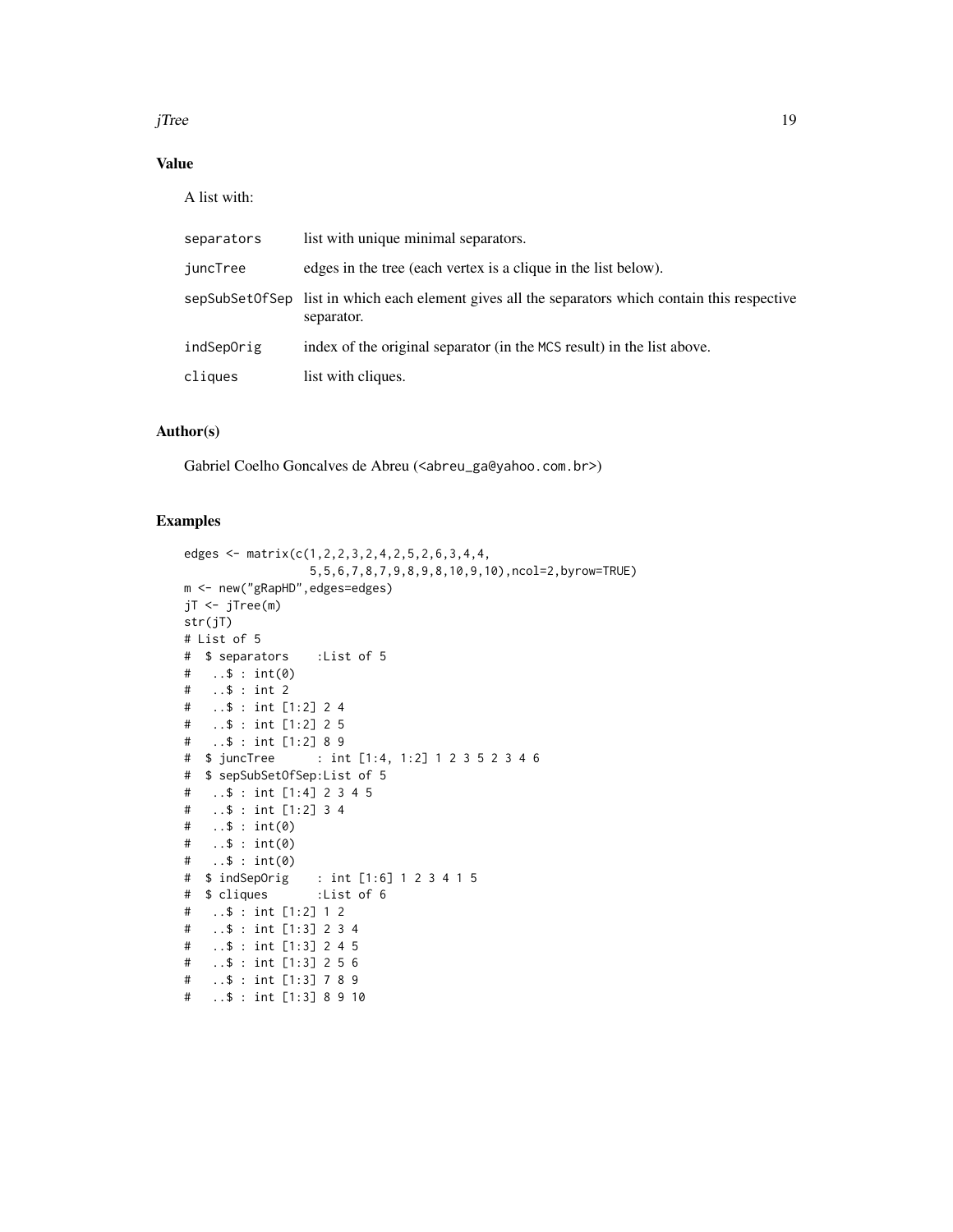Returns a perfect ordering of the edges.

## Usage

MCS(model=NULL,edges=NULL,v=0,p=NULL)

## Arguments

| model | gRapHD object.                                                                                             |
|-------|------------------------------------------------------------------------------------------------------------|
| edges | matrix with 2 columns, each row representing one edge, and each column one<br>of the vertices in the edge. |
| v     | initial vertex ( $0 \le v \le p$ ). If $v = 0$ , the algorithm starts from vertex 1.                       |
| р     | number of vertices.                                                                                        |

## Details

Returns a perfect ordering of the vertices. For mixed graphs, the discrete vertices appear before the continuous vertices, in each connected component.

## Value

Zero if the graph is not triangulated, or a vector with the number of each vertex in the perfect ordering.

## Author(s)

Gabriel Coelho Goncalves de Abreu (<abreu\_ga@yahoo.com.br>)

#### References

Tarjan, R.E., Yannakakis, M. Simple linear-time algorithms to test chordality of graphs, test acyclicity of hypergraphs, and selectively reduce acyclic hypergraphs. *SIAM J. Comput.*, Vol 13, 3:566-79.

Leimer, H. Triangulated graphs with marked vertices. *Ann. Discr. Maths.*, Vol 41, 311-324.

## Examples

```
set.seed(7,kind="Mersenne-Twister")
dataset <- matrix(rnorm(1000),nrow=100,ncol=10)
m <- minForest(dataset,stat="BIC")
```
## <span id="page-19-0"></span>20 MCS

<span id="page-19-1"></span>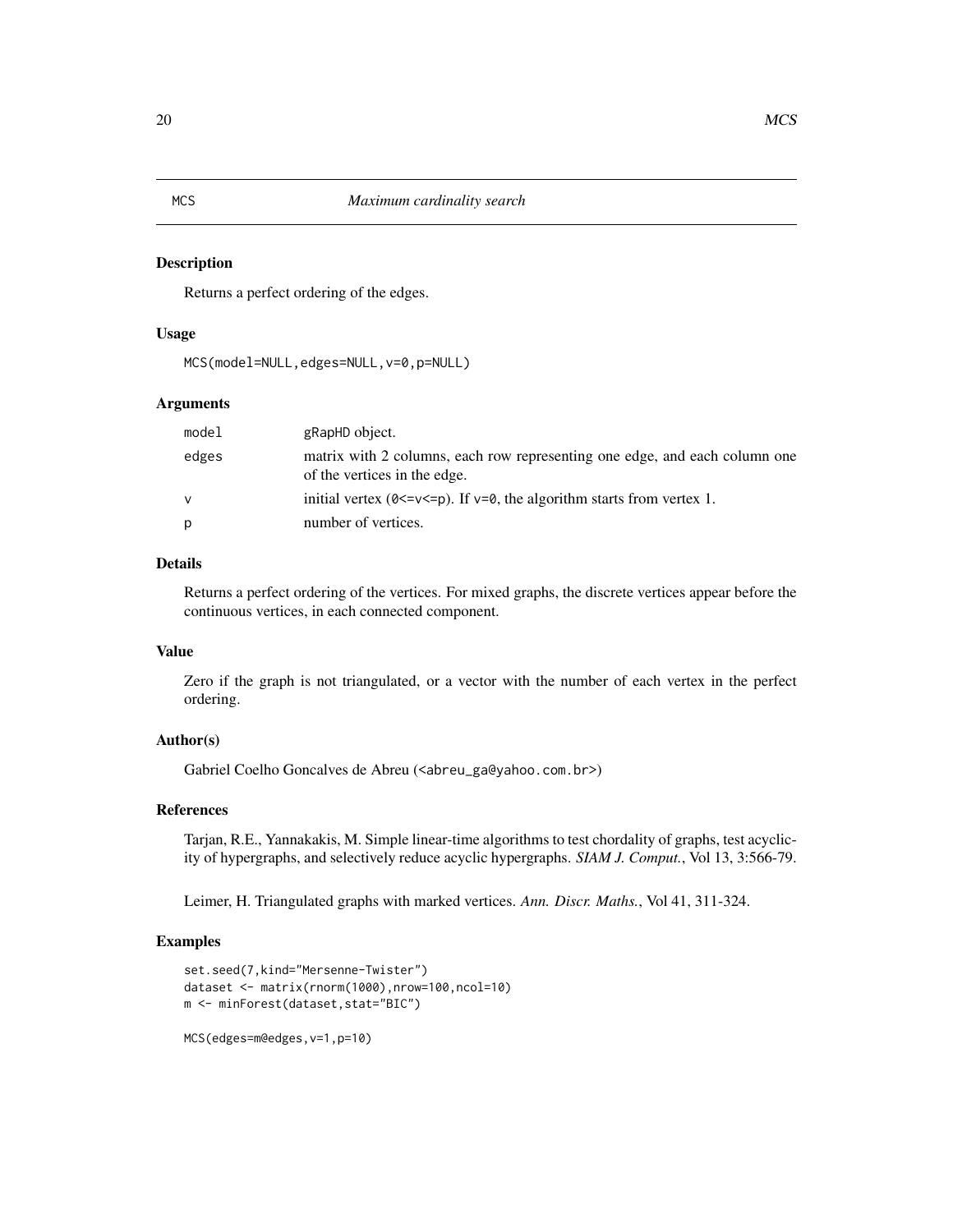<span id="page-20-1"></span><span id="page-20-0"></span>

Returns the forest that minimises the -2\*log-likelihood, AIC, or BIC using Chow-Liu lgorithm.

## Usage

```
minForest(dataset,homog=TRUE,forbEdges=NULL,stat="BIC",
          cond=NULL,...)
```
## Arguments

| dataset   | matrix or data frame (nrow(dataset) observations and ncol(dataset) vari-<br>ables).                                                                                                                                                                                                                                                        |
|-----------|--------------------------------------------------------------------------------------------------------------------------------------------------------------------------------------------------------------------------------------------------------------------------------------------------------------------------------------------|
| homog     | TRUE for homogeneous covariance structure, FALSE for heterogeneous. This is<br>only meaningful with mixed models. Default is homogeneous (TRUE).                                                                                                                                                                                           |
| forbEdges | matrix specifying edges that should not be considered. Matrix with 2 columns,<br>each row representing one edge, and each column one of the vertices in the edge.<br>Default is NULL.                                                                                                                                                      |
| stat      | measure to be minimized: LR (-2*log-likelihood), AIC, or BIC. Default is LR.<br>It can also be a user defined function with format: FUN(newEdge, numCat,<br>dataset); where numCat is a vector with number of levels for each variable (0<br>if continuous); new Edge is a vector with length two; and dataset is a matrix (n<br>by $p$ ). |
| cond      | list with complete sets of vertices, to specify mandatory edges.                                                                                                                                                                                                                                                                           |
|           | arguments to be passed to the user function in stat.                                                                                                                                                                                                                                                                                       |

#### Details

Returns for the tree or forest that minimizes the -2\*log-likelihood, AIC, or BIC. If the log-likelihood is used, the result is a tree, if AIC or BIC is used, the result is a tree or forest. The dataset contains variables (vertices) in the columns, and observations in the rows. The result has vertices numbered according to the column indexes in vertNames.

All discrete variables must be factors. All factor levels must be represented in the data. Missing values are not allowed.

#### Value

A list containing:

| edges | matrix with 2 columns, each row representing one edge, and each column one<br>of the vertices in the edge. Column 1 contains the vertex with lower index. |
|-------|-----------------------------------------------------------------------------------------------------------------------------------------------------------|
| D     | number of variables (vertices) in the model.                                                                                                              |
|       | stat.minForest measure used (LR, AIC, or BIC).                                                                                                            |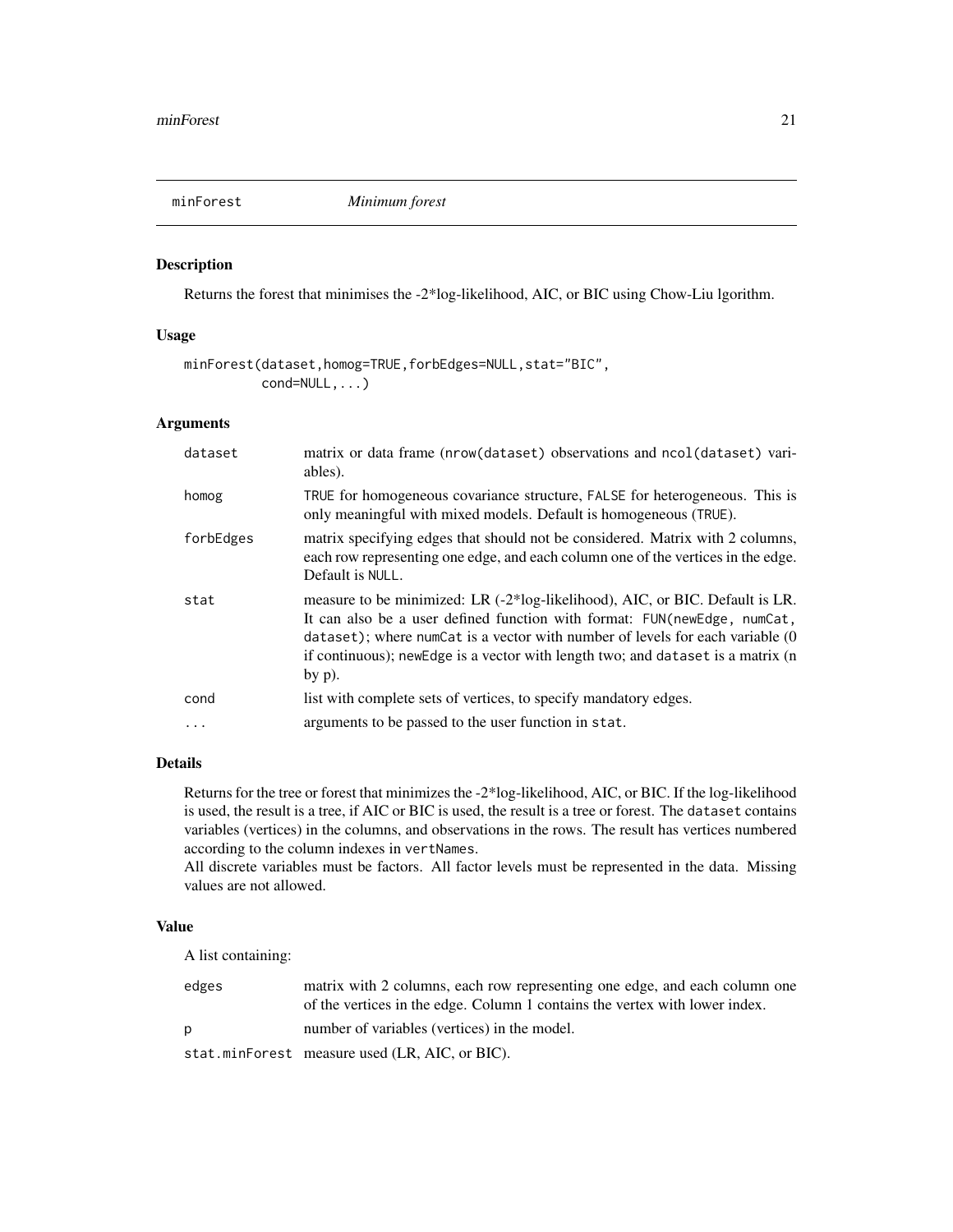| statSeq   | vector with value of stat.minForest for each edge.                                                                                                                 |
|-----------|--------------------------------------------------------------------------------------------------------------------------------------------------------------------|
| vertNames | vector with the original vertices' names. If there are no names in dataset then<br>the vertices will be named according to the original column indexes in dataset. |
| numCat    | vector with number of levels for each variable (0 if continuous).                                                                                                  |
| homog     | TRUE if the covariance is homogeneous.                                                                                                                             |
| numP      | vector with number of estimated parameters for each edge.                                                                                                          |
| minForest | first and last edges found with minForest.                                                                                                                         |

#### Author(s)

```
Gabriel Coelho Goncalves de Abreu (<abreu_ga@yahoo.com.br>)
Rodrigo Labouriau (<Rodrigo.Labouriau@agrsci.dk>)
David Edwards (<David.Edwards@agrsci.dk>)
```
#### References

Chow, C.K. and Liu, C.N. (1968) Approximating discrete probability distributions with dependence trees. *IEEE Transactions on Information Theory*, Vol. IT-14, 3:462-7. Edwards, D., de Abreu, G.C.G. and Labouriau, R. (2010). Selecting high- dimensional mixed graphical models using minimal AIC or BIC forests. *BMC Bioinformatics*, 11:18.

```
set.seed(7,kind="Mersenne-Twister")
dataset <- matrix(rnorm(1000),nrow=100,ncol=10)
m <- minForest(dataset,stat="BIC")
#######################################################################
# Example with continuous variables
data(dsCont)
# m1 <- minForest(dataset,homog=TRUE,forbEdges=NULL,stat="LR")
# 1. in this case, there is no use for homog
# 2. no forbidden edges
# 3. the measure used is the LR (the result is a tree)
m1 <- minForest(dsCont,homog=TRUE,forbEdges=NULL,stat="LR")
plot(m1,numIter=1000)
#######################################################################
# Example with discrete variables
data(dsDiscr)
# m1 <- minForest(dataset,homog=TRUE,forbEdges=NULL,stat="LR")
# 1. in this case, there is no use for homog
# 2. no forbidden edges
# 3. the measure used is the LR (the result is a tree)
m1 <- minForest(dsDiscr,homog=TRUE,forbEdges=NULL,stat="LR")
plot(m1,numIter=1000)
#######################################################################
```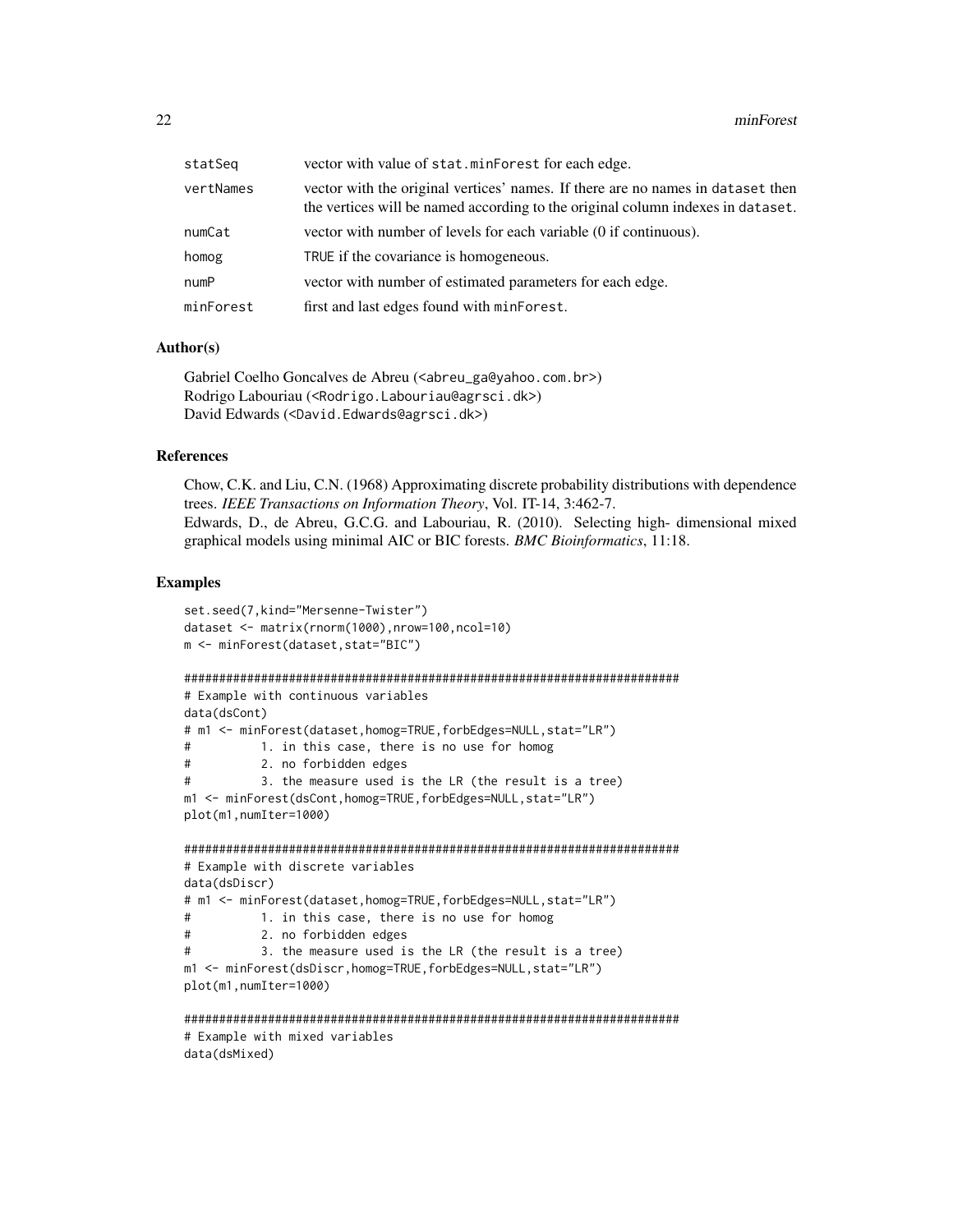#### <span id="page-22-0"></span>modelDim 23

```
# m1 <- minForest(dataset,homog=TRUE,forbEdges=NULL,stat="LR")
# 1. it is to be considered homogeneous
# 2. no forbidden edges
# 3. the measure used is the LR (the result is a tree)
m1 <- minForest(dsMixed,homog=TRUE,forbEdges=NULL,stat="LR")
plot(m1,numIter=1000)
#######################################################################
# Example using a user defined function
# The function userFun calculates the same edges weigths as the
# option stat="LR". It means that the final result, using either
# option, is the same.
userFun <- function(newEdge,numCat,dataset)
{
 sigma <- var(dataset[, newEdge])
 v <- nrow(dataset)*log(prod(diag(sigma))/det(sigma))
 return(c(v,1))
}
data(dsCont)
m <- minForest(dsCont,stat="LR")
m1 <- minForest(dsCont,stat=userFun)
identical(m@edges,m1@edges)
#######################################################################
# Example with mandatory edges (the so-called conditional Chow-Liu
# algorithm). The edges (1,2), (1,3) and (2,3) are specified as
# mandatory. The algorithm returns the optimal graph containing the
# mandatory edges such that only cycles with mandatory edges are
# allowed.
data(dsCont)
m1 <- minForest(dsCont,cond=list(1:3))
## Not run: plot(m1)
```
modelDim *Model's dimension*

#### Description

Calculates the number of free parameters in the model.

#### Usage

```
modelDim(model)
```
#### Arguments

model gRapHD class.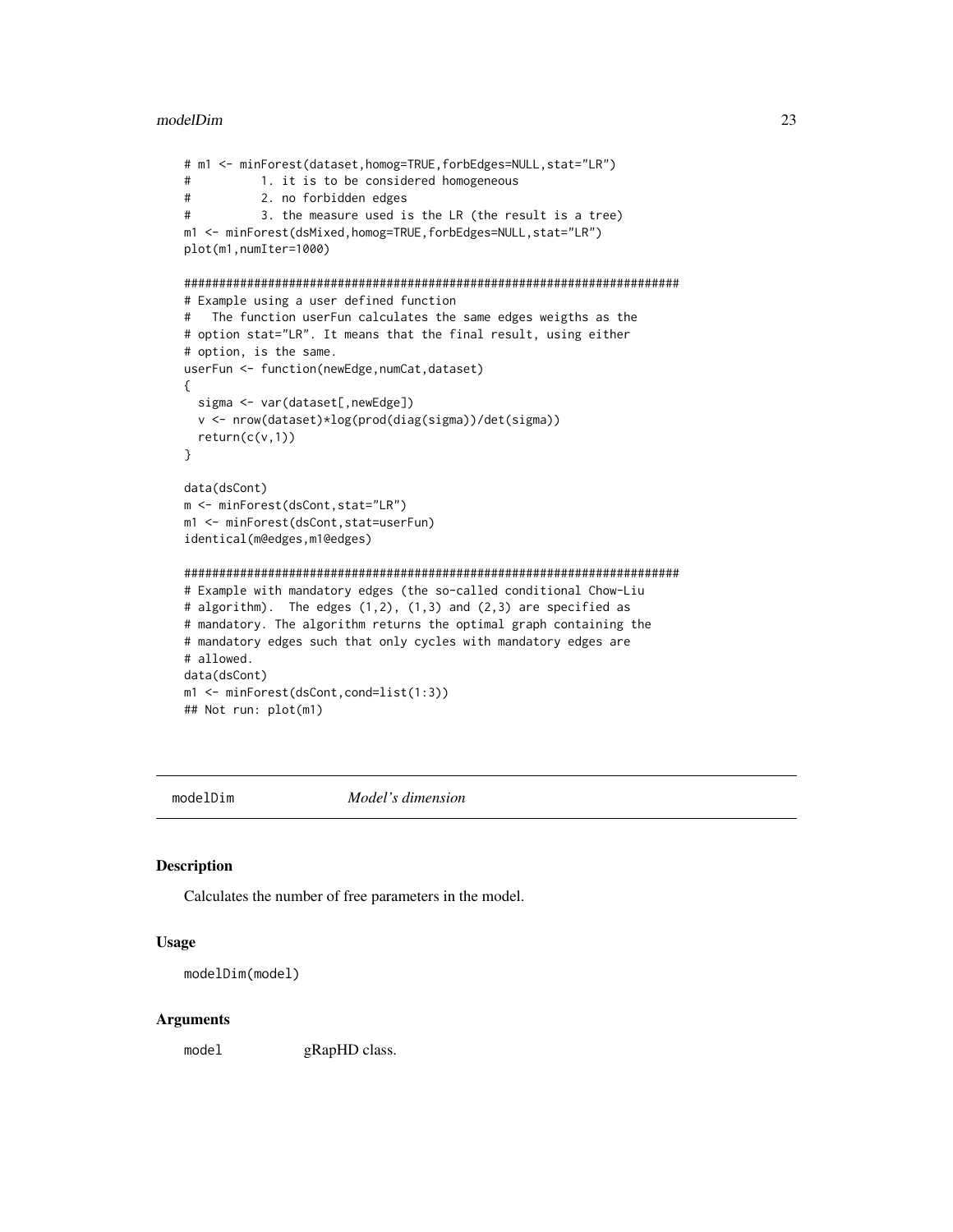## <span id="page-23-0"></span>Details

See Lauritzen (1996), pages 202-203, and 215-216 for more details.

#### Value

Number of free parameters in the model.

#### Author(s)

Gabriel Coelho Goncalves de Abreu (<abreu\_ga@yahoo.com.br>) Rodrigo Labouriau (<Rodrigo.Labouriau@agrsci.dk>)

## References

Lauritzen, S.L. (1996) *Graphical Models*, Oxford University Press.

## Examples

```
data(dsCont)
m <- minForest(dsCont,stat="BIC")
modelDim(m)
# 102
m <- stepw(m,dsCont,stat="BIC")
modelDim(m)
# 149
```
modelFormula *Model's formula*

#### Description

Returns the formula of the model.

#### Usage

```
modelFormula(model)
```
#### Arguments

model gRapHD class.

## Details

See Lauritzen (1996), pages 202-203, and 215-216 for more details.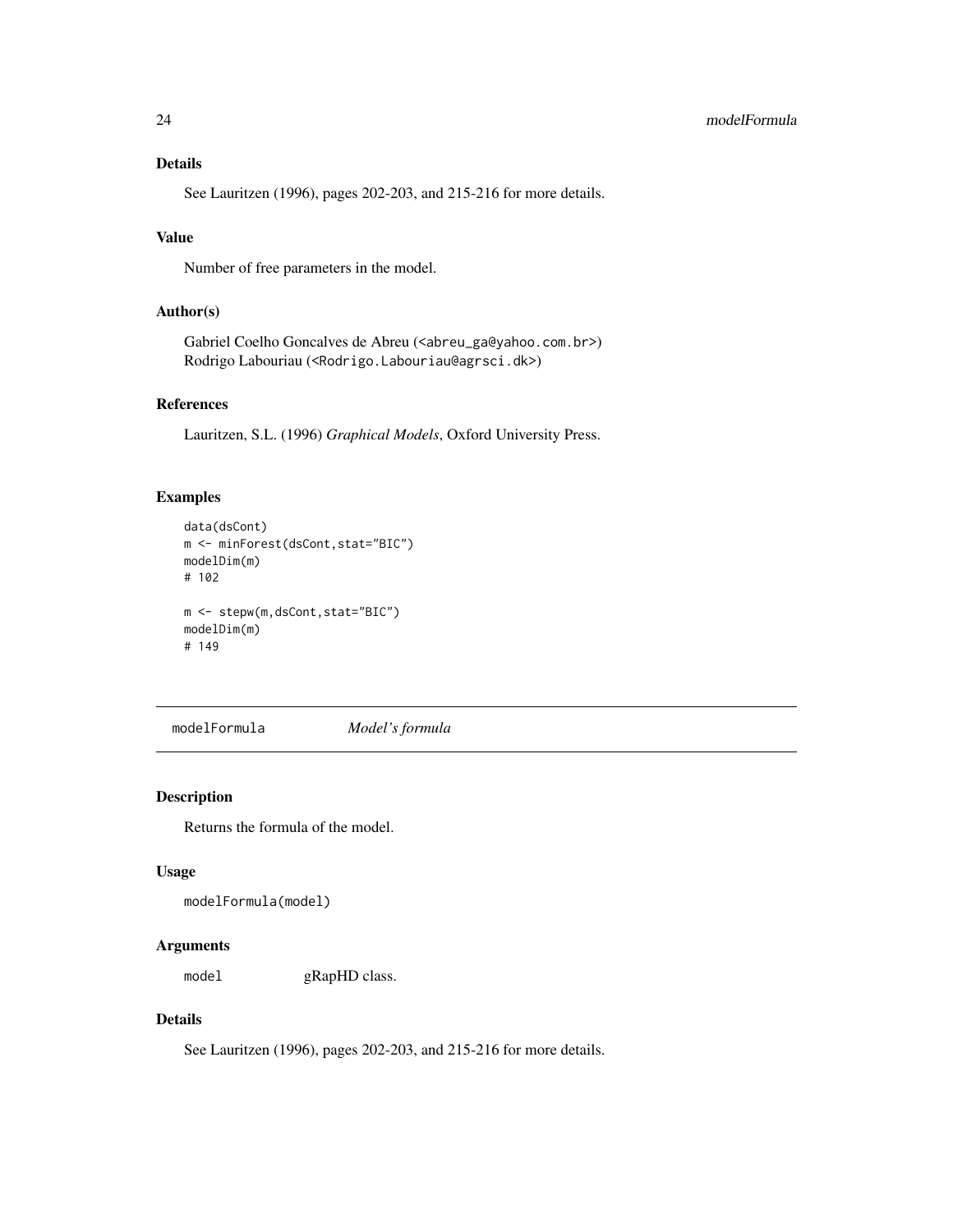## modelFormula 25

## Value

List with the generators of the model:

```
discrete terms (d, \emptyset)linear terms (d, \gamma^2)quadratic terms (d, \gamma) and (d, {\gamma, \mu})quadratic2 terms (d, c^2)
```
## Author(s)

Gabriel Coelho Goncalves de Abreu (<abreu\_ga@yahoo.com.br>)

## References

Lauritzen, S.L. (1996) *Graphical Models*, Oxford University Press.

```
data(dsMixed)
m <- minForest(dsMixed,homog=TRUE,stat="LR")
str(modelFormula(m))
#List of 4
# $ discrete :List of 4
# ..$ : int [1:2] 1 3
# ..$ : int [1:2] 3 4
# ..$ : int [1:2] 3 5
# ..$ : int [1:2] 5 2
# $ linear : list()
# $ quadratic :List of 5
# ..$ : num [1:2] 5 8
# ..$ : num [1:2] 5 9
# ..$ : num [1:2] 4 11
# ..$ : num [1:2] 5 14
# ..$ : num [1:2] 2 15
# $ quadratic2:List of 6
# ..$ : num [1:2] 6 11
# ..$ : num [1:2] 7 8
# ..$ : num [1:2] 9 10
# ..$ : num [1:2] 9 13
# ..$ : num [1:2] 12 15
# ..$ : num 14
m <- minForest(dsMixed,homog=FALSE,stat="LR")
str(modelFormula(m))
#List of 4
# $ discrete :List of 4
# ..$ : int [1:2] 1 3
# ..$ : int [1:2] 3 4
# ..$ : int [1:2] 3 5
# ..$ : int [1:2] 5 2
```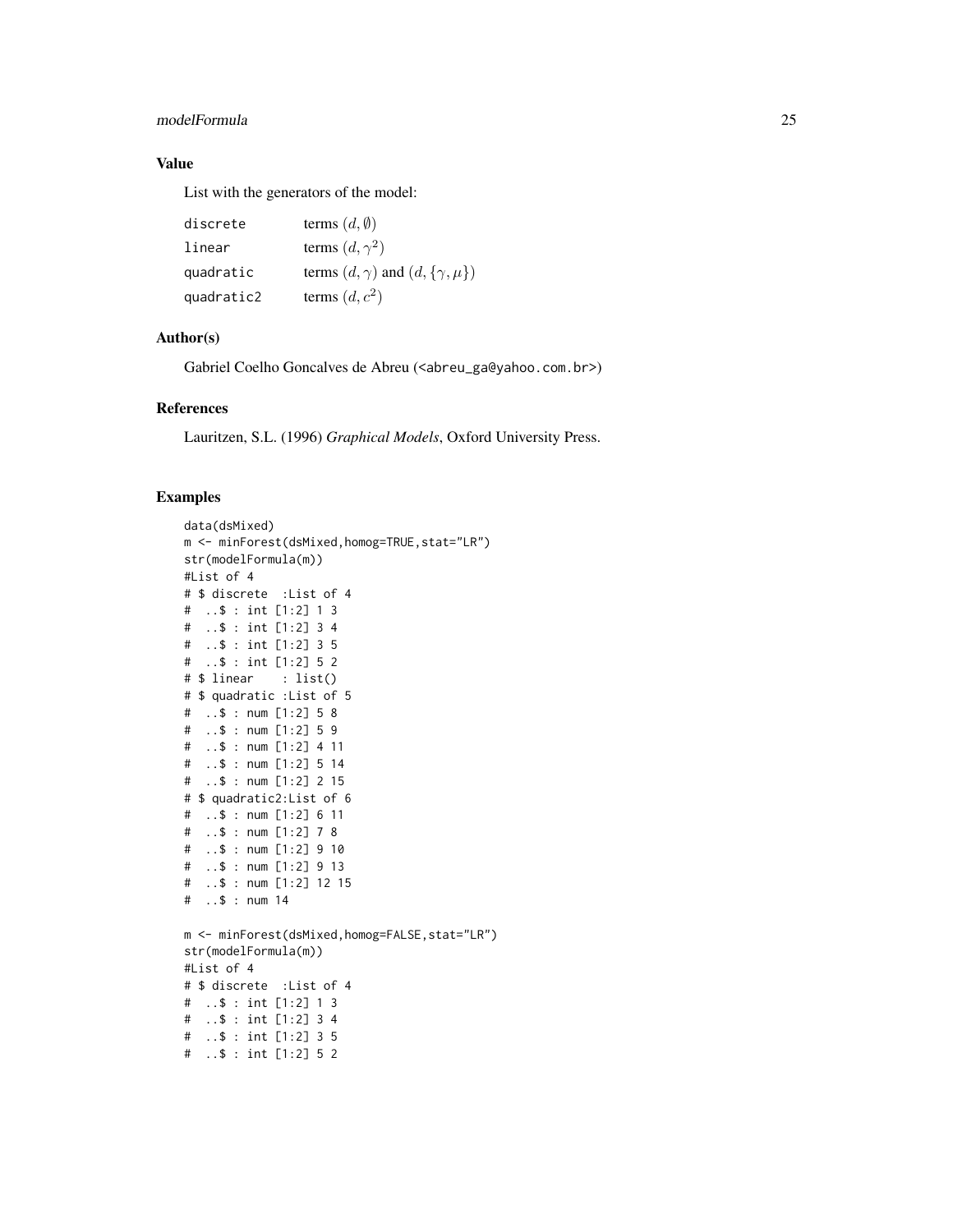```
# $ linear :List of 10
# ..$ : num [1:2] 2 6
# ..$ : num [1:2] 5 7
# ..$ : num [1:2] 5 8
# ..$ : num [1:2] 5 9
# ..$ : num [1:2] 5 10
# ..$ : num [1:2] 2 11
# ..$ : num [1:2] 3 12
# ..$ : num [1:2] 2 13
# ..$ : num [1:2] 5 14
# ..$ : num [1:2] 2 15
# $ quadratic : list()
# $ quadratic2: list()
```
neighbourhood *Neighbourhood of a vertex*

#### Description

Finds the set of vertices with up to a given distance from a given vertex.

## Usage

neighbourhood(model=NULL,edges=NULL,orig=NULL,rad=1)

## Arguments

| model | gRapHD object.                                                                                                                                            |
|-------|-----------------------------------------------------------------------------------------------------------------------------------------------------------|
| edges | matrix with 2 columns, each row representing one edge, and each column one<br>of the vertices in the edge. Column 1 contains the vertex with lower index. |
| orig  | central vertex.                                                                                                                                           |
| rad   | distance.                                                                                                                                                 |

## Details

Finds the set of vertices with up to a given distance from a given vertex.

#### Value

Returns a list with:

| subEdges | matrix with 2 columns, each row representing one edge, and each column one<br>of the vertices in the edge. Column 1 contains the vertex with lower index. |
|----------|-----------------------------------------------------------------------------------------------------------------------------------------------------------|
| V        | matrix with 2 columns, the first indicating the vertex index, and the second the<br>distance to the orig.                                                 |

#### Author(s)

Gabriel Coelho Goncalves de Abreu (<abreu\_ga@yahoo.com.br>)

<span id="page-25-0"></span>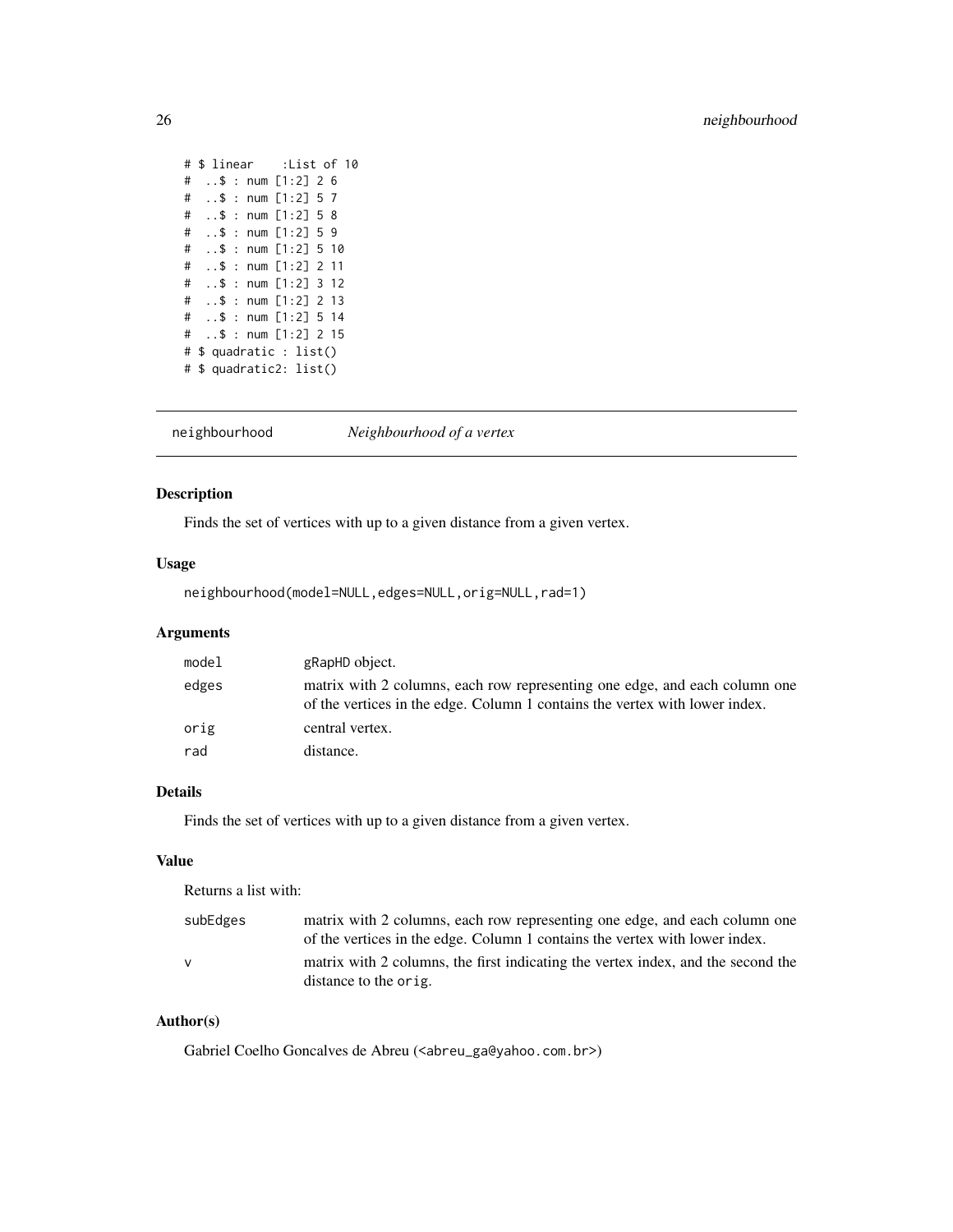## <span id="page-26-0"></span>neighbours 27

## Examples

```
data(dsCont)
m1 <- minForest(dsCont,homog=TRUE,forbEdges=NULL,stat="LR")
aux <- neighbourhood(model=m1,orig=27,rad=2)
plot(new("gRapHD",edges=aux$edges,p=m1@p),vert=aux$v[,1])
```
#### neighbours *Finds all direct neighbours*

## Description

Finds all direct neighbours of a given vertex in a given graph.

#### Usage

```
neighbours(model=NULL,edges=NULL,v)
```
#### Arguments

| model | gRapHD object.                                                                                             |
|-------|------------------------------------------------------------------------------------------------------------|
| edges | matrix with 2 columns, each row representing one edge, and each column one<br>of the vertices in the edge. |
|       | reference vertex.                                                                                          |

#### Details

Returns all vertices with a direct connection with vertex v in edges.

#### Value

Vector with all neighbours of vertex v.

## Author(s)

Gabriel Coelho Goncalves de Abreu (<abreu\_ga@yahoo.com.br>)

```
data(dsCont)
m1 <- minForest(dsCont,homog=TRUE,forbEdges=NULL,stat="LR")
neigh <- neighbours(edges=m1@edges, v=22)
# > neigh
# [1] 3 9 24 25
```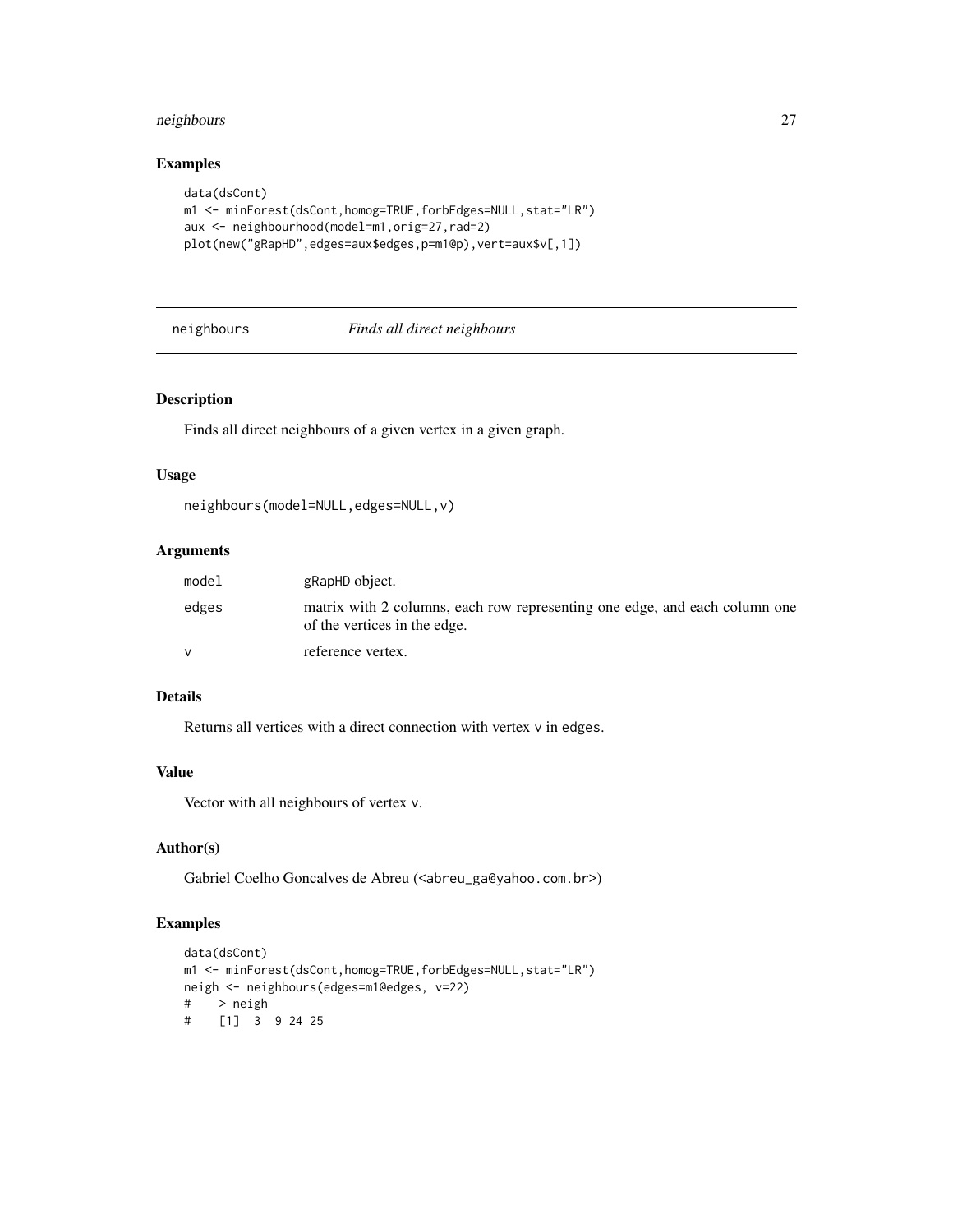<span id="page-27-0"></span>

Finds a perfect sequence, returning the cliques, histories, residuals, and separators of a given triangulated graph.

## Usage

perfSets(model=NULL,edges=NULL,p=NULL,varType=0,from=0)

## Arguments

| model   | gRapHD object.                                                                                             |
|---------|------------------------------------------------------------------------------------------------------------|
| edges   | matrix with 2 columns, each row representing one edge, and each column one<br>of the vertices in the edge. |
| p       | number of vertices.                                                                                        |
| varType | vector indicating the type of each variable: 0 if continuous, or 1 if discrete.                            |
| from    | initial vertex to be used in MCS.                                                                          |

### Details

Based on the perfect numbering of mcs, returns the perfect sequnece. The sequence is given by the cliques in the graph:  $C_j = closure(\alpha_j) \cap \{\alpha_1, ..., \alpha_j\}, j \ge 1$ . The other sets are given by: - Histories:  $H_j = C_1 \cup ... \cup C_j$ - Residuals:  $R_j = C_j \backslash H_{j-1}$ 

- Separators:  $S_j = H_{j-1} \cap C_j$ 

#### Value

A list containing:

| cliques    | list. |
|------------|-------|
| histories  | list. |
| residuals  | list. |
| separators | list. |

#### Author(s)

Gabriel Coelho Goncalves de Abreu (<abreu\_ga@yahoo.com.br>)

#### References

Lauritzen, S.L. (1996) *Graphical Models*, Oxford University Press.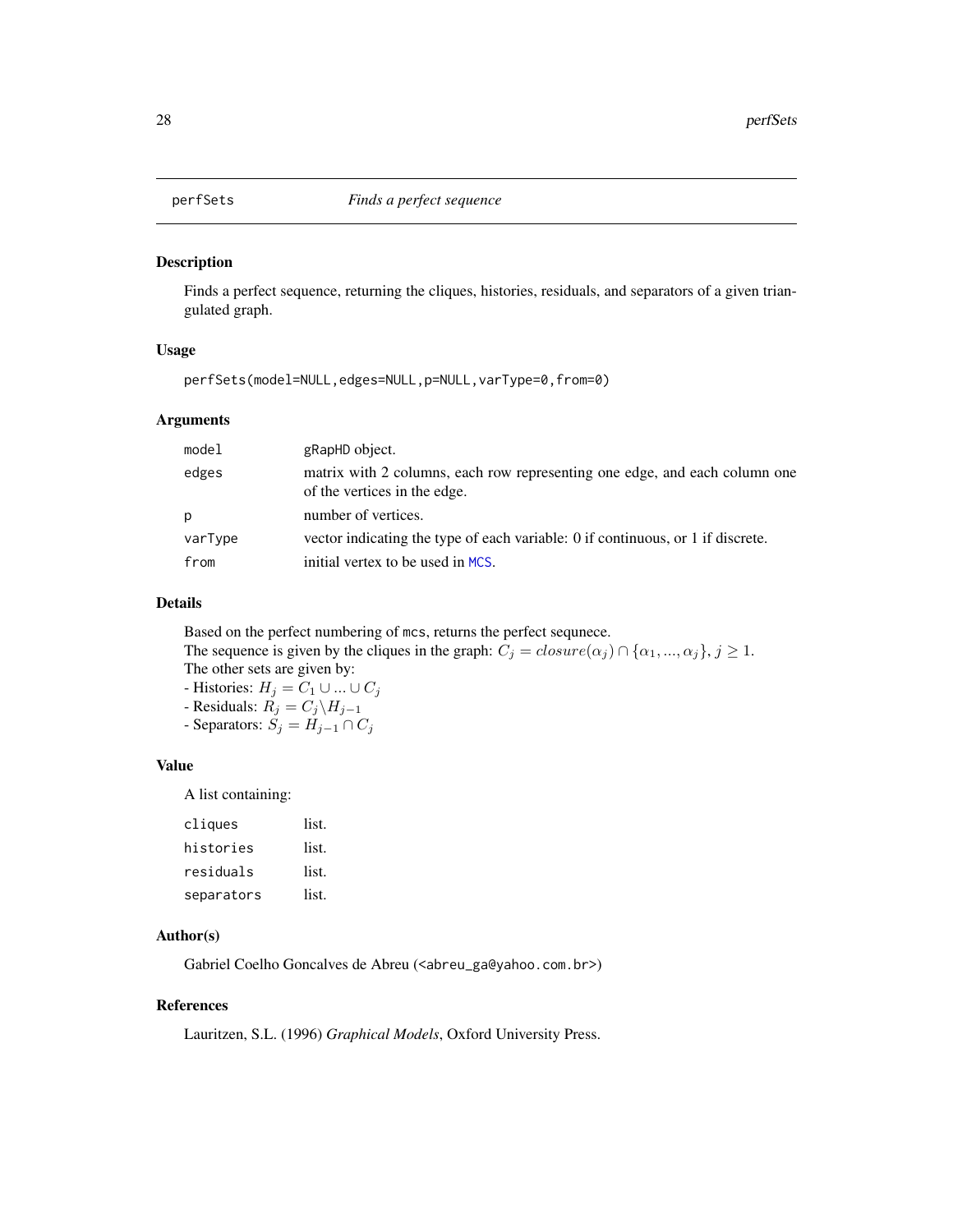## <span id="page-28-0"></span>plot.gRapHD 29

#### Examples

```
edges <- matrix(c(1,2,2,3,2,4,2,5,2,6,3,4,4,5,5,6),ncol=2,byrow=TRUE)
setList <- perfSets(edges=edges, p=6, varType=0, from=1)
# > str(setList)
# List of 4
# $ cliques :List of 4
# ..$ : int [1:2] 1 2
# ..$ : int [1:3] 2 3 4
# ..$ : int [1:3] 2 4 5
# ..$ : int [1:3] 2 5 6
# $ histories :List of 4
# ..$ : int [1:2] 1 2
# ..$ : int [1:4] 1 2 3 4
# ..$ : int [1:5] 1 2 3 4 5
# ..$ : int [1:6] 1 2 3 4 5 6
# $ separators:List of 4
# ..$ : NULL
# ..$ : int 2
# ..$ : int [1:2] 2 4
# ..$ : int [1:2] 2 5
# $ residuals :List of 4
# ..$ : int [1:2] 1 2
# ..$ : int [1:2] 3 4
# ..$ : int 5
# ..$ : int 6
```
plot.gRapHD *Plots a gRapHD object*

## Description

[Methods](#page-0-0) for class gRapHD.

#### Usage

```
## S3 method for class 'gRapHD'
plot(x,vert=NULL,numIter=50,main="",plotVert=TRUE,plotEdges=TRUE,
     energy=FALSE,useWeights=FALSE,vert.hl=NULL,col.hl="red",
     vert.radii=0.01,coord=NULL,col.ed="darkgray",lty.ed=1,lwd.ed=1,
     lwd.vert=1,border=0,symbol.vert=1,cex.vert.label=.40,
     vert.labels=TRUE,asp=NA,disp=TRUE,font=par("font"),
     col.labels=NULL,add=FALSE,...)
```
## Arguments

| x       | a gRapHD object.                                                        |
|---------|-------------------------------------------------------------------------|
| vert    | vector of vertices to be plotted. If NULL, all vertices will be plotted |
| numIter | number of iterations for the Fruchterman-Reingold algorithm.            |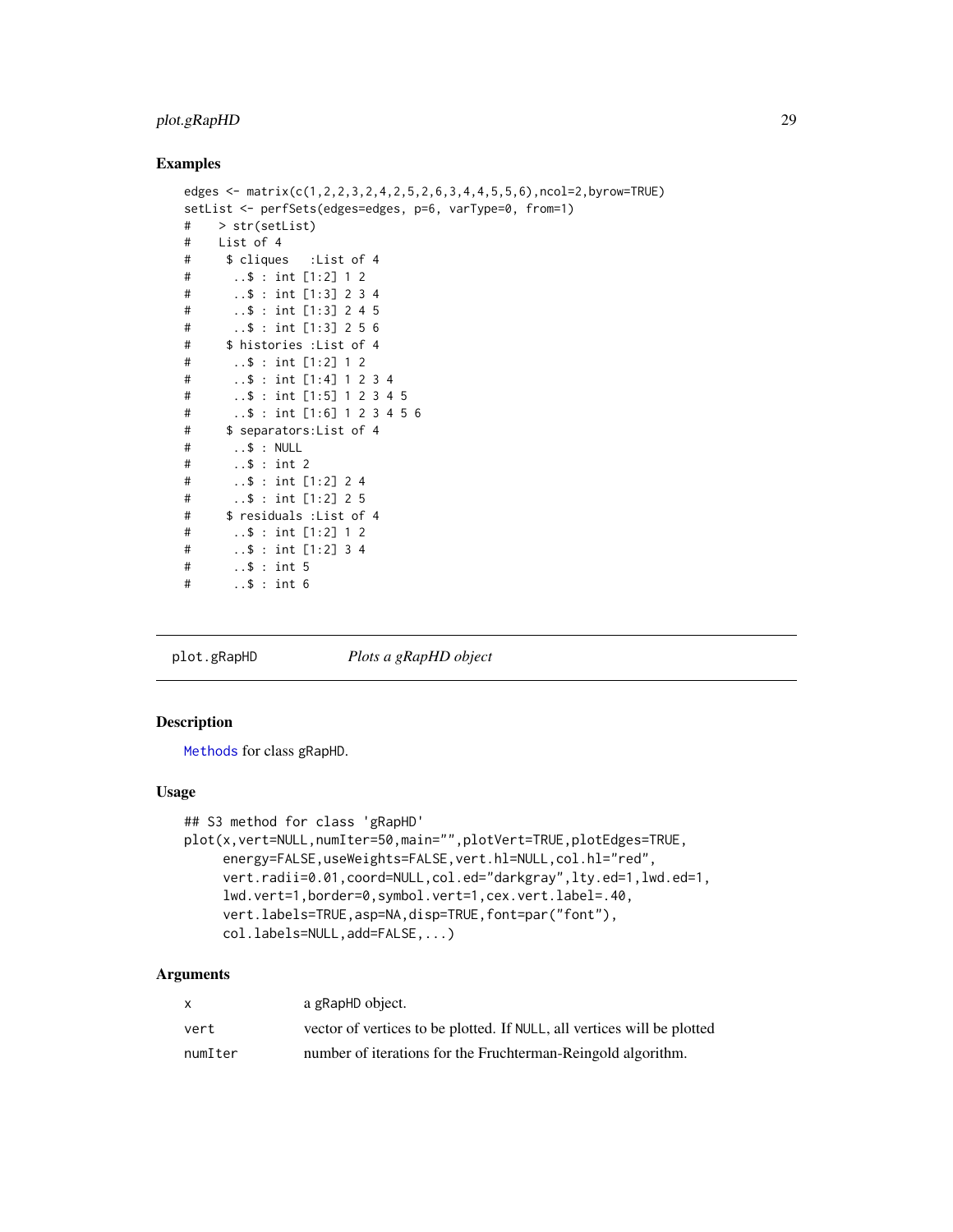<span id="page-29-0"></span>

| main           | main title.                                                                                                                                                                                      |
|----------------|--------------------------------------------------------------------------------------------------------------------------------------------------------------------------------------------------|
| plotVert       | if TRUE the vertices are plotted.                                                                                                                                                                |
| plotEdges      | if TRUE the edges are plotted.                                                                                                                                                                   |
| energy         | if TRUE use the minimum energy as initial values.                                                                                                                                                |
| useWeights     | if TRUE use the model\$statSeq as edge length weights).                                                                                                                                          |
| vert.hl        | vector of vertices to be highlighted.                                                                                                                                                            |
| col.hl         | colour to be used in the highlighted vertices.                                                                                                                                                   |
| vert.radii     | radii of the vertices (scalar or vector with length equal to the number of vertices).<br>See 'Details'.                                                                                          |
| coord          | initial coordinate values for the vertices.                                                                                                                                                      |
| col.ed         | colour of the edges (scalar or vector).                                                                                                                                                          |
| lty.ed         | type of line for the edges (scalar or vector).                                                                                                                                                   |
| lwd.ed         | width of the line for the edges (scalar or vector).                                                                                                                                              |
| lwd.vert       | width of the vertices' border (scalar or vector).                                                                                                                                                |
| border         | colour of the vertices borders (scalar or vector).                                                                                                                                               |
| symbol.vert    | symbol to be used in the vertices (length 1 or number of vertices): 0 is a ellipse<br>$(a=2*vs,b=vs), 1$ a circle, 2 a square, 3 or higher represents the number of sides<br>(scalar or vector). |
| cex.vert.label | numeric character expansion factor for the labels; multiplied by par yields the<br>final character size. NULL and NA are equivalent to 1.0 (scalar or vector).                                   |
| vert.labels    | labels to be used in the vertices. If FALSE, the vertices are not labeled (scalar or<br>vector).                                                                                                 |
| asp            | numeric, giving the aspect ratio y/x (see plot.window for more details).                                                                                                                         |
| disp           | if TRUE (default), the graph is plotted.                                                                                                                                                         |
| font           | an integer which specifies which font to use for the labels. If possible, device<br>drivers let 1 correspond to plain text (the default), 2 to bold face, 3 to italic and<br>4 to bold italic.   |
| col.labels     | colour of the labels. Default is NULL, using black for continuous vertices and<br>white for discrete (scalar or vector).                                                                         |
| add            | if add is TRUE, the graph is added to an existing plot (the ACTIVE one), otherwise<br>a new plot is created.                                                                                     |
| $\cdots$       | further arguments passed to or from other methods.                                                                                                                                               |

#### Details

Plot a graph based on the list of edges.

Only one (model or edges) should be provided. If model, the function uses also the information about the type of variables (discrete or continuous). If edges, then all variables are plotted as continuous (circles).

The plotting area is square, ranging from 0 to 1. The unit of parameter vs follow the axes.

The algorithm proposed by Fruchterman & Reingold (1991) is used to determine the position of each vertex. It is not initialised randomly, but in a regular grid.

The graph is always positioned in a square centred in (0.5,0.5) with sides of length one.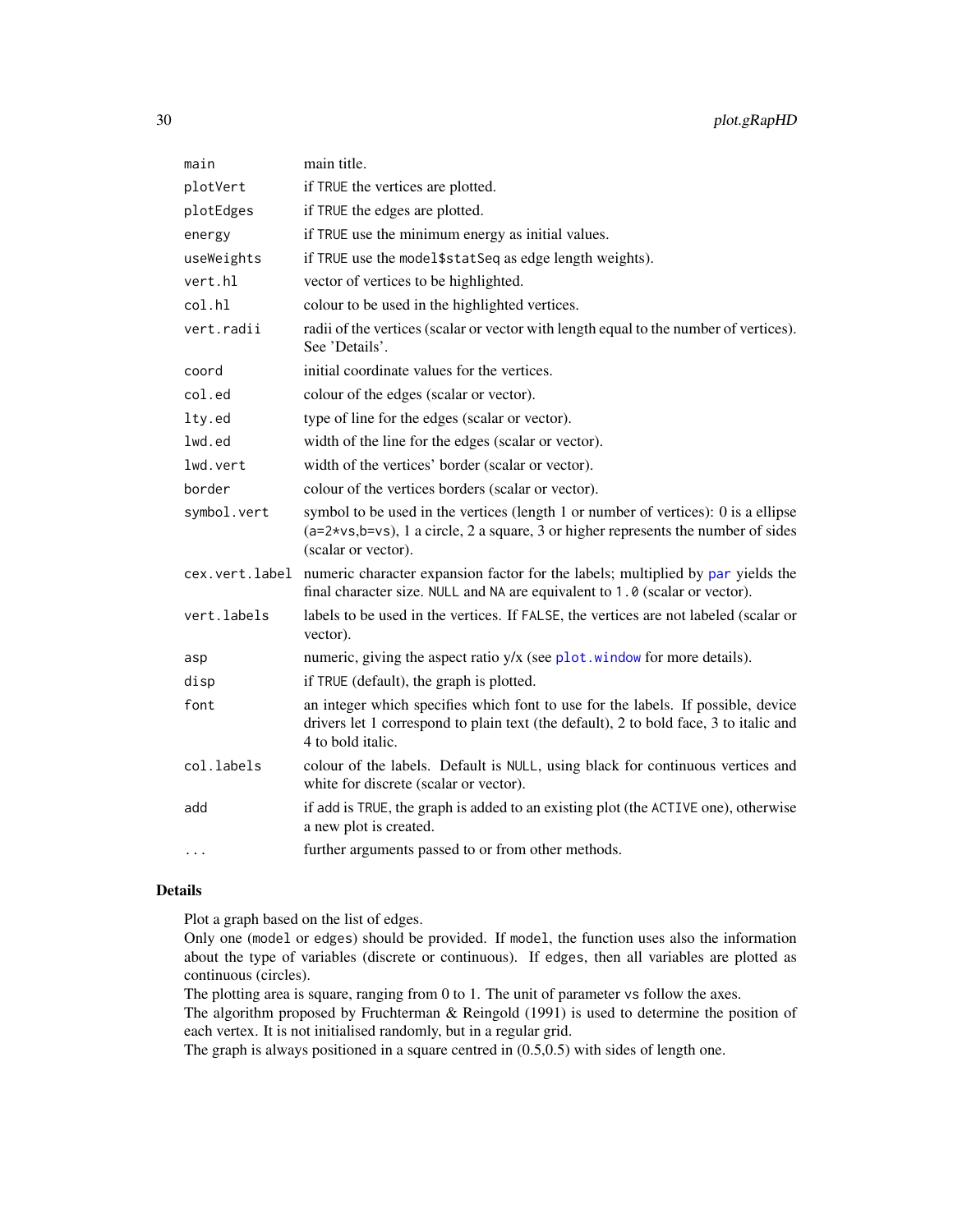#### <span id="page-30-0"></span>randTree 31

#### Value

The coordinates for the vertices are returned, as a matrix. This may be used in subsequent calls to plot using the coord argument, usually with numIter=0.

#### Author(s)

Gabriel Coelho Goncalves de Abreu (<abreu\_ga@yahoo.com.br>) Rodrigo Labouriau (<Rodrigo.Labouriau@agrsci.dk>)

#### References

Fruchterman, T.M.J. and Reingold, E.M. (1991) Graph Drawing by Force-directed Placement. *Software-Practice and Experience*, Vol. 21(11), 1129-1164.

Csardi G, Nepusz T: The igraph software package for complex network research, InterJournal, Complex Systems 1695. 2006. http://igraph.sf.net

#### Examples

# or

```
data(dsCont)
m1 <- minForest(dsCont,homog=TRUE,forbEdges=NULL,stat="LR")
plot(m1,numIter=1000)
```
plot(m1,numIter=1000,plotVert=FALSE,labelVert=FALSE)

```
#############
```

```
r < -3edges \leq rep(1,r)
x < -2+r-1edges <- c(edges,sort(rep(2:x,r-1)))
edges <- c(edges,sort(rep((x+1):(x+(x-1)*(r-1)),r-2)))
edges <- c(edges,sort(rep((x+(x-1)*(r-1)+1):(x+(x-1)*(r-1)+
                          (x-1)*(r-1)*(r-2)),r-3))edges <- cbind(edges,2:(length(edges)+1))
a <- neighbourhood(edges=edges,orig=1,rad=r)
vs < -a$v[,2]
vs <- 1/vs
vs[1] < -2vs <- vs/30
model <- new("gRapHD",edges=edges)
plot(model,numIter=200,col.hl=colours()[386:383][a$v[,2]+1],
     vert.hl=a$v[,1],vert.radii=vs,border="black",lwd.vert=2)
```
randTree *Random tree*

#### **Description**

Generates a random tree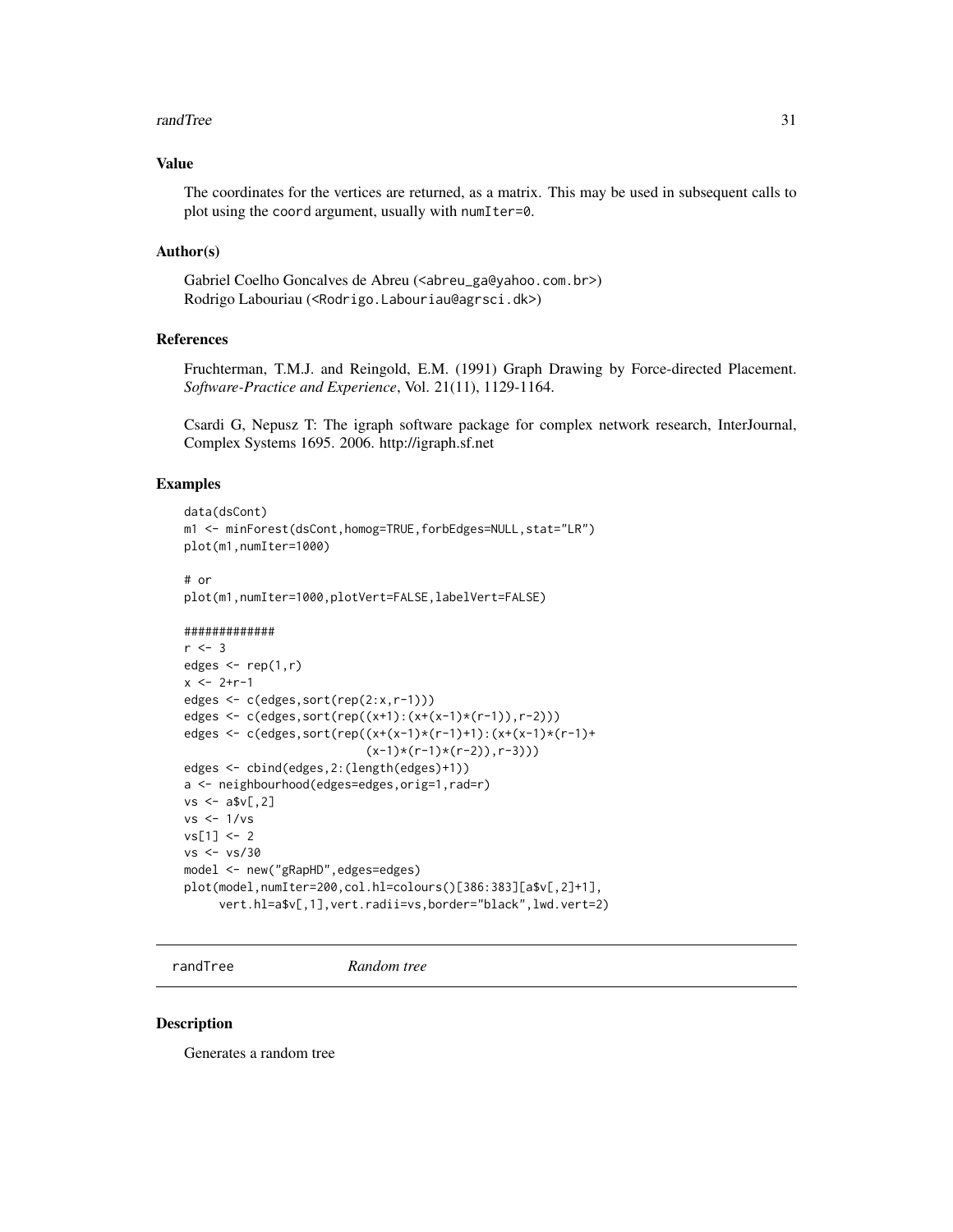#### <span id="page-31-0"></span>32 randTree

## Usage

randTree(p,seed=1)

#### Arguments

|      | number of vertices.                             |
|------|-------------------------------------------------|
| seed | seed (for the random generator, see set. seed). |

## Value

A list containing:

| edges | matrix with 2 columns, each row representing one edge, and each column one<br>of the vertices in the edge. |
|-------|------------------------------------------------------------------------------------------------------------|
| seed  | seed.                                                                                                      |
| D     | number of vertices.                                                                                        |
|       |                                                                                                            |

## Author(s)

Gabriel Coelho Goncalves de Abreu (<abreu\_ga@yahoo.com.br>)

#### References

Rodionov, A.S., Choo, H. On Generating Random Network Structures: Trees. *Springer-Verlag Lecture Notes in Computer Science*, vol. 2658, pp. 879-887, June 2003.

```
tree <- randTree(p=10, seed=1)
plot(new("gRapHD",edges=tree$edges))
tree
# $edges
# [,1] [,2]
# [1,] 3 4
# [2,] 3 5<br>
# [3,] 2 3<br>
# [4, 7]# [3,] 2
# [4,] 4 6
# [5,] 6 9
# [6,] 1 6
# [7,] 6 10
# [8,] 6 7
# [9,] 5 8
#
# $seed
# [1] 1
#
# $p
# [1] 10
```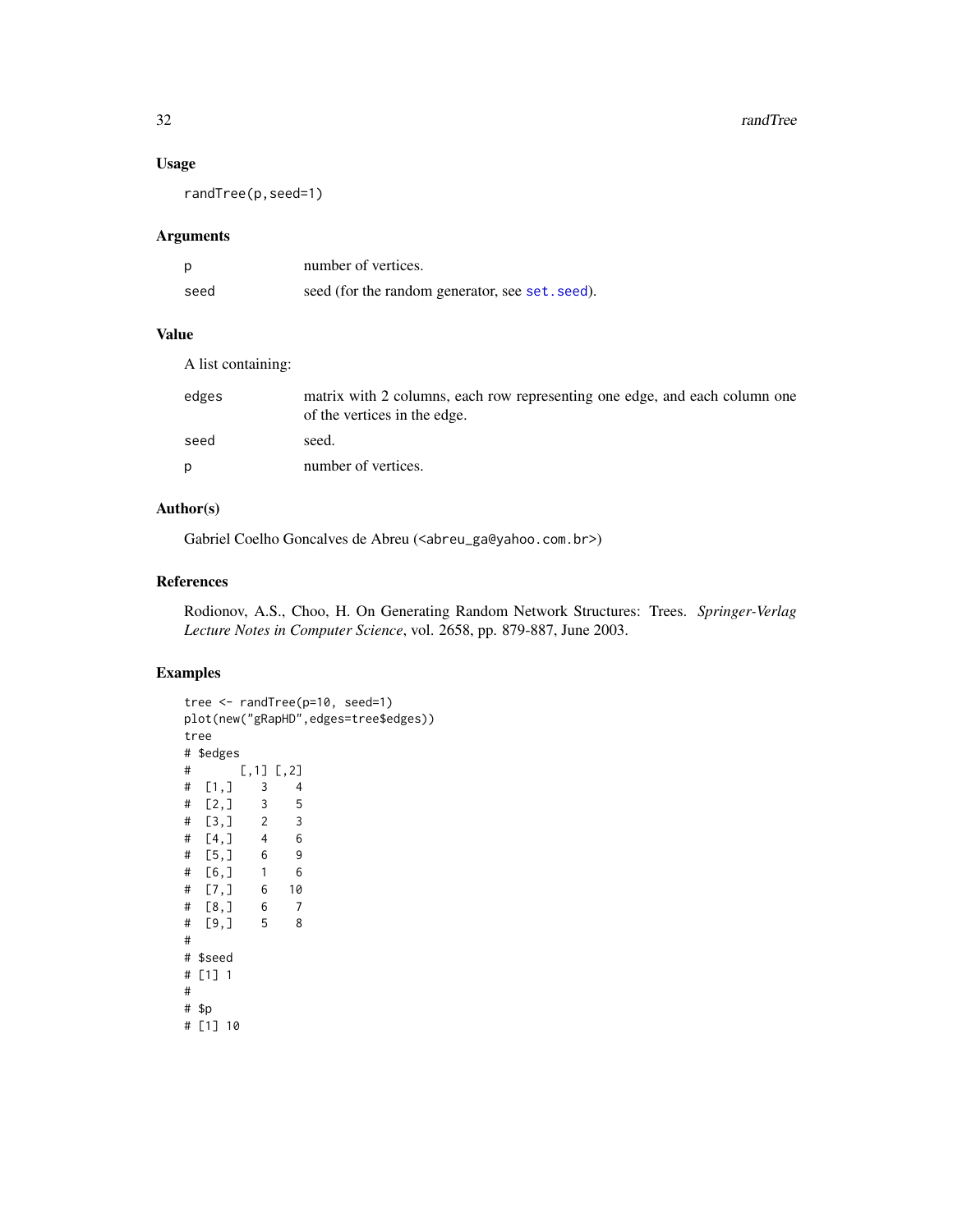<span id="page-32-0"></span>rowProds *Row products*

## Description

Form row products for numeric arrays.

#### Usage

```
rowProds(x,na.rm=TRUE)
```
## Arguments

|             | matrix.                                                                                 |
|-------------|-----------------------------------------------------------------------------------------|
| $na$ . $rm$ | logical. Whether missing values (including NaN) are omitted from the calcula-<br>tions. |

## Details

Equivalent to use of apply with  $FUN = prod$  and  $MARGIN = 1$ , but is faster.

## Value

Vector with length nrow(x).

## Author(s)

Gabriel Coelho Goncalves de Abreu (<abreu\_ga@yahoo.com.br>)

```
set.seed(1,kind="Mersenne-Twister")
a <- matrix(rnorm(100),nrow=5)
x <- rowProds(x=a, na.rm=TRUE)
# x
# [1] -3.359208e-07 -2.861043e-10 -2.831108e-08
# [4] -5.451996e-07 3.057436e-04
```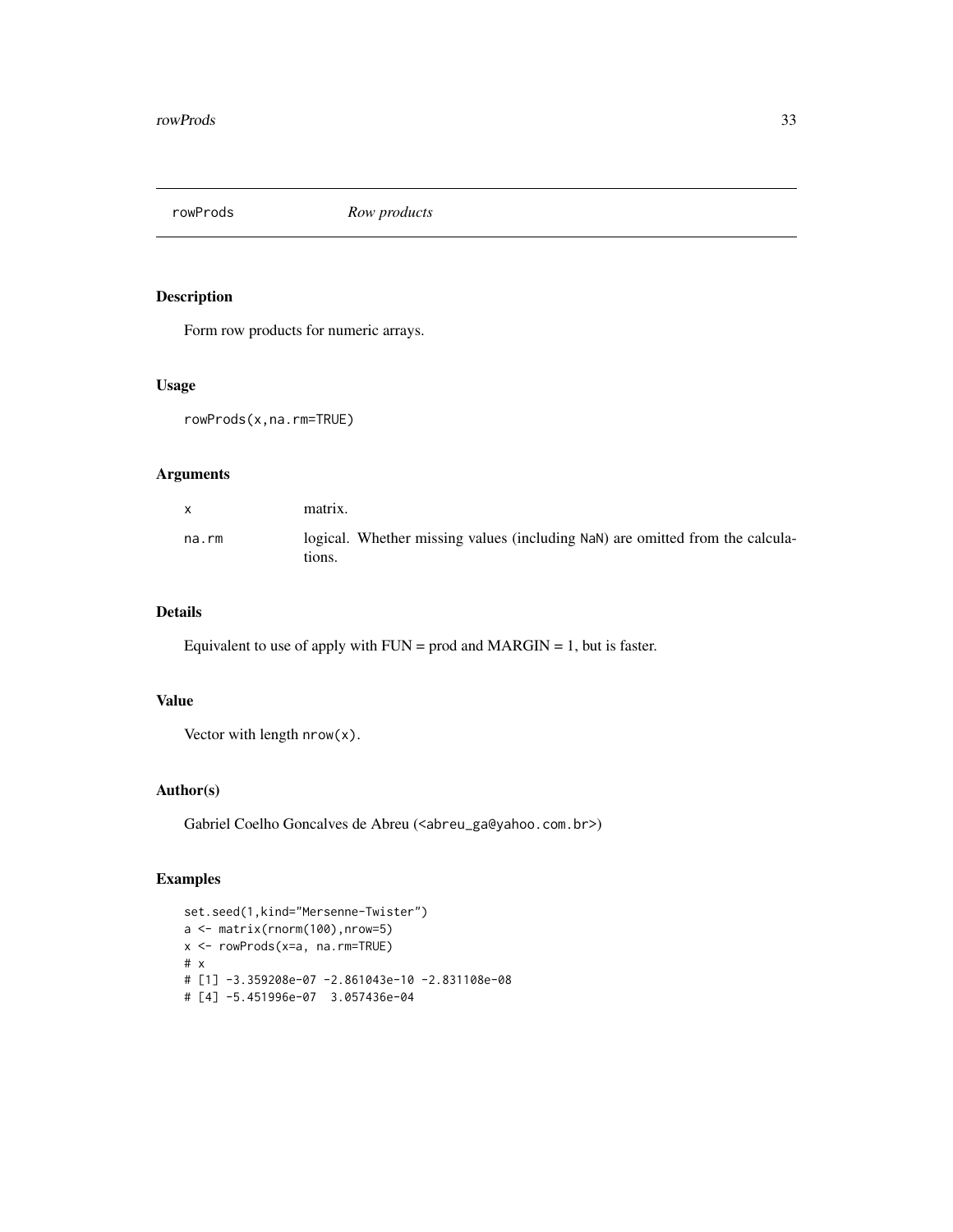<span id="page-33-0"></span>

Shortest paths between one vertex and all other vertices.

#### Usage

shortPath(model=NULL,edges=NULL,v=NULL,p=NULL)

## Arguments

| model        | gRapHD object.                                                                                                                                            |
|--------------|-----------------------------------------------------------------------------------------------------------------------------------------------------------|
| edges        | matrix with 2 columns, each row representing one edge, and each column one<br>of the vertices in the edge. Column 1 contains the vertex with lower index. |
| $\mathsf{v}$ | vertex.                                                                                                                                                   |
| p            | number of vertices. If NULL, the number of vertices will be considered as equal<br>the maximum vertices' index, i.e., $p = max$ (edges).                  |

#### Details

Calculates the shortest path between the vertex v and all other vertices.

## Value

| vector | with length equal p, with the shortest path length from v to each other vertex. |  |
|--------|---------------------------------------------------------------------------------|--|
|--------|---------------------------------------------------------------------------------|--|

## Author(s)

Gabriel Coelho Goncalves de Abreu (<abreu\_ga@yahoo.com.br>) Rodrigo Labouriau (<Rodrigo.Labouriau@agrsci.dk>)

```
data(dsCont)
m1 <- minForest(dsCont,homog=TRUE,forbEdges=NULL,stat="LR")
shortPath(edges=m1@edges,v=1)
```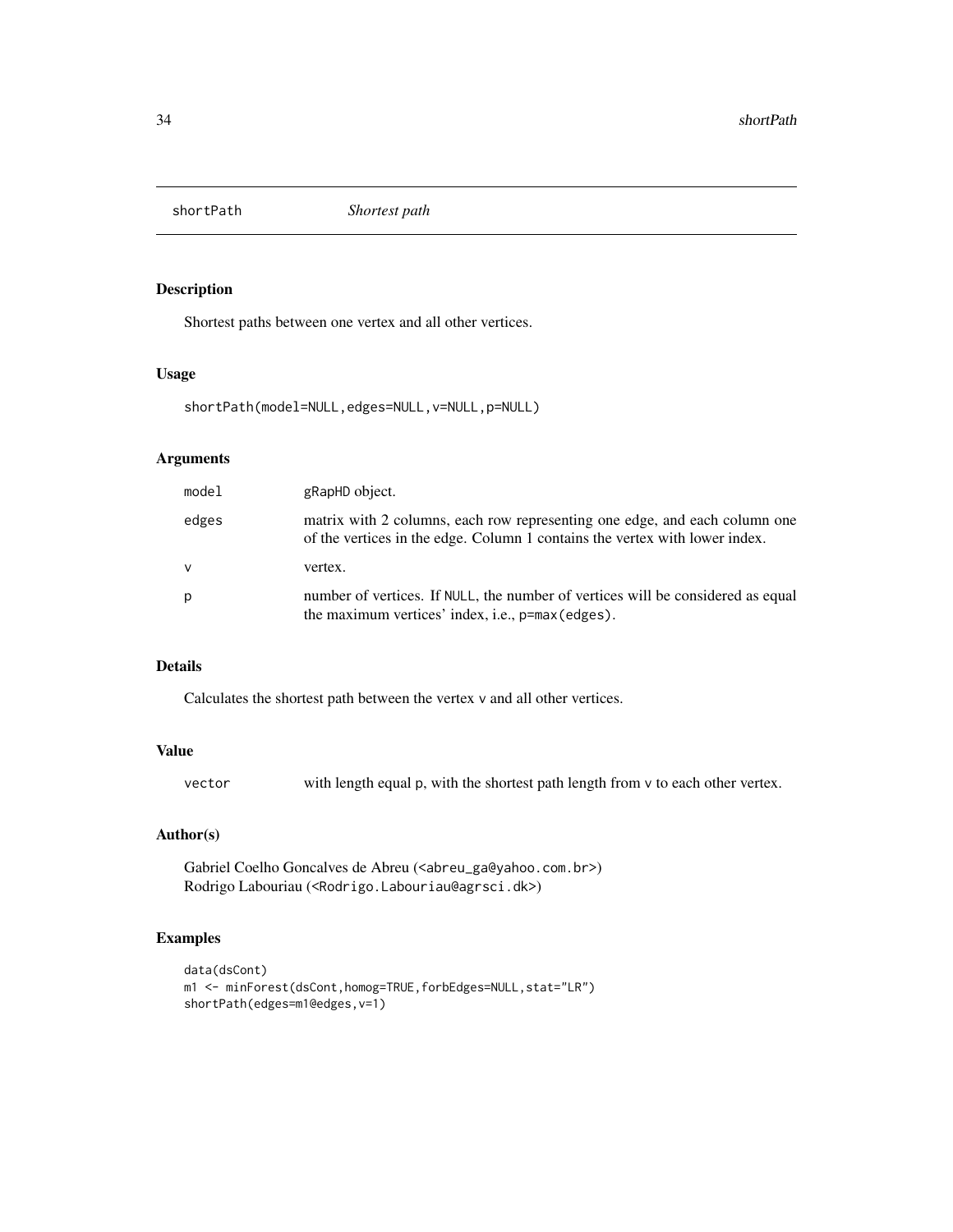<span id="page-34-0"></span>

Sorts the rows of a matrix by given columns.

### Usage

sortMat(mat,cols)

## Arguments

| mat  | matrix.                         |
|------|---------------------------------|
| cols | sequence os columns to sort by. |

## Details

It is just a interface to the function [order](#page-0-0).

#### Value

Matrix.

## Author(s)

Gabriel Coelho Goncalves de Abreu (<abreu\_ga@yahoo.com.br>)

```
set.seed(1,kind="Mersenne-Twister")
a <- matrix(c(sample(2,6,TRUE),sample(3,6,TRUE),sample(2,6,TRUE)),
           nrow=6)
x <- sortMat(mat=a, cols=c(1:3))
a
# [1, 1] [2] [3]<br># [1, 1 \ 1 \ 3 \ 2]1, 3, 2# [2,] 1 2 1
\begin{array}{cccc} \# & [3,] & 2 & 2 & 2 \\ \# & [4,] & 2 & 1 & 1 \end{array}# [4,] 2 1 1
# [5,] 1 1 2
# [6,] 2 1 2
x
# [,1] [,2] [,3]
# [1,] 1 1 2
# [2,] 1 2 1
# [3,] 1 3 2
# [4,] 2 1 1
# [5,] 2 1 2
# [6,] 2 2 2
```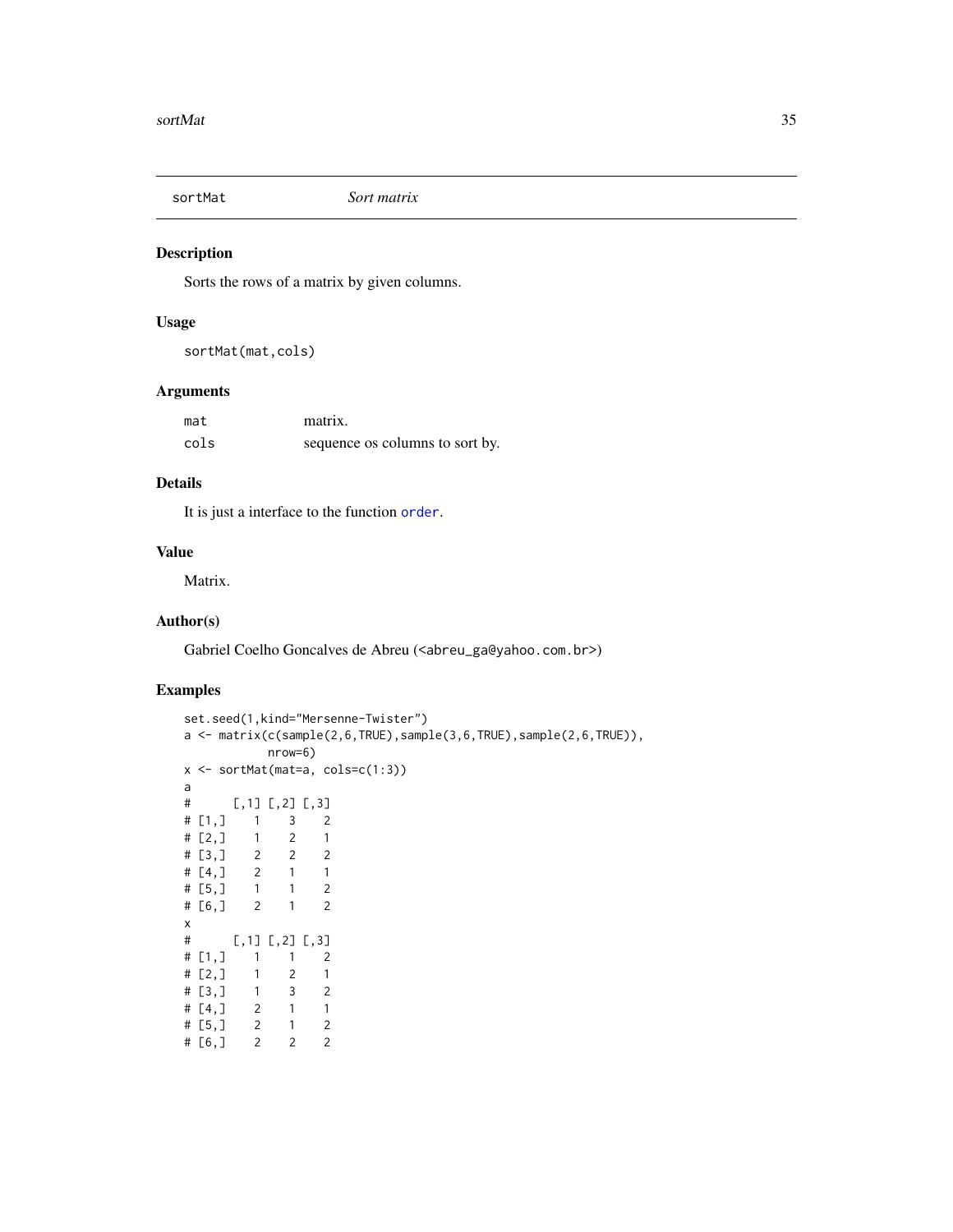<span id="page-35-0"></span>

A function to perform stepwise backward selection to minimize AIC or BIC.

## Usage

stepb(G, dataset, fixed.edges = NULL, stat = "BIC")

#### Arguments

| G           | A gRapHD object, the initial model.                                                                  |
|-------------|------------------------------------------------------------------------------------------------------|
| dataset     | A data frame, whose variables correspond to the nodes of G.                                          |
| fixed.edges | A boolean vector of length $now(G@edges)$ . Edges that are TRUE are not re-<br>moved from the model. |
| stat        | The measure to be minimized, either "BIC" (default) or "AIC".                                        |

#### Details

Performs backward stepwise selection. The initial model must be decomposable. Only edges preserving decomposability are eligible for removal. At each step, the edge resulting in the greatest reduction in BIC (or AIC) is removed. A pure graphical model (i.e. either discrete or continuous) is decomposable iff its graph is triangulated. A mixed graphical models (i.e., with both discrete and continuous variables) is decomposable iff its graph is triangulated and contains no forbidden paths.

## Value

A gRapHD object.

#### Author(s)

David Edwards (<David.Edwards@agrsci.dk>)

```
data(attitude)
am < - NULL
for (i in 1:6) for (j in (i+1):7) am <- rbind(am, c(i,j))
satG <- new("gRapHD", edges=am, p=7, homog=TRUE, numCat=rep(0,7), vertNames=names(attitude))
G <- stepb(satG, attitude)
```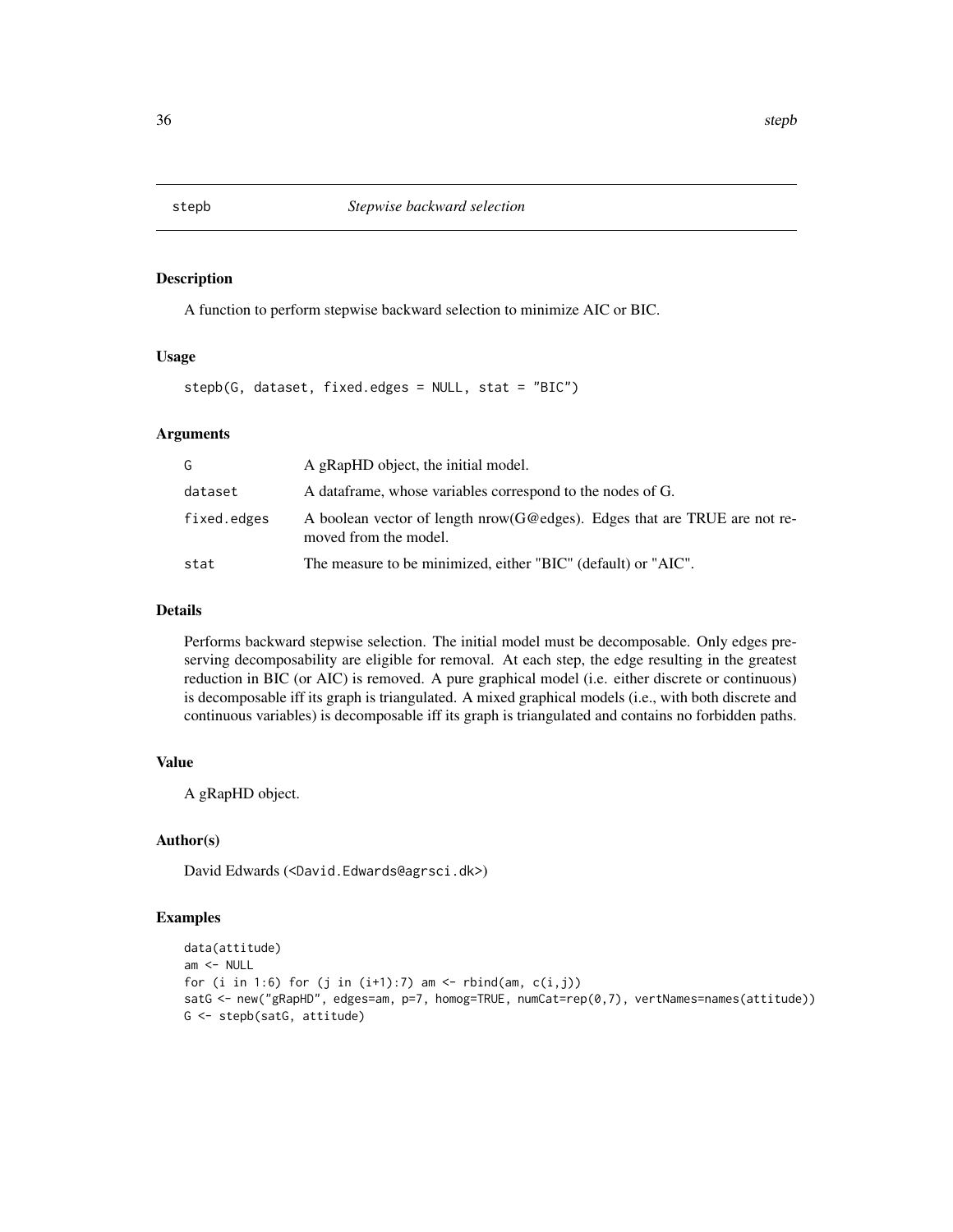<span id="page-36-1"></span><span id="page-36-0"></span>

Stepwise forward selection.

#### Usage

```
stepw(model,dataset,stat="BIC",saveCH=NULL,forbEdges=NULL,
     exact=FALSE,initial=NULL,threshold=0,join=FALSE)
```
#### **Arguments**

| gRapHD object.                                                                                                                                                                                                                                                     |
|--------------------------------------------------------------------------------------------------------------------------------------------------------------------------------------------------------------------------------------------------------------------|
| matrix (nrow(dataset) observations and ncol(dataset) variables).                                                                                                                                                                                                   |
| measure to be minimized: LR, AIC, or BIC. Default is BIC. It can also be a user<br>defined function with format: FUN(model, dataset, previous, forbEdges);<br>where the parameters are defined as in changer The function must return a<br>structure as in chStat. |
| pattern of a file name to save each iteration results. NULL not to save (default).                                                                                                                                                                                 |
| list with edges that should not be considered. Matrix with 2 columns, each row<br>representing one edge, and each column a vertex. Default is NULL.                                                                                                                |
| logical indicting whether the exact algorithm for finding add-eligible edges is to<br>be used. Default is FALSE.                                                                                                                                                   |
| continue the algorithm from a previous point. The parameter must have the same<br>structure as the result of ch <sub>Stat</sub> .                                                                                                                                  |
| values greater than the threshold are not included in the model. Default is 0.                                                                                                                                                                                     |
| logical indicating whether disjoint components can be joined. Default is FALSE.                                                                                                                                                                                    |
|                                                                                                                                                                                                                                                                    |

### Details

Performs a stepwise forward selection of edges to be added to a triangulated graph. Only edges preserving the triangularity are considered ([findEd](#page-12-1)). At each step the edge giving the greatest improvement in the chosen statistic is added. The process ends when no further improvement is possible.

If exact is FALSE, the list of edges returned may contain a few edges that do not preserve triangularity, requiring further tests (for example mcs) before adding an edge. Otherwise, the list will only contain edges that preserve triangularity. That is, each edge that may be added to the graph such that the resulting graph is triangulated.

For graphs with both discrete and continuous vertices, the graph should be triangulated and contain no forbidden paths, and the edges that may be added must preserve both properties. See Lauritzen (1996), p. 11-13.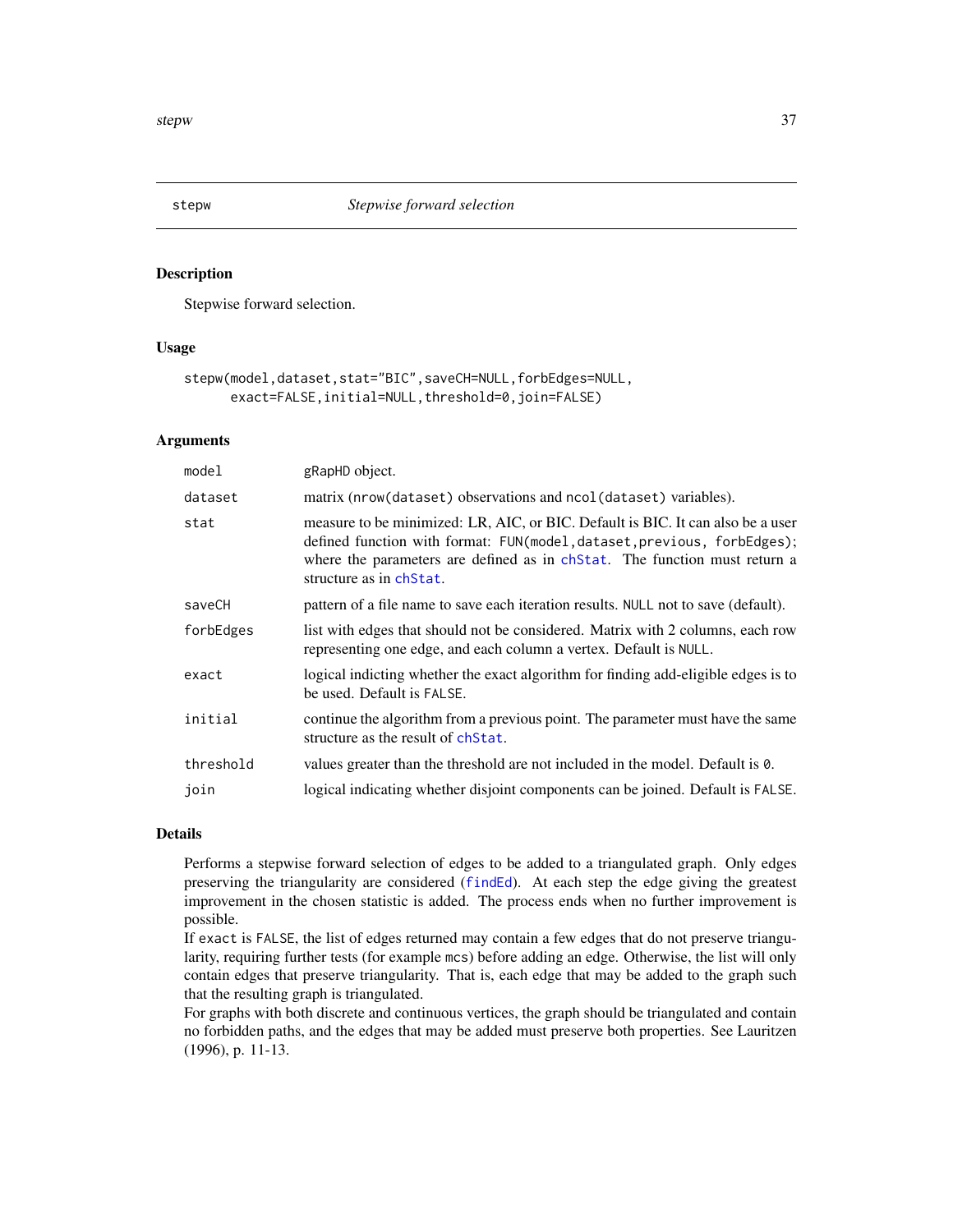#### <span id="page-37-0"></span>Value

The same structure as model, but adding the new edges, and updating other relevant information. See [minForest](#page-20-1) for the description of the structure.

#### Author(s)

```
Gabriel Coelho Goncalves de Abreu (<abreu_ga@yahoo.com.br>)
Rodrigo Labouriau (<Rodrigo.Labouriau@agrsci.dk>)
David Edwards (<David.Edwards@agrsci.dk>)
```
#### Examples

```
set.seed(7,kind="Mersenne-Twister")
dataset <- matrix(rnorm(1000),nrow=100,ncol=10)
m <- minForest(dataset,stat="BIC")
M <- stepw(m,dataset,stat="LR",NULL,NULL)
#######################################################################
# Example with continuous variables
data(dsCont)
# m1 <- minForest(dataset,homog=TRUE,forbEdges=NULL,stat="LR")
# 1. in this case, there is no use for homog
# 2. no forbidden edges
# 3. the measure used is the LR (the result is a tree)
m1 <- minForest(dsCont,homog=TRUE,forbEdges=NULL,stat="LR")
plot(m1,numIter=1000)
# m2 <- stepw(m1,dataset,stat="BIC",saveCH=NULL,forbEdges=NULL)
# 1. m1 is the result of minForest
# 2. the same dataset (this is not checked)
# 3. the default is BIC
# 4. if saveCH="XXX", a file "XXX_00000i.RData"
# is saved for each iter
# 5. no forbidden edges
m2 <- stepw(m1,dsCont,stat="BIC",saveCH=NULL,forbEdges=NULL)
plot(m2,numIter=1000)
#######################################################################
# Example with discrete variables
data(dsDiscr)
# m1 <- minForest(dataset,homog=TRUE,forbEdges=NULL,stat="LR")
# 1. in this case, there is no use for homog
# 2. no forbidden edges
# 3. the measure used is the LR (the result is a tree)
m1 <- minForest(dsDiscr,homog=TRUE,forbEdges=NULL,stat="LR")
plot(m1,numIter=1000)
# m2 <- stepw(m1,dataset,stat="BIC",saveCH=NULL,forbEdges=NULL)
# 1. m1 is the result of minForest
# 2. the same dataset (this is not checked)
```
# 3. the default is BIC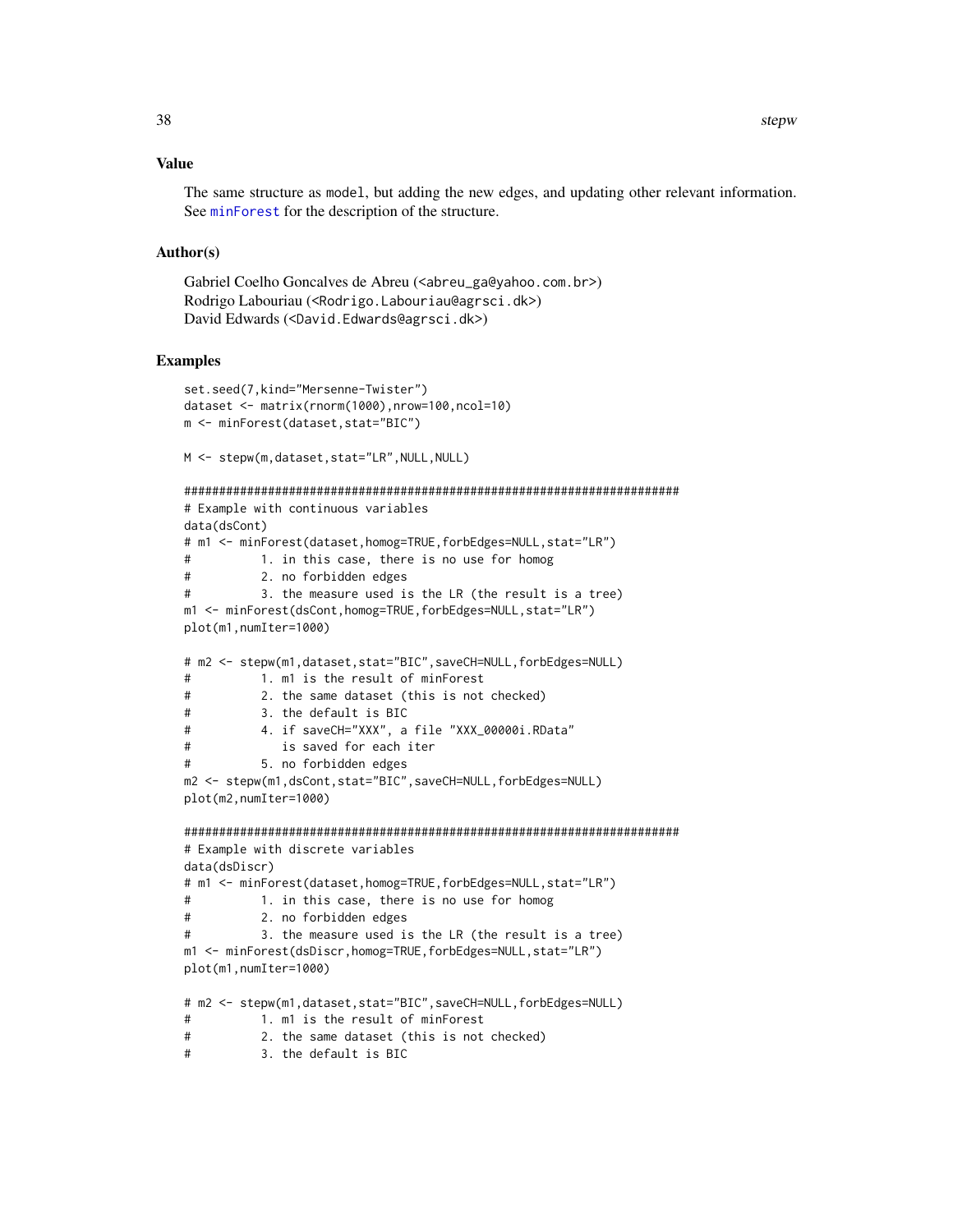stepw 39

```
# 4. if saveCH="XXX", a file "XXX_00000i.RData"
# is saved for each iter
# 5. no forbidden edges
m2 <- stepw(m1,dsDiscr,stat="BIC",saveCH=NULL,forbEdges=NULL)
plot(m2,numIter=1000)
#######################################################################
# Example with mixed variables
data(dsMixed)
# m1 <- minForest(dataset,homog=TRUE,forbEdges=NULL,stat="LR")
# 1. it is to be considered homogeneous
# 2. no forbidden edges
# 3. the measure used is the LR (the result is a tree)
m1 <- minForest(dsMixed,homog=TRUE,forbEdges=NULL,stat="LR")
plot(m1,numIter=1000)
# m2 <- stepw(m1,dataset,stat="BIC",saveCH=NULL,forbEdges=NULL)
# 1. m1 is the result of minForest
# 2. the same dataset (this is not checked)
# 3. the default is BIC
# 4. if saveCH="XXX", a file "XXX_00000i.RData"
# is saved for each iter
# 5. no forbidden edges
m2 <- stepw(m1,dsMixed,stat="BIC",saveCH=NULL,forbEdges=NULL)
plot(m2,numIter=1000)
#######################################################################
# Example using a user defined function
# The function userFun calculates the same edges weigths as the
# option stat="BIC". It means that the final result, using either
# option, is the same.
userFun <- function(model,dataset,previous=NULL,forbEdges=NULL)
{
 p <- ncol(dataset) # number of variables (vertices)
 n <- nrow(dataset) # number of observations
 edges.to.test <- previous$edges.to.test
 SS <- previous$S # minimal separators
 rm(previous)
 num <- nrow(edges.to.test)
 if (num > 0)
   for (i in 1:num)
   {
     x <- edges.to.test[i,1]
     y <- edges.to.test[i,2]
     if ((edges.to.test[i,4]=0) &
         (!is.element((x-1)*p-(x-1)*x/2+y-x,forbEdges)))
     {
       S <- SS[[edges.to.test[i,3]]]
       clique <- c(edges.to.test[i,1:2],S)
       CM <- cov(dataset[,clique],use="pairwise.complete.obs")*
             (nrow(dataset)-1)
```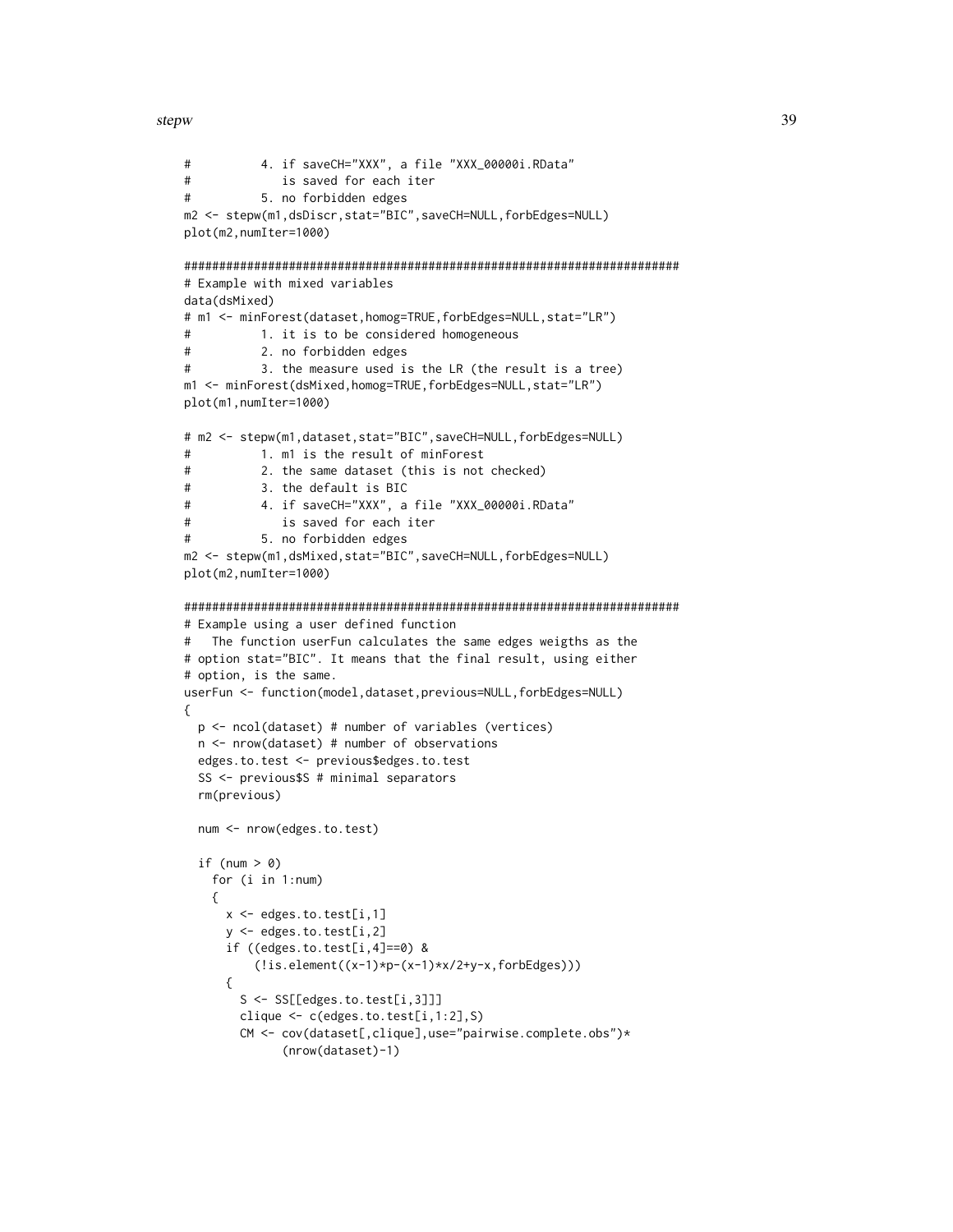```
a <- match(edges.to.test[i,1:2],clique)
        d <- log(det(CM)) +
             log(det(matrix(CM[-a,-a],length(clique)-2)))
        d <- d - (log(det(matrix(CM[-a[1],-a[1]],length(clique)-1))) +
                  log(det(matrix(CM[-a[2],-a[2]],length(clique)-1))))
        edges.to.test[i,4] <- nrow(dataset)*d + log(n)
        edges.to.test[i,5] <- 1
      }
    }
  return(list(edges.to.test=edges.to.test,S=SS))
}
data(dsCont)
m <- minForest(dsCont,stat="BIC")
m1 <- stepw(m,dsCont,stat="BIC")
m2 <- stepw(m,dsCont,stat=userFun)
identical(m1@edges,m2@edges)
#######################################################################
# Example of joining disjoint components
data(dsCont)
m <- minForest(dsCont,stat="BIC")
m1 <- stepw(m,dsCont)
m2 < - mm2@edges <- matrix(integer(0),,2)
m3 <- stepw(m2,dsCont,join=TRUE)
identical(sortMat(m1@edges),sortMat(m3@edges))
# TRUE
```
SubGraph *Generates a subgraph*

### Description

Generates a sub-graph.

#### Usage

```
SubGraph(model=NULL,edges=NULL,v=NULL,p=0)
```
#### Arguments

| model | gRapHD object.                                                                                             |
|-------|------------------------------------------------------------------------------------------------------------|
| edges | matrix with 2 columns, each row representing one edge, and each column one<br>of the vertices in the edge. |
|       | list of vertices in the sub-graph.                                                                         |
| p     | Number of vartices (used only if edges is not NULL).                                                       |

<span id="page-39-0"></span>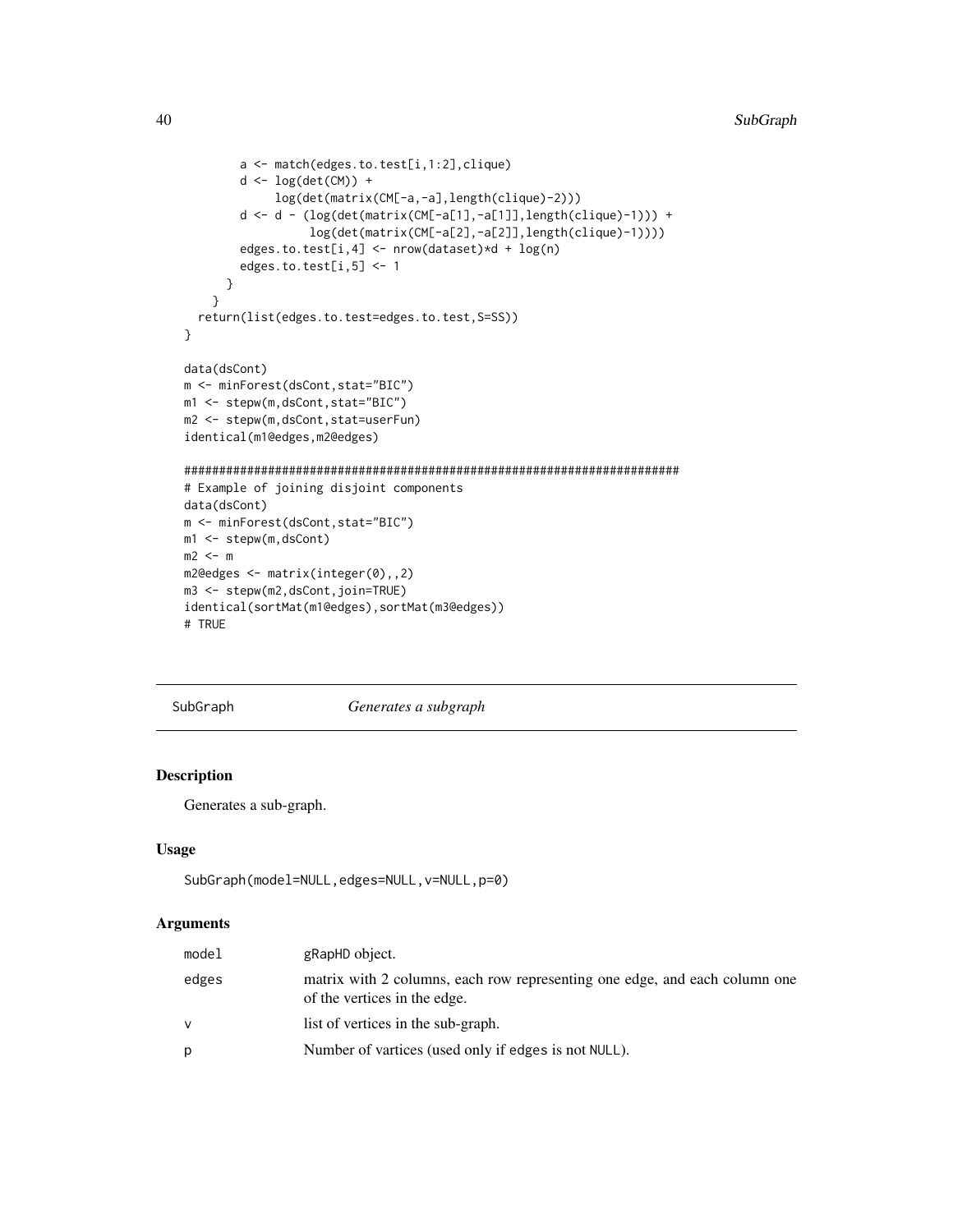#### SubGraph 41

## Details

Based on a list of vertices, generate a sub-graph.

## Value

Returns a gRapHD object, in which the edge list contains only edges where both vertices are in v.

## Author(s)

Gabriel Coelho Goncalves de Abreu (<abreu\_ga@yahoo.com.br>)

## Examples

```
data(dsCont)
m1 <- minForest(dsCont,homog=TRUE,forbEdges=NULL,stat="LR")
plot(m1,numIter=1000)
```
v <- c(1,11,21,19,30,25,22,24,34,9,20,29) subM1 <- SubGraph(model=m1,v=v) plot(subM1,numIter=1500)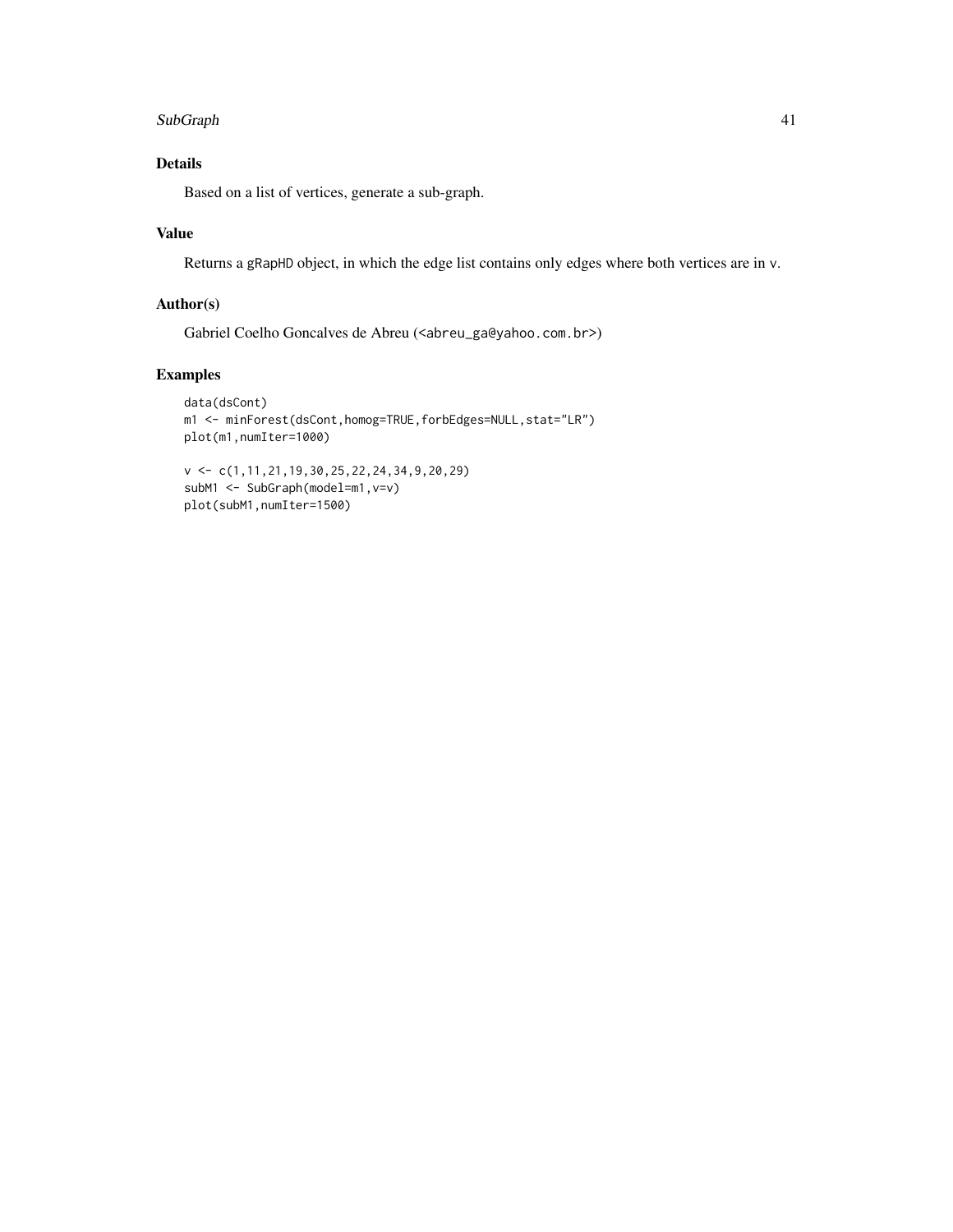# <span id="page-41-0"></span>Index

∗Topic \textasciitildekwd1 stepb , [36](#page-35-0) ∗Topic \textasciitildekwd2 stepb , [36](#page-35-0) ∗Topic array rowProds , [33](#page-32-0) sortMat , [35](#page-34-0) ∗Topic classes gRapHD-class , [16](#page-15-0) ∗Topic datasets dsCont , [12](#page-11-0) dsDiscr , [12](#page-11-0) dsMixed , [13](#page-12-0) ∗Topic dplot plot.gRapHD , [29](#page-28-0) ∗Topic graphs adjMat, [3](#page-2-0) calcStat , [4](#page-3-0) ccoeff , [5](#page-4-0) chStat , [6](#page-5-0) CI.test, [8](#page-7-0) convData , [9](#page-8-0) Degree, [10](#page-9-0) DFS , [11](#page-10-0) findEd, [13](#page-12-0) fit , [15](#page-14-0) jTree, [18](#page-17-0) MCS, [20](#page-19-0) minForest , [21](#page-20-0) modelDim, [23](#page-22-0) modelFormula,[24](#page-23-0) neighbourhood , [26](#page-25-0) neighbours , [27](#page-26-0) perfSets , [28](#page-27-0) plot.gRapHD, [29](#page-28-0) randTree , [31](#page-30-0) shortPath , [34](#page-33-0) stepw, [37](#page-36-0) SubGraph , [40](#page-39-0)

adjMat, <mark>[3](#page-2-0)</mark> calcStat , [4](#page-3-0) ccoeff , [5](#page-4-0) chStat , [6](#page-5-0) , *[37](#page-36-0)* CI.test, <mark>[8](#page-7-0)</mark> convData , [9](#page-8-0) Degree, [10](#page-9-0) DFS , [11](#page-10-0) dsCont , [12](#page-11-0) dsDiscr , [12](#page-11-0) dsMixed , [13](#page-12-0) findEd , [13](#page-12-0) , *[37](#page-36-0)* fit , *[8](#page-7-0)* , [15](#page-14-0) gRapHD *(*gRapHD-package *)* , [2](#page-1-0) gRapHD-class , [16](#page-15-0) gRapHD-package , [2](#page-1-0) gRapHD.graphNEL *(*gRapHD-class *)* , [16](#page-15-0) graphNEL.gRapHD *(*gRapHD-class *)* , [16](#page-15-0) initialize.gRapHD *(*gRapHD-class *)* , [16](#page-15-0) jTree, [18](#page-17-0) matrix.gRapHD *(*gRapHD-class *)* , [16](#page-15-0) MCS , *[14](#page-13-0)* , [20](#page-19-0) , *[28](#page-27-0)* Methods , *[29](#page-28-0)* minForest , [21](#page-20-0) , *[38](#page-37-0)* modelDim , [23](#page-22-0) modelFormula,[24](#page-23-0) neighbourhood , [26](#page-25-0) neighbours , [27](#page-26-0) order , *[35](#page-34-0)* par , *[30](#page-29-0)* perfSets , [28](#page-27-0)